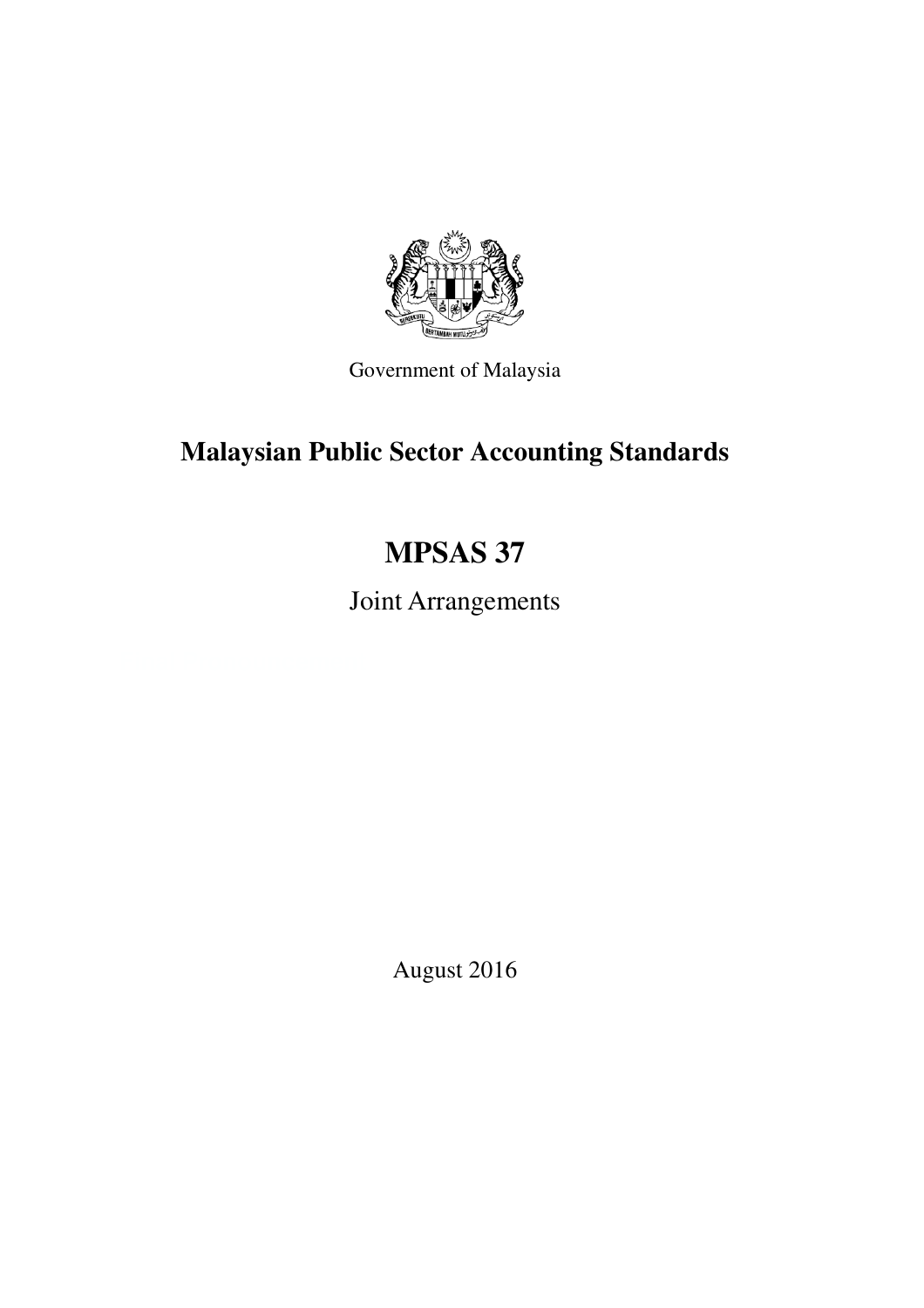## **MPSAS 37 – JOINT ARRANGEMENTS**

#### **Acknowledgment**

The Malaysian Public Sector Accounting Standard (MPSAS) 37 is based on International Public Sector Accounting Standard (IPSAS) 37, *Joint Arrangements* from the *Handbook of International Public Sector Accounting Pronouncements* of the International Public Sector Accounting Standards Board, published by the International Federation of Accountants (IFAC) in 2015 and is used with permission of IFAC.

*Handbook of International Public Sector Accounting Pronouncements* © 2015 by the International Federation of Accountants (IFAC). All rights reserved.

Prepared by: Accountant General's Department No. 1, Persiaran Perdana Kompleks Kementerian Kewangan Presint 2, Pusat Pentadbiran Kerajaan Persekutuan 62594 Putrajaya

Tel : 03-88821000 Faks : 03-88821765 Web: http://www.anm.gov.my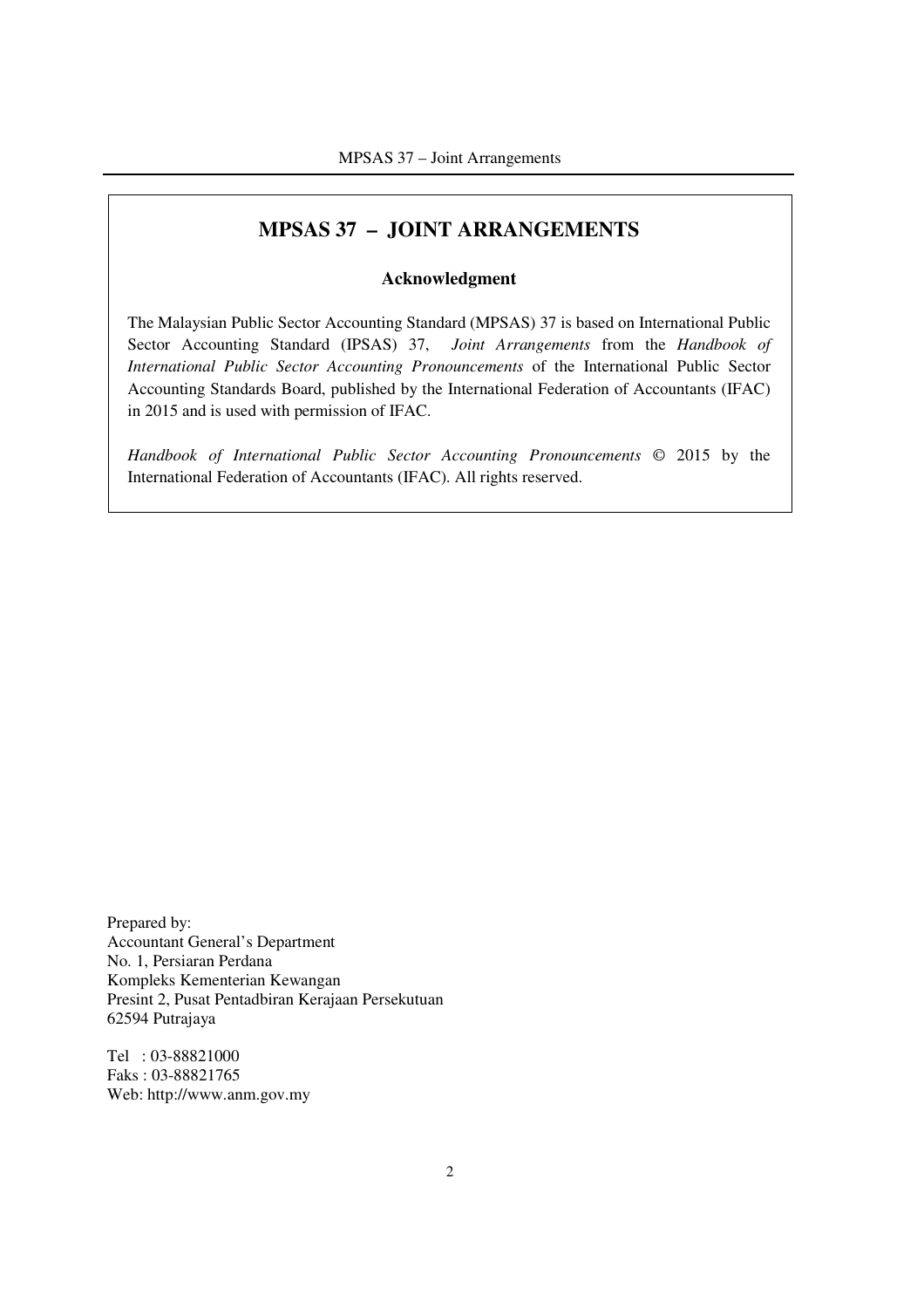## **MPSAS 37- JOINT ARRANGEMENTS**

## **CONTENTS**

|                                                                                 | Paragraph |
|---------------------------------------------------------------------------------|-----------|
|                                                                                 | $1-2$     |
|                                                                                 | $3-6$     |
|                                                                                 | $7 - 8$   |
|                                                                                 | 8         |
|                                                                                 | $9 - 22$  |
|                                                                                 | $12 - 18$ |
|                                                                                 | 19-22     |
|                                                                                 | $23 - 28$ |
|                                                                                 | $23 - 26$ |
|                                                                                 | $27 - 28$ |
|                                                                                 | $29 - 30$ |
|                                                                                 | $31 - 41$ |
| Joint Ventures - Transition from Proportionate Consolidation to the Equity      |           |
|                                                                                 | $32 - 36$ |
| Joint Operations—Transition from the Equity Method to Accounting for Assets and |           |
|                                                                                 | $37 - 40$ |
| Transitional Provisions in an Entity's Separate Financial Statements            | 41        |
|                                                                                 | $42 - 43$ |
|                                                                                 | 44        |
| Appendix A: Application Guidance                                                |           |
| Appendix B: Amendments to Other MPSASs                                          |           |
| <b>Illustrative Examples</b>                                                    |           |
| Comparison with IPSAS 37                                                        |           |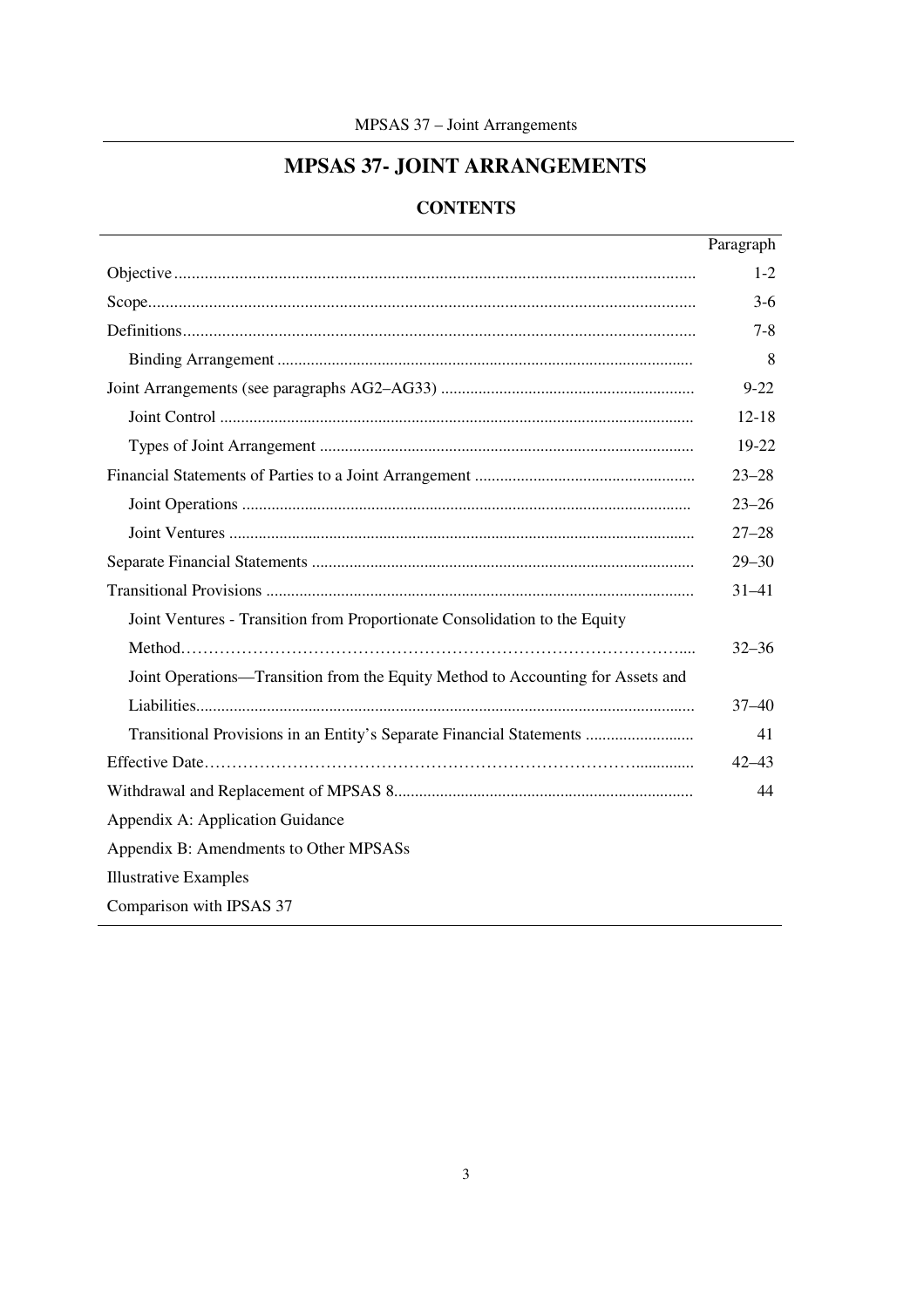Malaysian Public Sector Accounting Standard (MPSAS) 37, *Joint Arrangements*, is set out in paragraphs 1–44. All the paragraphs have equal authority. MPSAS 37 should be read in the context of its objective and the Preface to Malaysian Public Sector Accounting Standards. MPSAS 3, *Accounting Policies, Changes in Accounting Estimates and Errors*, provides a basis for selecting and applying accounting policies in the absence of explicit guidance.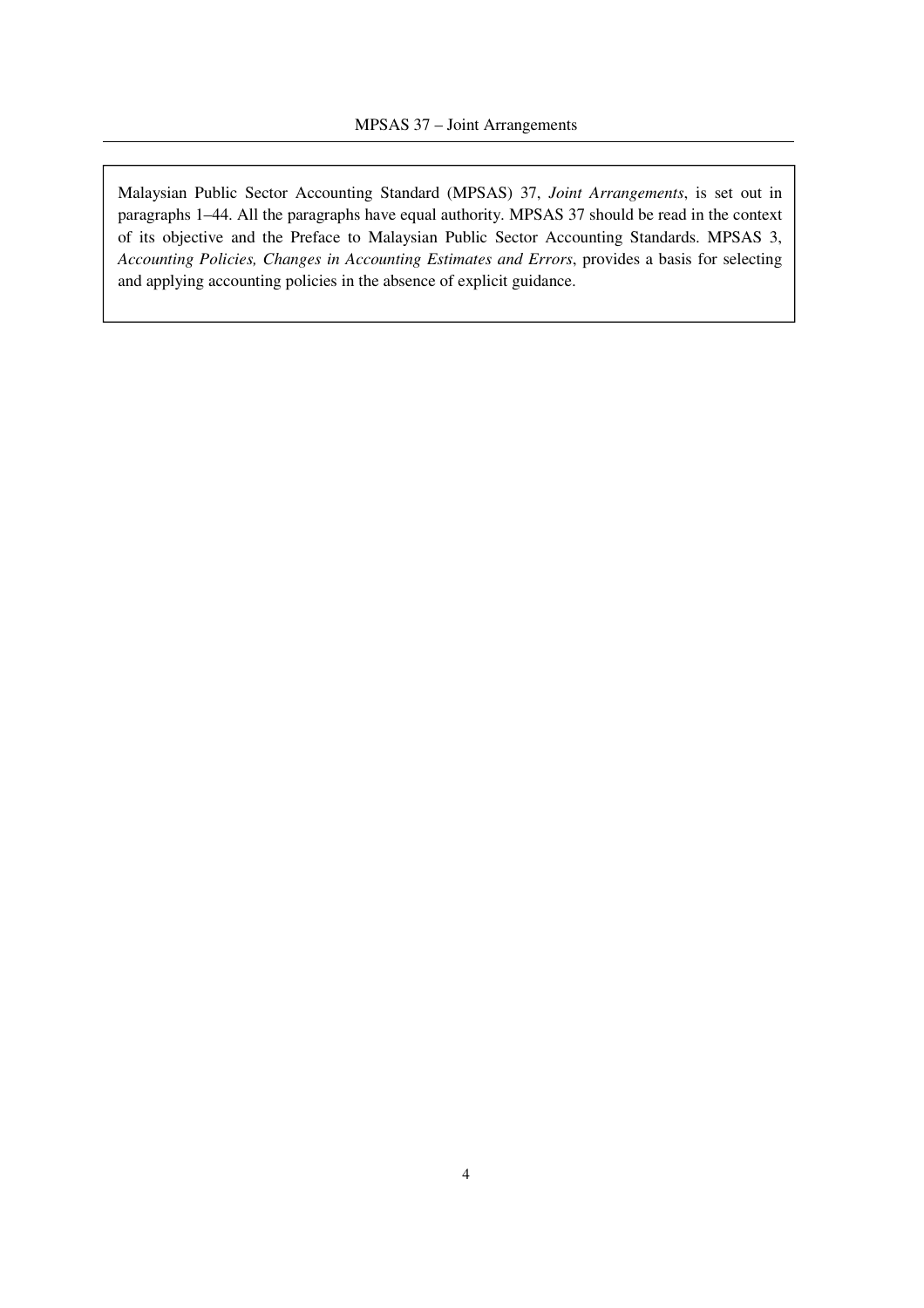## **Objective**

- 1. The objective of this Standard is to establish principles for financial reporting by entities that have an interest in arrangements that are controlled jointly (i.e., joint arrangements).
- 2. To meet the objective in paragraph 1, this Standard defines joint control and requires an entity that is a party to a joint arrangement to determine the type of joint arrangement in which it is involved by assessing its rights and obligations and to account for those rights and obligations in accordance with that type of joint arrangement.

## **Scope**

- 3. **An entity that prepares and presents financial statements under the accrual basis of accounting shall apply this Standard in determining the type of joint arrangement in which it is involved and in accounting for the rights and obligations of the joint arrangement.**
- 4. **This Standard shall be applied by all entities that are a party to a joint arrangement.**
- 5. **This Standard applies to all public sector entities other than Government Business Enterprises (GBEs).**
- 6. The *Preface to Malaysian Public Sector Accounting Standards* issued by the Accountant General's Department explains that GBEs apply approved accounting standards issued by the Malaysian Accounting Standards Board (MASB). GBEs are defined in MPSAS 1, *Presentation of Financial Statements*.

## **Definitions**

7. **The following terms are used in this Standard with the meanings specified:**

**Binding arrangement: For the purposes of this Standard, a binding arrangement is an arrangement that confers enforceable rights and obligations on the parties to it as if it were in the form of a contract. It includes rights from contracts or other legal rights.**

**A joint arrangement is an arrangement of which two or more parties have joint control.**

**Joint control is the agreed sharing of control of an arrangement by way of a binding arrangement, which exists only when decisions about the relevant activities require the unanimous consent of the parties sharing control.**

**A joint operation is a joint arrangement whereby the parties that have joint control of the arrangement have rights to the assets, and obligations for the liabilities, relating to the arrangement.**

**A joint operator is a party to a joint operation that has joint control of that joint operation.**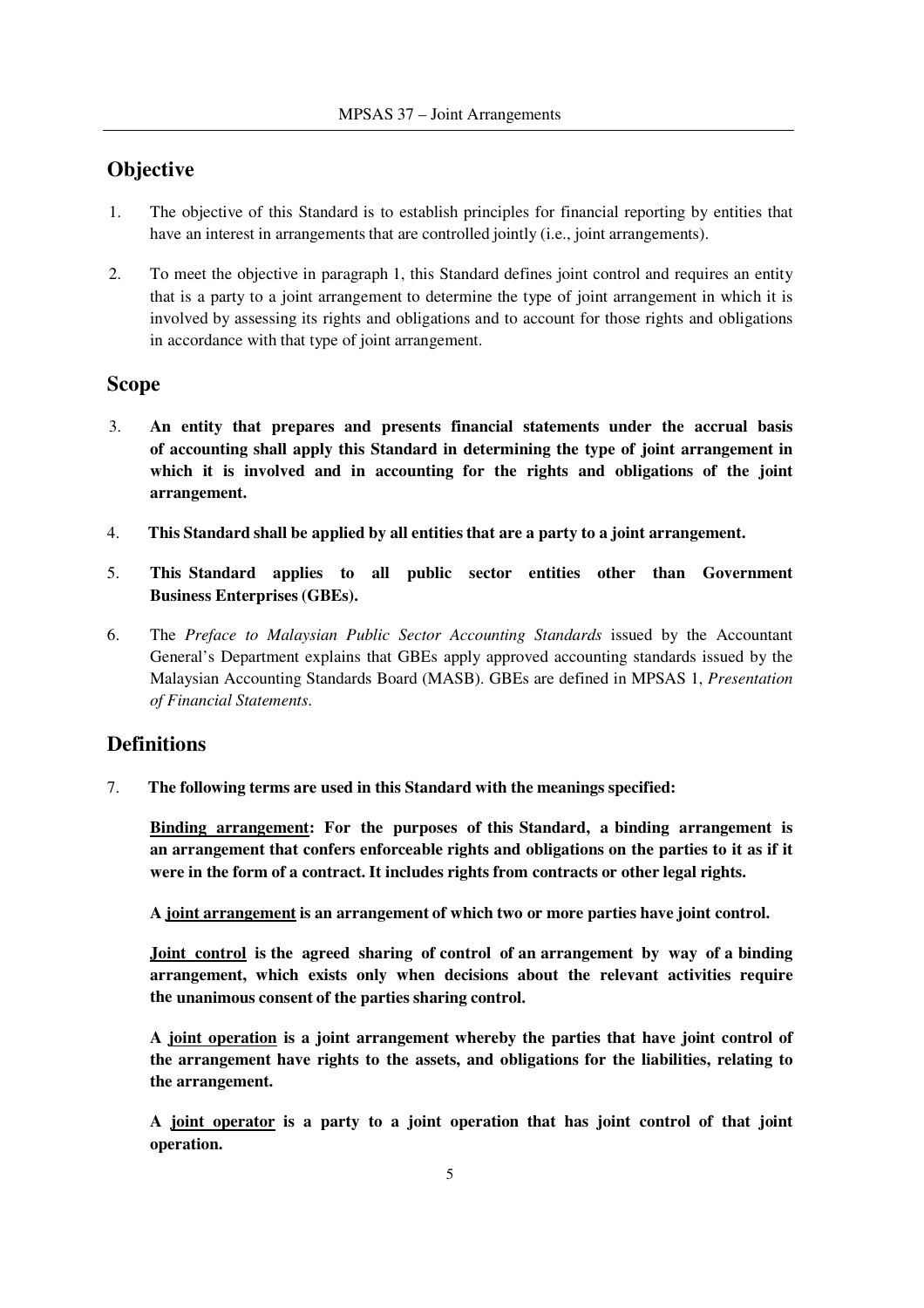**A joint venture is a joint arrangement whereby the parties that have joint control of the arrangement have rights to the net assets of the arrangement.**

**A joint venturer is a party to a joint venture that has joint control of that joint venture.**

**A party to a joint arrangement is an entity that participates in a joint arrangement, regardless of whether that entity has joint control of the arrangement.** 

**A separate vehicle is a separately identifiable financial structure, including separate legal entities or entities recognized by statute, regardless of whether those entities have a legal personality.**

**Terms defined in other MPSASs are used in this Standard with the same meaning as in those Standards, and are reproduced in the** *Glossary of Defined Terms* **published separately. The following terms are defined in MPSAS 34,** *Separate Financial Statements***, MPSAS 35,** *Consolidated Financial Statements* **or MPSAS 36,** *Investments in Associates and Joint Ventures***: benefits, control, equity method, power, protective rights, relevant activities, separate financial statements and significant influence.**

#### **Binding Arrangement**

8. Binding arrangements can be evidenced in several ways. A binding arrangement is often, but not always, in writing, in the form of a contract or documented discussions between the parties. Statutory mechanisms such as legislative or executive authority can also create enforceable arrangements, similar to contractual arrangements, either on their own, or in conjunction with contracts between the parties.

## **Joint Arrangements (see paragraphs AG2–AG33)**

- 9. **A joint arrangement is an arrangement of which two or more parties have joint control.**
- 10. **A joint arrangement has the following characteristics:**
	- (a) **The parties are bound by a binding arrangement (see paragraphs AG2–AG4).**
	- (b) **The binding arrangement gives two or more of those parties joint control of the arrangement (see paragraphs 12–18).**
- 11. **A joint arrangement is either a joint operation or a joint venture.**

## **Joint Control**

12. **Joint control is the sharing of control of an arrangement, which exists only when decisions about the relevant activities require the unanimous consent of the parties sharing control. The sharing of control may have been agreed by way of a binding arrangement**.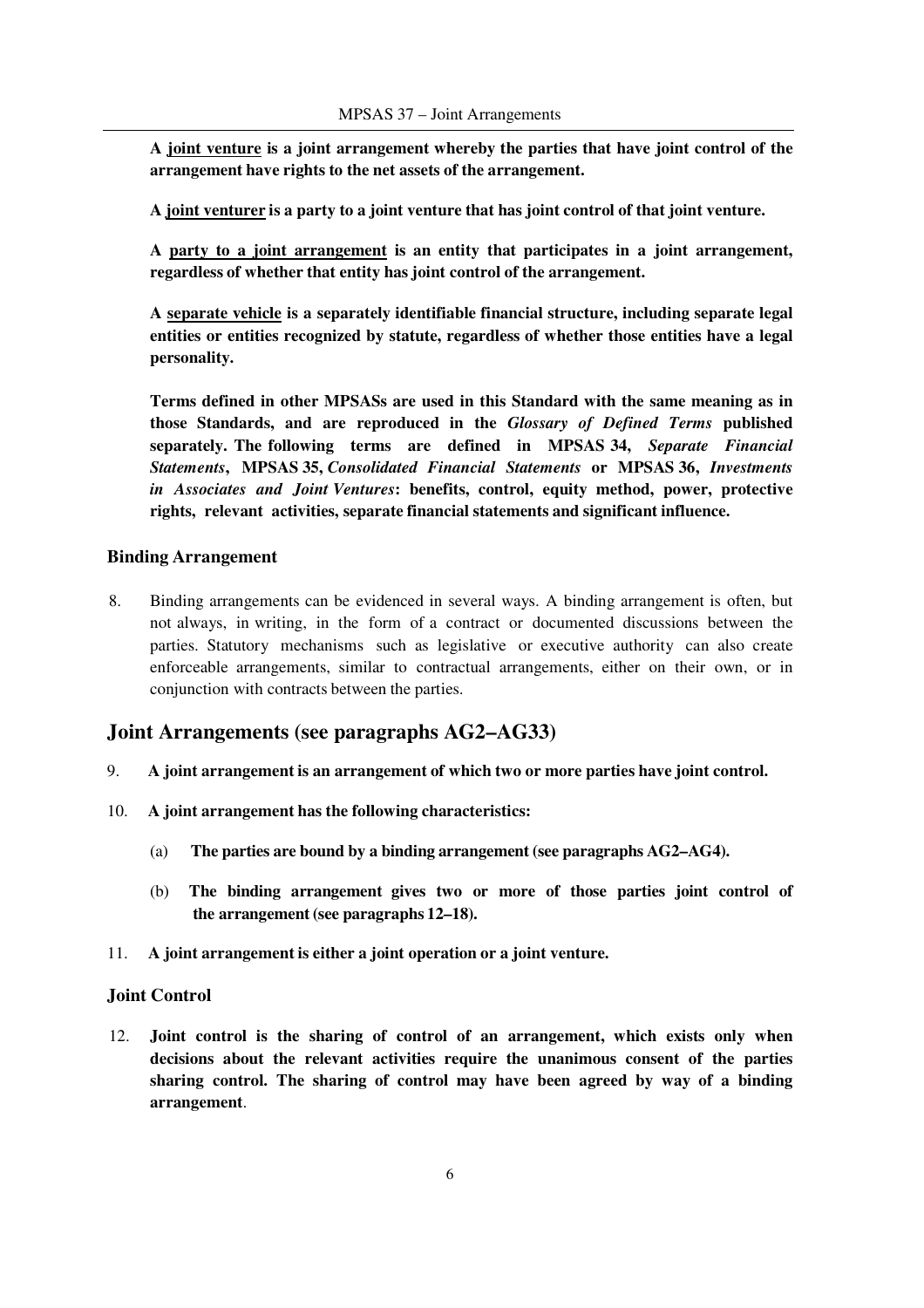- 13. **An entity that is a party to an arrangement shall assess whether the binding arrangement gives all the parties, or a group of the parties, control of the arrangement collectively. All the parties, or a group of the parties, control the arrangement collectively when they must act together to direct the activities that significantly affect the benefits from the arrangement (i.e., the relevant activities).**
- 14. Once it has been determined that all the parties, or a group of the parties, control the arrangement collectively, joint control exists only when decisions about the relevant activities require the unanimous consent of the parties that control the arrangement collectively.
- 15. In a joint arrangement, no single party controls the arrangement on its own. A party with joint control of an arrangement can prevent any of the other parties, or a group of the parties, from controlling the arrangement.
- 16. An arrangement can be a joint arrangement even though not all of its parties have joint control of the arrangement. This Standard distinguishes between parties that have joint control of a joint arrangement (joint operators or joint venturers) and parties that participate in, but do not have joint control of, a joint arrangement.
- 17. **An entity will need to apply judgment when assessing whether all the parties, or a group of the parties, have joint control of an arrangement. An entity shall make this assessment by considering all facts and circumstances (see paragraphs AG5–AG11).**
- 18. **If facts and circumstances change, an entity shall reassess whether it still has joint control of the arrangement.**

#### **Types of Joint Arrangement**

- 19. **An entity shall determine the type of joint arrangement in which it is involved. The classification of a joint arrangement as a joint operation or a joint venture depends upon the rights and obligations of the parties to the arrangement.**
- 20. **An entity applies judgment when assessing whether a joint arrangement is a joint operation or a joint venture. An entity shall determine the type of joint arrangement in which it is involved by considering its rights and obligations arising from the arrangement. An entity assesses its rights and obligations by considering the structure and legal form of the arrangement, the terms agreed by the parties or established by legislative or executive authority and, when relevant, other facts and circumstances (see paragraphs AG12–AG33).**
- 21. Sometimes the parties are bound by a framework agreement that sets up the general terms for undertaking one or more activities. The framework agreement might set out that the parties establish different joint arrangements to deal with specific activities that form part of the agreement. Even though those joint arrangements are related to the same framework agreement, their type might be different if the parties' rights and obligations differ when undertaking the different activities dealt with in the framework agreement. Consequently, joint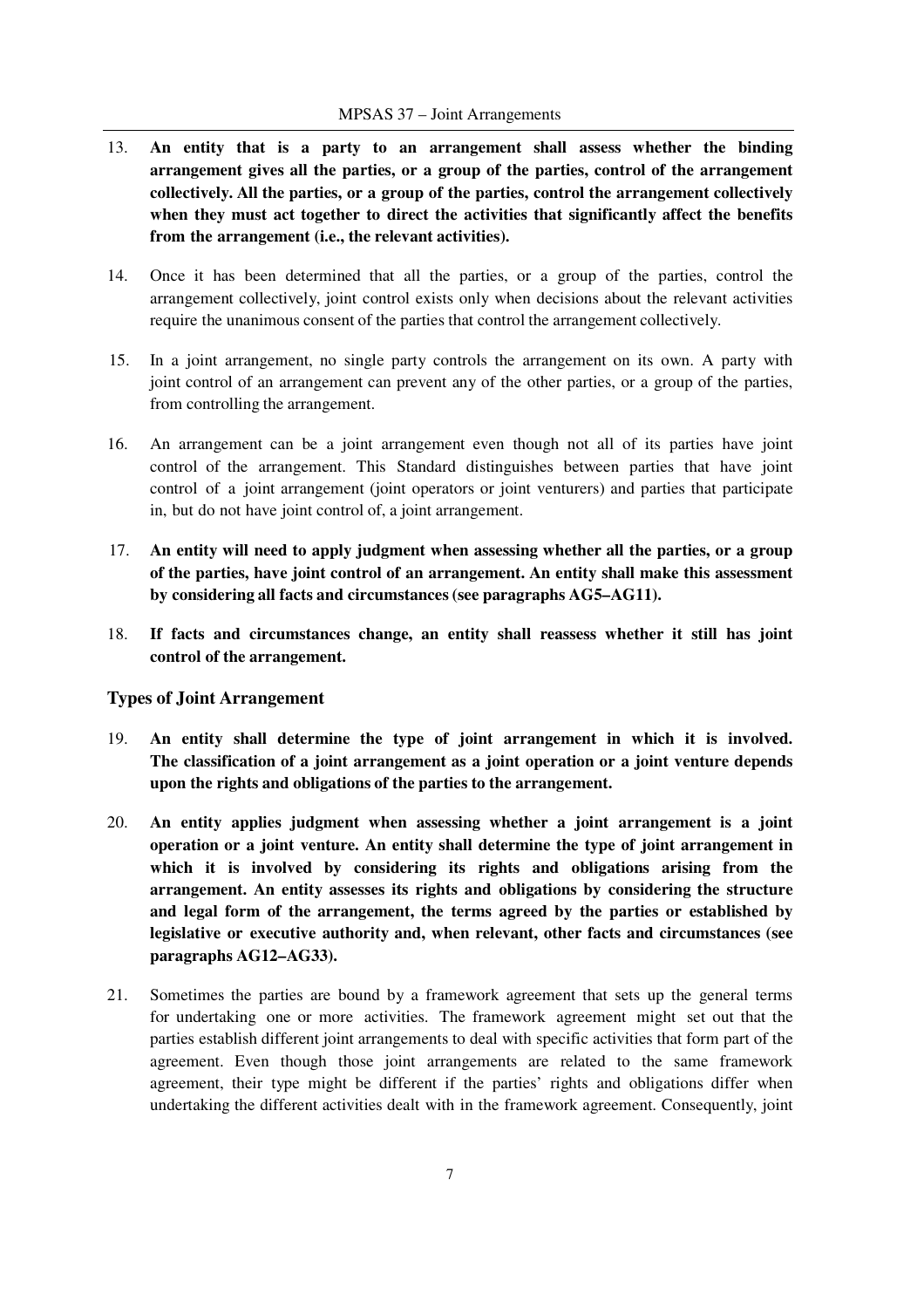operations and joint ventures can coexist when the parties undertake different activities that form part of the same framework agreement.

22. **If facts and circumstances change, an entity shall reassess whether the type of joint arrangement in which it is involved has changed.**

## **Financial Statements of Parties to a Joint Arrangement (see paragraphs AG34–AG37)**

#### **Joint Operations**

- 23. **A joint operator shall recognize in relation to its interest in a joint operation:**
	- (a) **Its assets, including its share of any assets held jointly;**
	- (b) **Its liabilities, including its share of any liabilities incurred jointly;**
	- (c) **Its revenue from the sale of its share of the output arising from the joint operation;**
	- (d) **Its share of the revenue from the sale of the output by the joint operation; and**
	- (e) **Its expenses, including its share of any expenses incurred jointly.**
- 24. **A joint operator shall account for the assets, liabilities, revenues and expenses relating to its interest in a joint operation in accordance with the MPSASs applicable to the particular assets, liabilities, revenues and expenses.**
- 25. The accounting for transactions such as the sale, contribution or purchase of assets between an entity and a joint operation in which it is a joint operator is specified in paragraphs AG34– AG37.
- 26. **A party that participates in, but does not have joint control of, a joint operation shall also account for its interest in the arrangement in accordance with paragraphs 23–25 if that party has rights to the assets, and obligations for the liabilities, relating to the joint operation. If a party that participates in, but does not have joint control of, a joint operation does not have rights to the assets, and obligations for the liabilities, relating to that joint operation, it shall account for its interest in the joint operation in accordance with the MPSASs applicable to that interest.**

#### **Joint Ventures**

- 27. **A joint venturer shall recognize its interest in a joint venture as an investment and shall account for that investment using the equity method in accordance with MPSAS 36,** *Investments in Associates and Joint Ventures,* **unless the entity is exempted from applying the equity method as specified in that Standard.**
- 28. **A party that participates in, but does not have joint control of, a joint venture shall account for its interest in the arrangement in accordance with the MPSASs dealing with**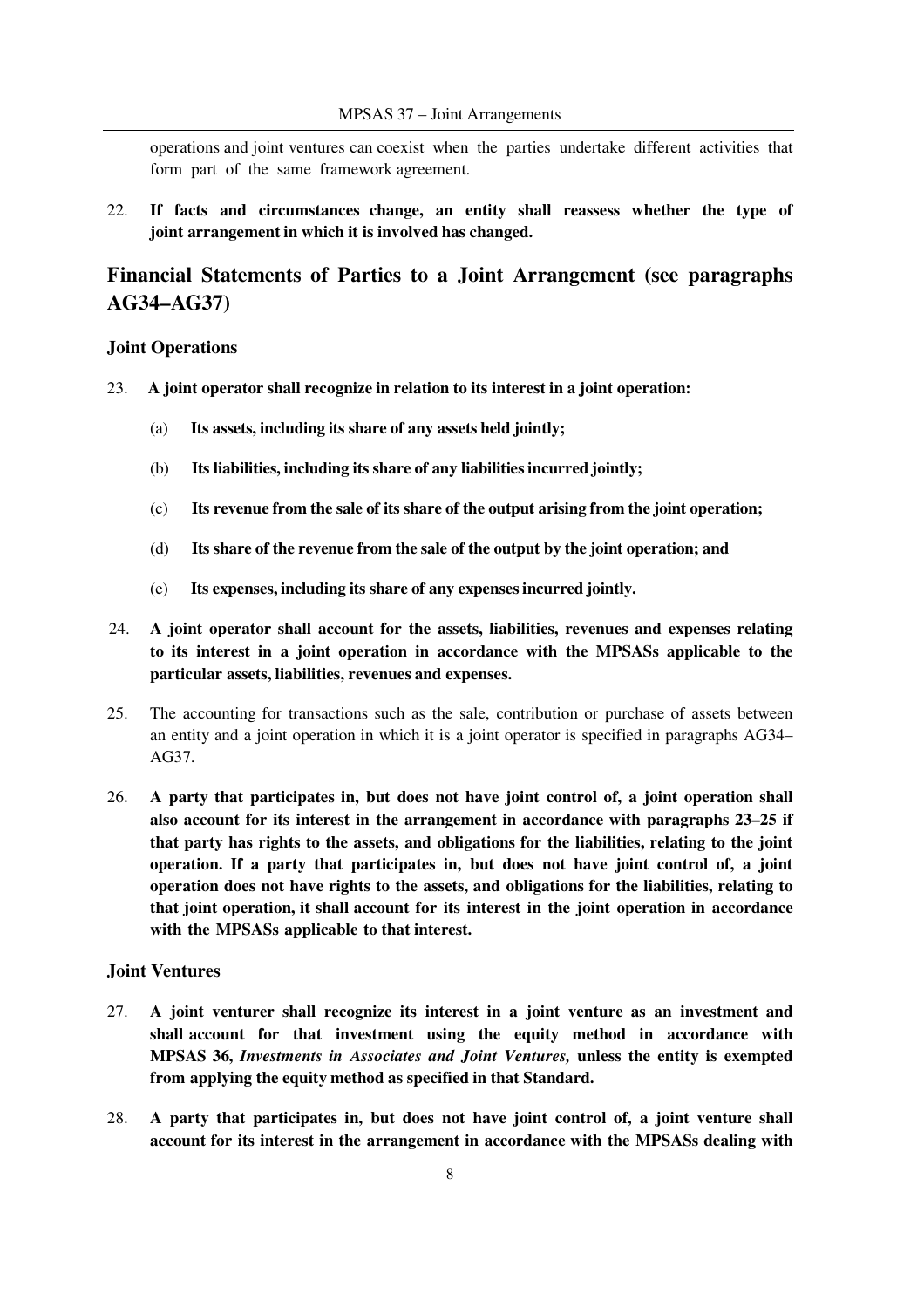**financial instruments, being MPSAS 28,** *Financial Instruments: Presentation,* **MPSAS 29,** *Financial Instruments: Recognition and Measurement***, and MPSAS 30,**  *Financial Instruments: Disclosures***, unless it has significant influence over the joint venture, in which case it shall account for it in accordance with MPSAS 36.**

#### **Separate Financial Statements**

- 29. **In its separate financial statements, a joint operator or joint venturer shall account for its interest in:**
	- (a) **A joint operation in accordance with paragraphs 23–25; and**
	- (b) **A joint venture in accordance with paragraph 12 of MPSAS 34.**
- 30. **In its separate financial statements, a party that participates in, but does not have joint control of, a joint arrangement shall account for its interest in:**
	- (a) **A joint operation in accordance with paragraph 26; and**
	- (b) **A joint venture in accordance with MPSAS 29, unless the entity has significant influence over the joint venture, in which case it shall apply paragraph 12 of MPSAS 34.**

## **Transitional Provisions**

31. **Notwithstanding the requirements of paragraph 33 of MPSAS 3,** *Accounting Policies, Changes in Accounting Estimates and Errors***, when this Standard is first applied, an entity need only present the quantitative information required by paragraph 33(f) of MPSAS 3, for the annual period immediately preceding the first annual period for which this Standard is applied (the 'immediately preceding period'). An entity may also present this information for the current period or for earlier comparative periods, but is not required to do so.** 

#### **Joint Ventures - Transition from Proportionate Consolidation to the Equity Method**

- 32. **When changing from proportionate consolidation to the equity method, an entity shall recognize its investment in the joint venture as at the beginning of the immediately preceding period. That initial investment shall be measured as the aggregate of the carrying amounts of the assets and liabilities that the entity had previously proportionately consolidated, including any purchased goodwill arising from acquisition transactions (guidance on accounting for the acquisition of an entity and the allocation of goodwill to joint ventures can be found in the relevant international or national standards on entity combinations and joint arrangements).**
- 33. **The opening balance of the investment determined in accordance with paragraph 32 is regarded as the deemed cost of the investment at initial recognition. An entity shall apply paragraphs 43-48 of MPSAS 36 to the opening balance of the investment to assess**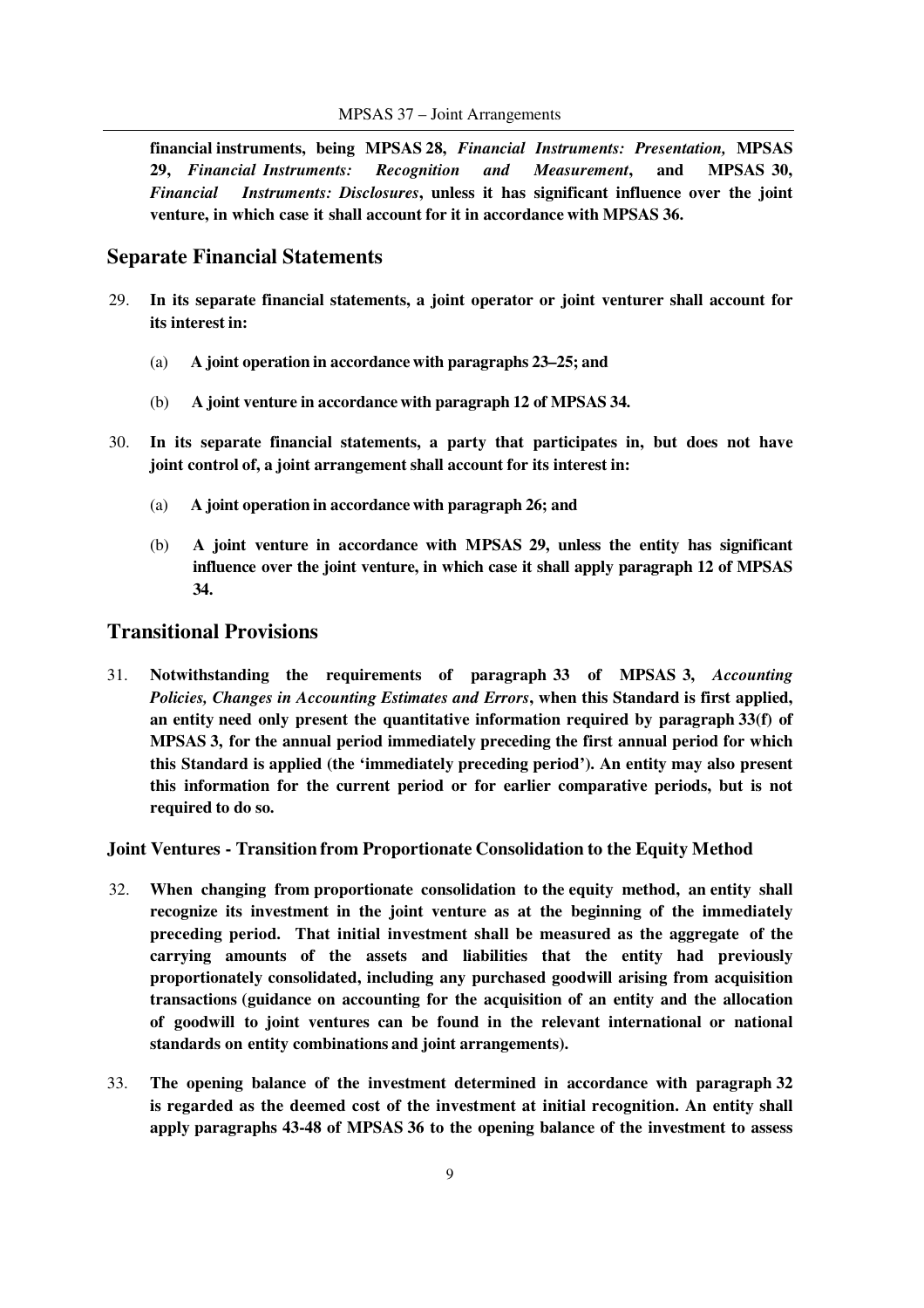**whether the investment is impaired and shall recognize any impairment loss as an adjustment to accumulated surplus or deficit at the beginning of the immediately preceding period.**

- 34. **If aggregating all previously proportionately consolidated assets and liabilities results in negative net assets, an entity shall assess whether it has legal or constructive obligations in relation to the negative net assets and, if so, the entity shall recognize the corresponding liability. If the entity concludes that it does not have legal or constructive obligations in relation to the negative net assets, it shall not recognize the corresponding liability but it shall adjust accumulated surplus or deficit at the beginning of the immediately preceding period. The entity shall disclose this fact, along with its cumulative unrecognized share of losses of its joint ventures as at the beginning of the immediately preceding period and at the date at which this Standard is first applied.**
- 35. **An entity shall disclose a breakdown of the assets and liabilities that have been aggregated into the single line investment balance as at the beginning of the immediately preceding period. That disclosure shall be prepared in an aggregated manner for all joint ventures for which an entity applies the transition requirements referred to in paragraphs 32–36.**
- 36. **After initial recognition, an entity shall account for its investment in the joint venture using the equity method in accordance with MPSAS 36.**

## **Joint Operations - Transition from the Equity Method to Accounting for Assets and Liabilities**

- 37. **When changing from the equity method to accounting for assets and liabilities in respect of its interest in a joint operation, an entity shall, at the beginning of the immediately preceding period, derecognize the investment that was previously accounted for using the equity method and any other items that formed part of the entity's net investment in the arrangement in accordance with paragraph 41 of MPSAS 36 and recognize its share of each of the assets and the liabilities in respect of its interest in the joint operation, including any goodwill that might have formed part of the carrying amount of the investment.**
- 38. **An entity shall determine its interest in the assets and liabilities relating to the joint operation on the basis of its rights and obligations in a specified proportion in accordance with the binding arrangement. An entity measures the initial carrying amounts of the assets and liabilities by disaggregating them from the carrying amount of the investment at the beginning of the immediately preceding period on the basis of the information used by the entity in applying the equity method.**
- 39. **Any difference arising from the investment previously accounted for using the equity method together with any other items that formed part of the entity's net investment in the arrangement in accordance with paragraph 41 of MPSAS 36 and the net amount of the assets and liabilities, including any goodwill, recognized shall be:**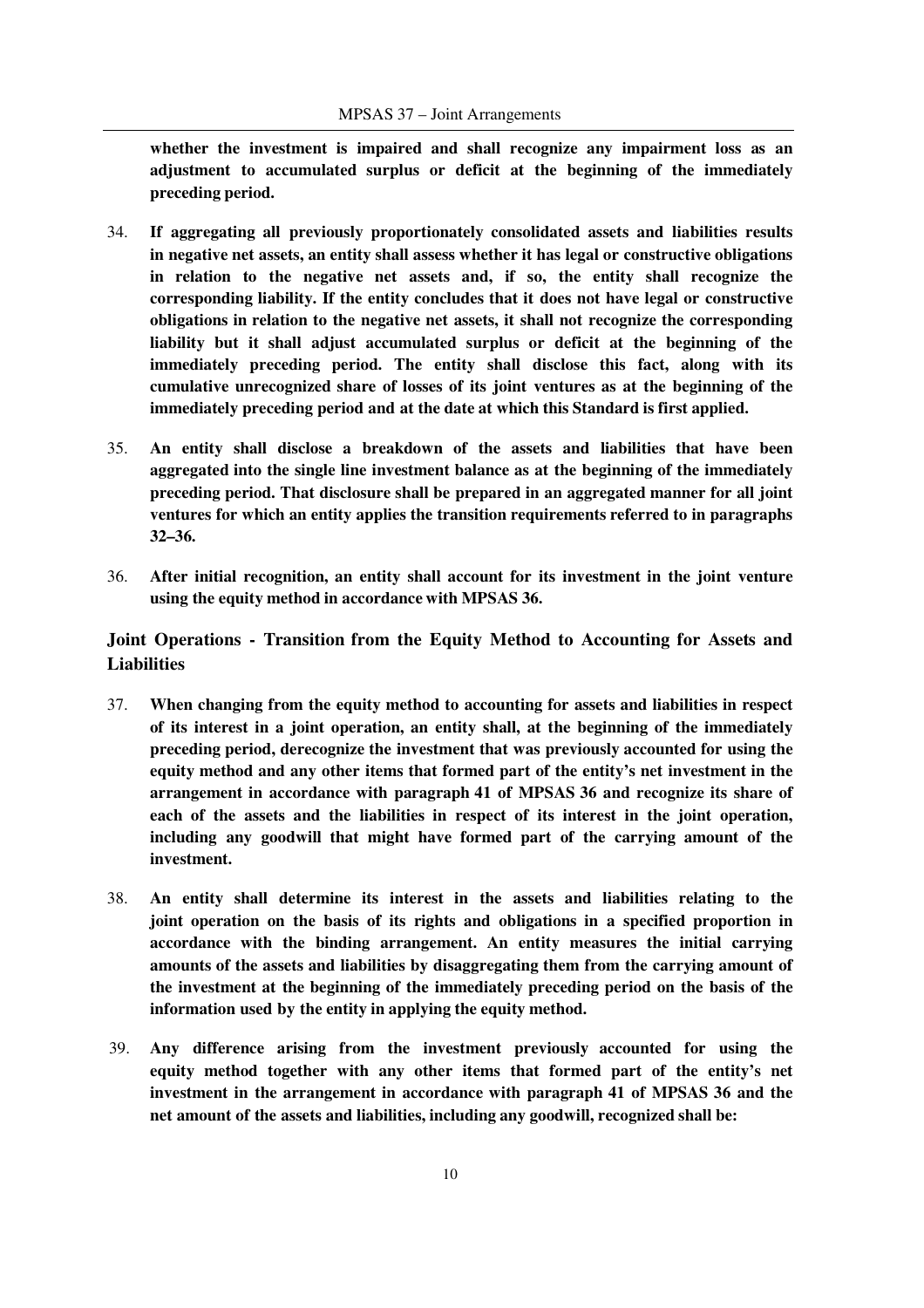- (a) **Offset against any goodwill relating to the investment with any remaining difference adjusted against accumulated surplus or deficit at the beginning of the immediately preceding period, if the net amount of the assets and liabilities, including any goodwill, recognized is higher than the investment (and any other items that formed part of the entity's net investment) derecognized.**
- (b) **Adjusted against accumulated surplus or deficit at the beginning of the immediately preceding period, if the net amount of the assets and liabilities, including any goodwill, recognized is lower than the investment (and any other items that formed part of the entity's net investment) derecognized.**
- 40. **An entity changing from the equity method to accounting for assets and liabilities shall provide a reconciliation between the investment derecognized, and the assets and liabilities recognized, together with any remaining difference adjusted against accumulated surplus or deficit, at the beginning of the immediately preceding period.**

#### **Transitional Provisions in an Entity's Separate Financial Statements**

- 41. **An entity that, in accordance with paragraph 58 of MPSAS 6,** *Consolidated and Separate Financial Statements,* **was previously accounting in its separate financial statements for its interest in a joint operation as an investment using the equity method, at cost or in accordance with MPSAS 29 shall:**
	- **(a) Derecognize the investment and recognize the assets and the liabilities in respect of its interest in the joint operation at the amounts determined in accordance with paragraphs 37-39.**
	- **(b) Provide a reconciliation between the investment derecognized, and the assets and liabilities recognized, together with any remaining difference adjusted in accumulated surplus or deficit, at the beginning of the immediately preceding period.**

## **Effective Date**

- 42. **An entity shall apply this Standard for annual financial statements covering periods beginning on or after January 1, 2017. Earlier application is encouraged. If an entity applies this Standard for a period beginning before January 1, 2017, it shall disclose that fact and apply MPSAS 34, MPSAS 35, MPSAS 36 and MPSAS 38,**  *Disclosure of Interests in Other Entities***, at the same time.**
- 43. When an entity adopts the accrual basis MPSASs as defined in MPSAS 33, *First-time Adoption of Accrual Basis Malaysian Public Sector Accounting Standards* (MPSASs), for financial reporting purposes subsequent to this effective date, this Standard applies to the entity's annual financial statements covering periods beginning on or after the date of adoption of MPSASs.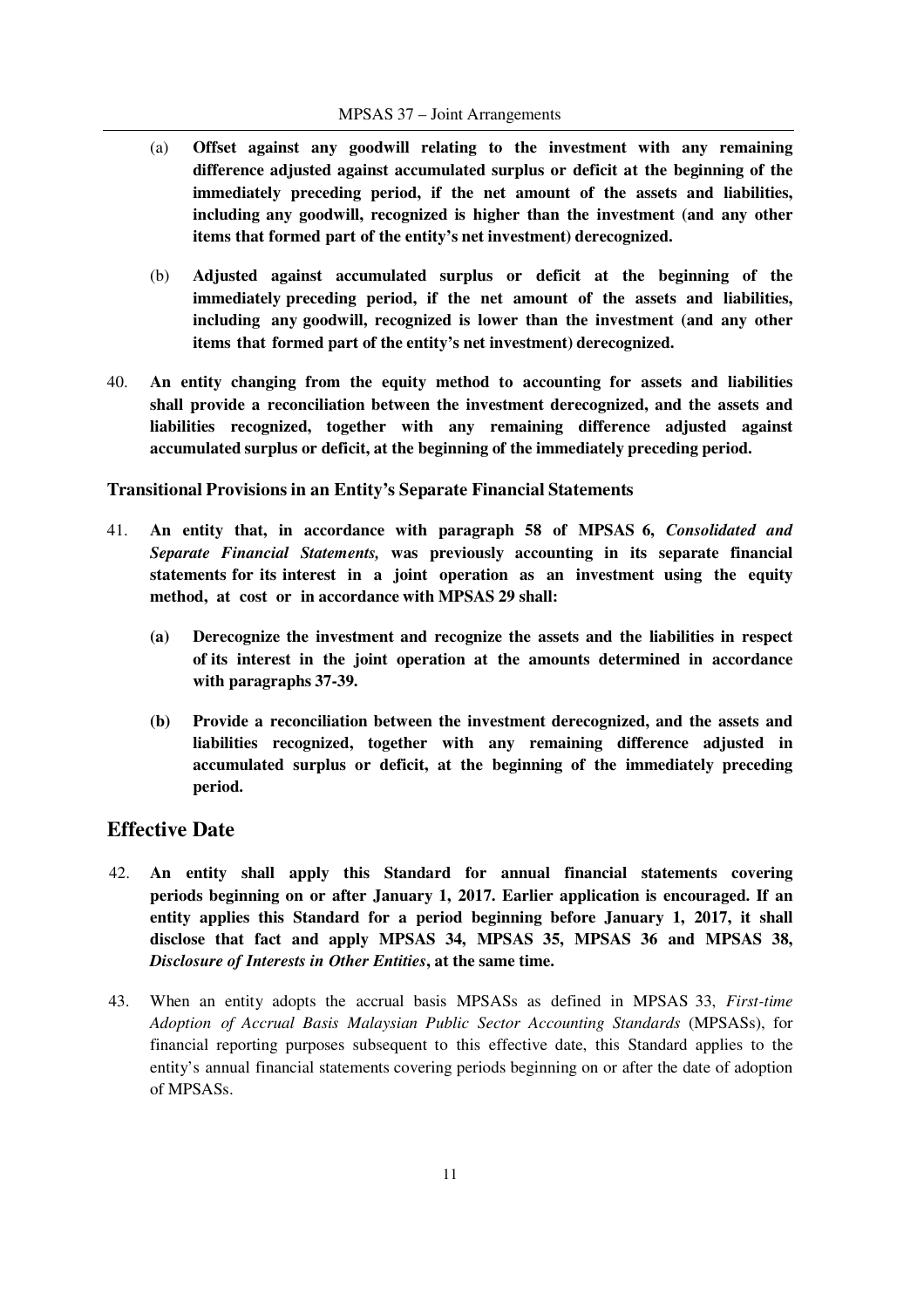## **Withdrawal and Replacement of MPSAS 8**

44. This Standard supersedes MPSAS 8, *Interests in Joint Ventures.* MPSAS 8 remains applicable until MPSAS 37 is applied or becomes effective, whichever is earlier.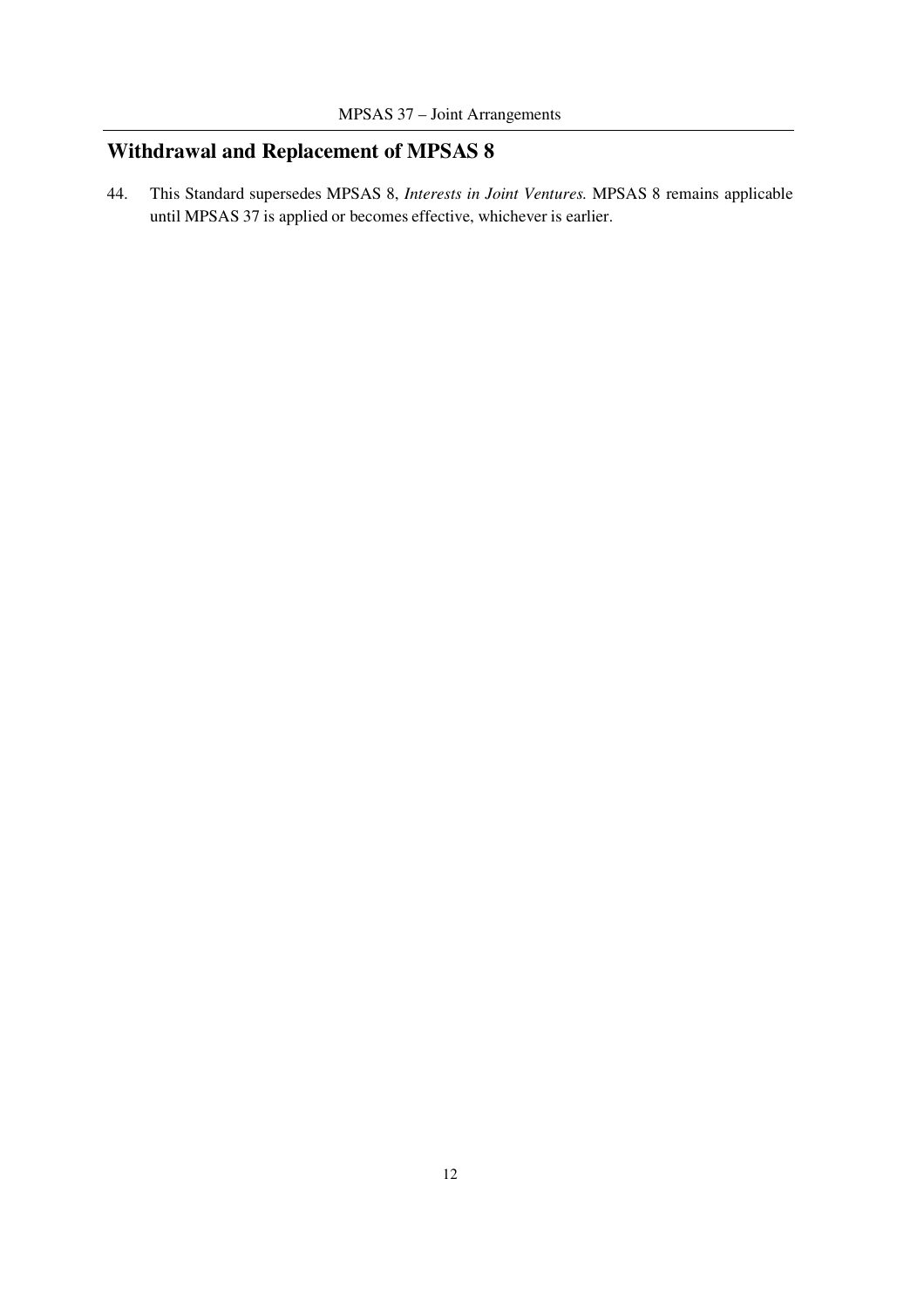## **Appendix A**

## **Application Guidance**

#### *This Appendix is an integral part of MPSAS 37.*

AG1. The examples in this appendix portray hypothetical situations. Although some aspects of the examples may be present in actual fact patterns, all relevant facts and circumstances of a particular fact pattern would need to be evaluated when applying MPSAS 37.

#### **Joint Arrangements**

#### **Binding Arrangement (paragraph 8)**

- AG2. Consistent with the definition of binding arrangements in this Standard, this discussion of binding arrangements is also relevant to enforceable arrangements created by legislative or executive authority.
- AG3. When joint arrangements are structured through a separate vehicle (see paragraphs AG19– AG33), the binding arrangement, or some aspects of the binding arrangement, will in some cases be incorporated in the articles, charter or by-laws of the separate vehicle.
- AG4. The binding arrangement sets out the terms upon which the parties participate in the activity that is the subject of the arrangement. The binding arrangement generally deals with such matters as:
	- (a) The purpose, activity and duration of the joint arrangement.
	- (b) How the members of the board of directors, or equivalent governing body, of the joint arrangement, are appointed.
	- (c) The decision-making process: the matters requiring decisions from the parties, the voting rights of the parties and the required level of support for those matters. The decision-making process reflected in the binding arrangement establishes joint control of the arrangement (see paragraphs AG5–AG11).
	- (d) The capital or other contributions required of the parties.
	- (e) How the parties share assets, liabilities, revenues, expenses or surplus or deficit relating to the joint arrangement.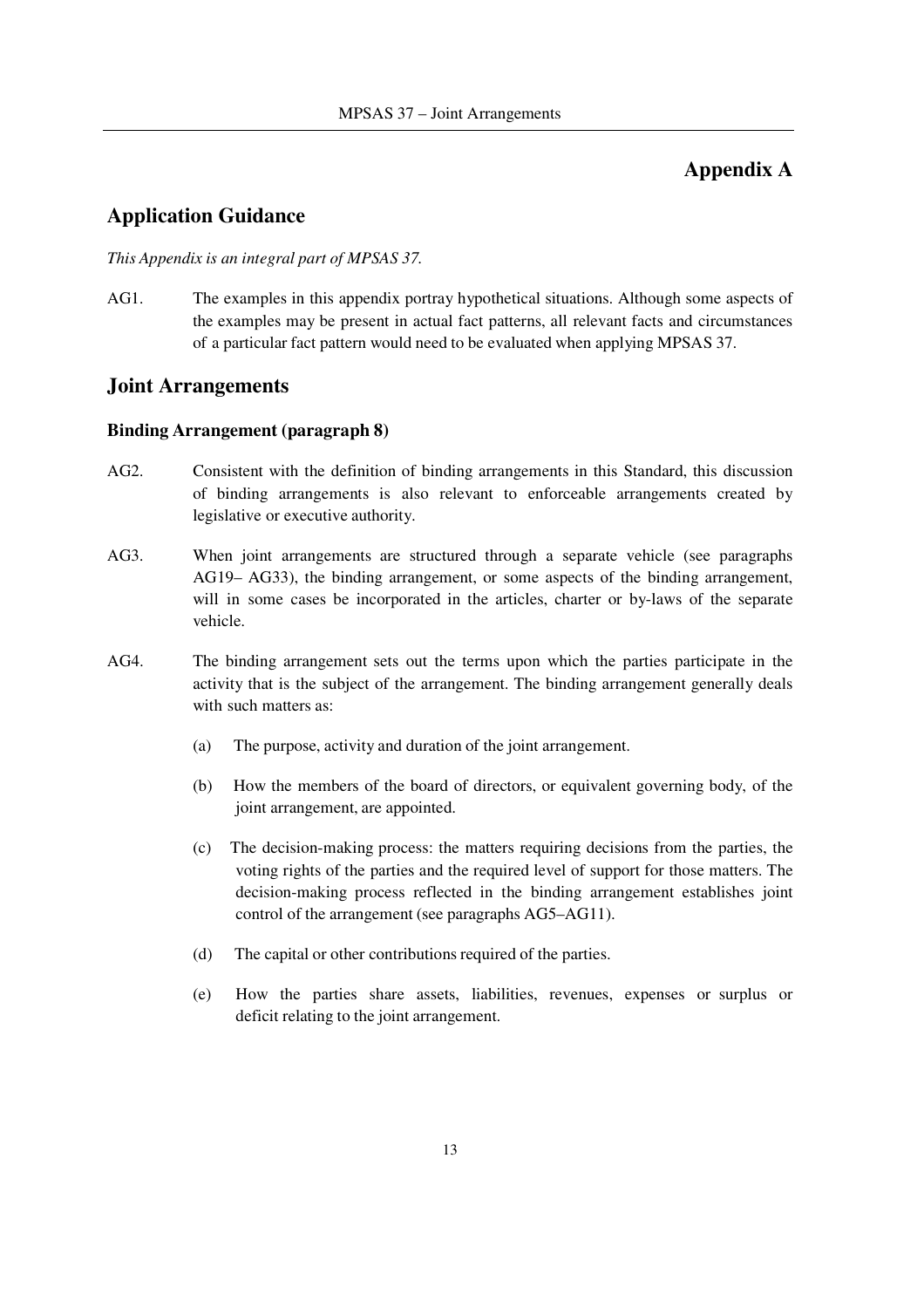#### **Joint Control (paragraphs 12–18)**

- AG5. In assessing whether an entity has joint control of an arrangement, an entity shall assess first whether all the parties, or a group of the parties, control the arrangement. MPSAS 35, *Consolidated Financial Statements,* defines control and shall be used to determine whether all the parties, or a group of the parties, are exposed, or have rights, to variable benefits from their involvement with the arrangement and have the ability to affect those benefits through their power over the arrangement. When all the parties, or a group of the parties, considered collectively, are able to direct the activities that significantly affect the benefits from the arrangement (i.e., the relevant activities), the parties control the arrangement collectively.
- AG6. After concluding that all the parties, or a group of the parties, control the arrangement collectively, an entity shall assess whether it has joint control of the arrangement. Joint control exists only when decisions about the relevant activities require the unanimous consent of the parties that collectively control the arrangement. Assessing whether the arrangement is jointly controlled by all of its parties or by a group of the parties, or controlled by one of its parties alone, can require judgment.
- AG7. Sometimes the decision-making process that is agreed upon by the parties in their binding arrangement implicitly leads to joint control. For example, assume two parties establish an arrangement in which each has 50 per cent of the voting rights and the binding arrangement between them specifies that at least 51 per cent of the voting rights are required to make decisions about the relevant activities. In this case, the parties have implicitly agreed that they have joint control of the arrangement because decisions about the relevant activities cannot be made without both parties agreeing.
- AG8. In other circumstances, the binding arrangement requires a minimum proportion of the voting rights to make decisions about the relevant activities. When that minimum required proportion of the voting rights can be achieved by more than one combination of the parties agreeing together, that arrangement is not a joint arrangement unless the binding arrangement specifies which parties (or combination of parties) are required to agree unanimously to decisions about the relevant activities of the arrangement.

#### **Application Examples**

#### **Example 1**

Assume that three parties establish an arrangement: A has 50 per cent of the voting rights in the arrangement, B has 30 per cent and C has 20 per cent. The binding arrangement between A, B and C specifies that at least 75 per cent of the voting rights are required to make decisions about the relevant activities of the arrangement. Even though A can block any decision, it does not control the arrangement because it needs the agreement of B. The terms of their binding arrangement requiring at least 75 per cent of the voting rights to make decisions about the relevant activities imply that A and B have joint control of the arrangement because decisions about the relevant activities of the arrangement cannot be made without both A and B agreeing.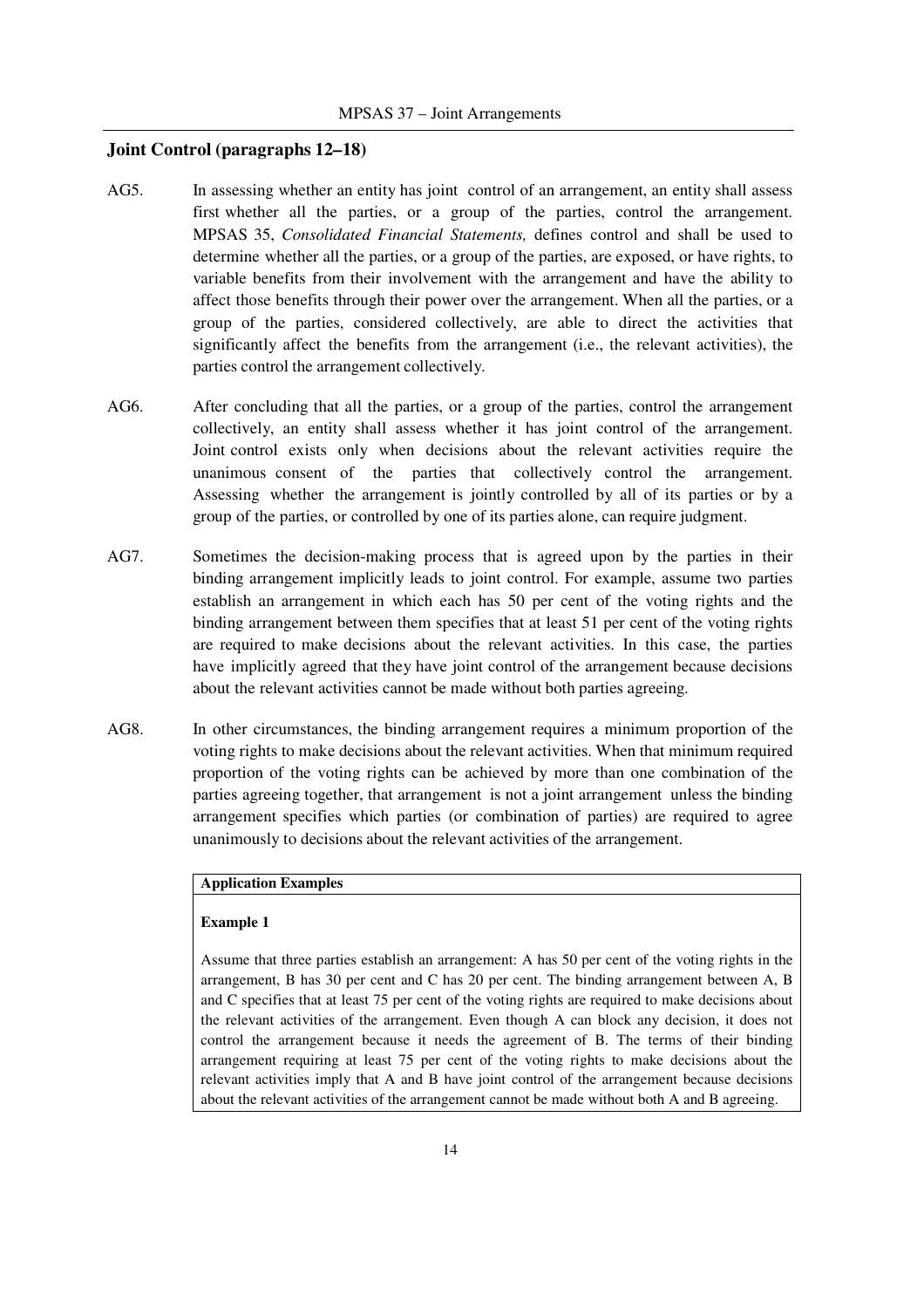#### **Example 2**

Assume an arrangement has three parties: A has 50 per cent of the voting rights in the arrangement and B and C each have 25 per cent. The binding arrangement between A, B and C specifies that at least 75 per cent of the voting rights are required to make decisions about the relevant activities of the arrangement. Even though A can block any decision, it does not control the arrangement because it needs the agreement of either B or C. In this example, A, B and C collectively control the arrangement. However, there is more than one combination of parties that can agree to reach 75 per cent of the voting rights (i.e., either A and B or A and C). In such a situation, to be a joint arrangement the binding arrangement between the parties would need to specify which combination of the parties is required to agree unanimously to decisions about the relevant activities of the arrangement.

#### **Example 3**

Assume an arrangement in which A and B each have 35 per cent of the voting rights in the arrangement with the remaining 30 per cent being widely dispersed. Decisions about the relevant activities require approval by a majority of the voting rights. A and B have joint control of the arrangement only if the binding arrangement specifies that decisions about the relevant activities of the arrangement require both A and B agreeing.

- AG9. The requirement for unanimous consent means that any party with joint control of the arrangement can prevent any of the other parties, or a group of the parties, from making unilateral decisions (about the relevant activities) without its consent. If the requirement for unanimous consent relates only to decisions that give a party protective rights and not to decisions about the relevant activities of an arrangement, that party is not a party with joint control of the arrangement.
- AG10. A binding arrangement might include clauses on the resolution of disputes, such as arbitration. These provisions may allow for decisions to be made in the absence of unanimous consent among the parties that have joint control. The existence of such provisions does not prevent the arrangement from being jointly controlled and, consequently, from being a joint arrangement.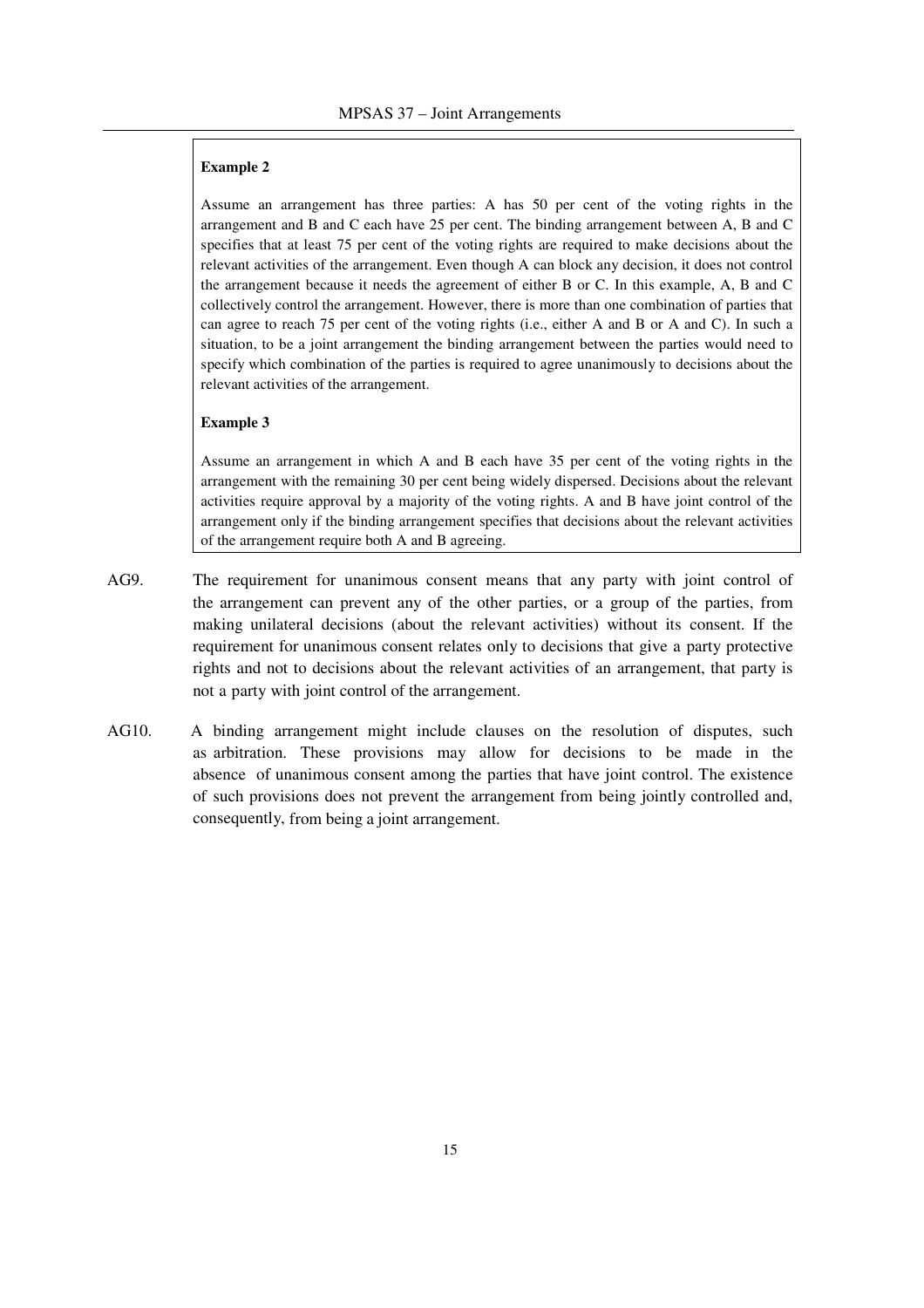

AG11. When an arrangement is outside the scope of MPSAS 37, *Joint Arrangements*, an entity accounts for its interest in the arrangement in accordance with relevant MPSASs, such as MPSAS 35, MPSAS 36, *Investments in Associates and Joint Ventures* or MPSAS 29, *Financial Instruments: Presentation*.

## **Types of Joint Arrangement (paragraphs 19–22)**

- AG12. Joint arrangements are established for a variety of purposes (e.g., as a way for parties to share costs and risks, or as a way to provide the parties with access to new technology or new markets), and can be established using different structures and legal forms.
- AG13. Some arrangements do not require the activity that is the subject of the arrangement to be undertaken in a separate vehicle. However, other arrangements involve the establishment of a separate vehicle.
- AG 14 The classification of joint arrangements required by this Standard depends upon the parties' rights and obligations arising from the arrangement in the normal course of operations. This Standard classifies joint arrangements as either joint operations or joint ventures. When an entity has rights to the assets, and obligations for the liabilities, relating to the arrangement, the arrangement is a joint operation. When an entity has rights to the net assets of the arrangement, the arrangement is a joint venture. Paragraphs AG16–AG33 set out the assessment an entity carries out to determine whether it has an interest in a joint operation or an interest in a joint venture.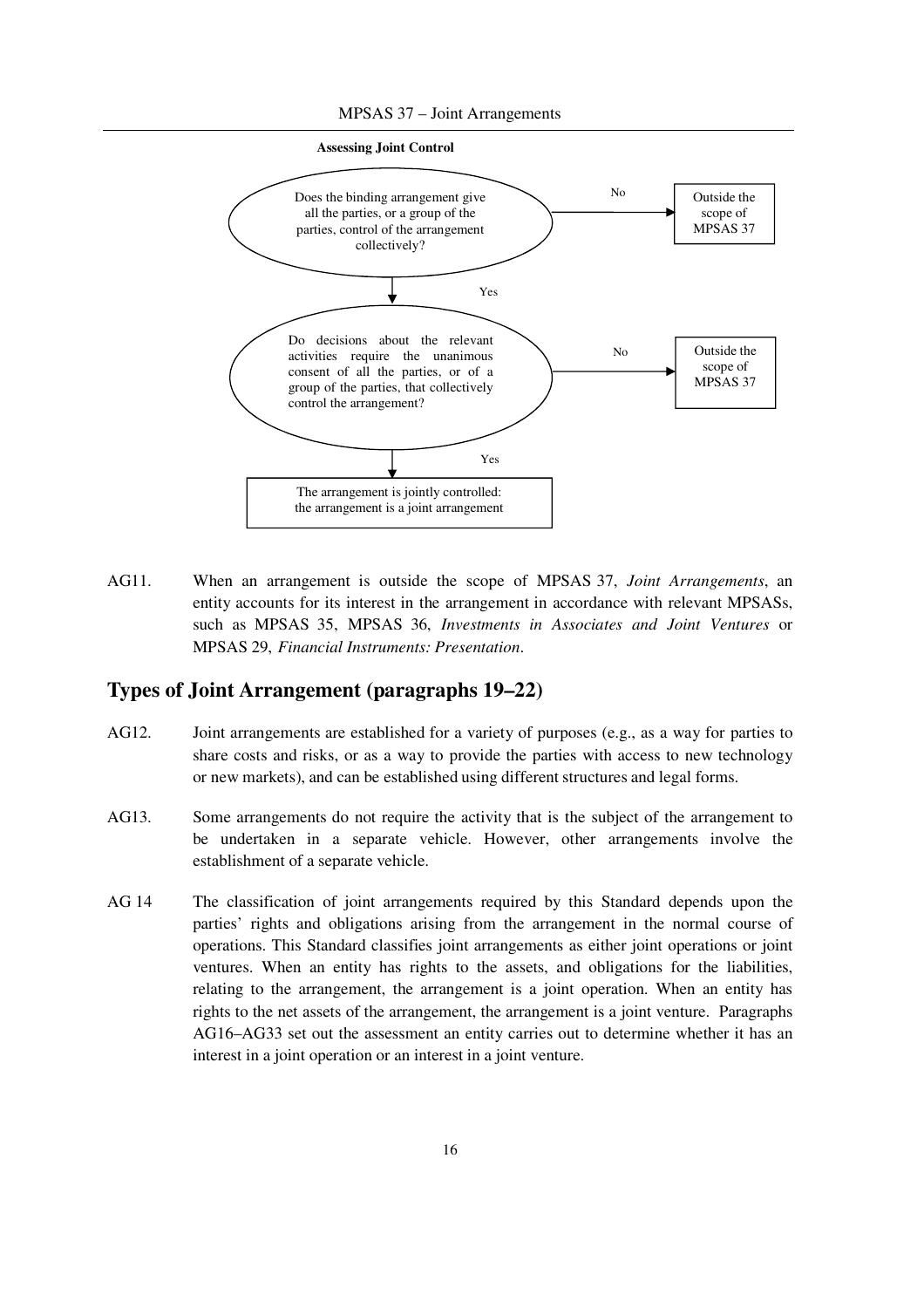#### **Classification of a Joint Arrangement**

- AG15. As stated in paragraph AG14, the classification of joint arrangements requires the parties to assess their rights and obligations arising from the arrangement. When making that assessment, an entity shall consider the following:
	- (a) The structure of the joint arrangement (see paragraphs AG16–AG21).
	- (b) When the joint arrangement is structured through a separate vehicle:
		- (i) The legal form of the separate vehicle (see paragraphs AG22–AG24);
		- (ii) The terms of the binding arrangement (see paragraphs AG25–AG28); and
		- (iii) When relevant, other facts and circumstances (see paragraphs AG29 AG33).

#### **Structure of the Joint Arrangement**

#### *Joint Arrangements not Structured Through a Separate Vehicle*

- AG16. A joint arrangement that is not structured through a separate vehicle is a joint operation. In such cases, the binding arrangement establishes the parties' rights to the assets, and obligations for the liabilities, relating to the arrangement, and the parties' rights to the corresponding revenues and obligations for the corresponding expenses.
- AG17. The binding arrangement often describes the nature of the activities that are the subject of the arrangement and how the parties intend to undertake those activities together. For example, the parties to a joint arrangement could agree to deliver services or manufacture a product together, with each party being responsible for specific areas and each using its own assets and incurring its own liabilities. The binding arrangement could also specify how the revenues and expenses that are common to the parties are to be shared among them. In such a case, each joint operator recognizes in its financial statements the assets and liabilities used for the specific task, and recognizes its share of the revenues and expenses in accordance with the binding arrangement.
- AG18. In other cases, the parties to a joint arrangement might agree, for example, to share and operate an asset together. In such a case, the binding arrangement establishes the parties' rights to the asset that is operated jointly, and how output or revenue from the asset and operating costs are shared among the parties. Each joint operator accounts for its share of the joint asset and its agreed share of any liabilities, and recognizes its share of the output, revenues and expenses in accordance with the binding arrangement.

#### *Joint Arrangements Structured through a Separate Vehicle*

AG19. A joint arrangement in which the assets and liabilities relating to the arrangement are held in a separate vehicle can be either a joint venture or a joint operation.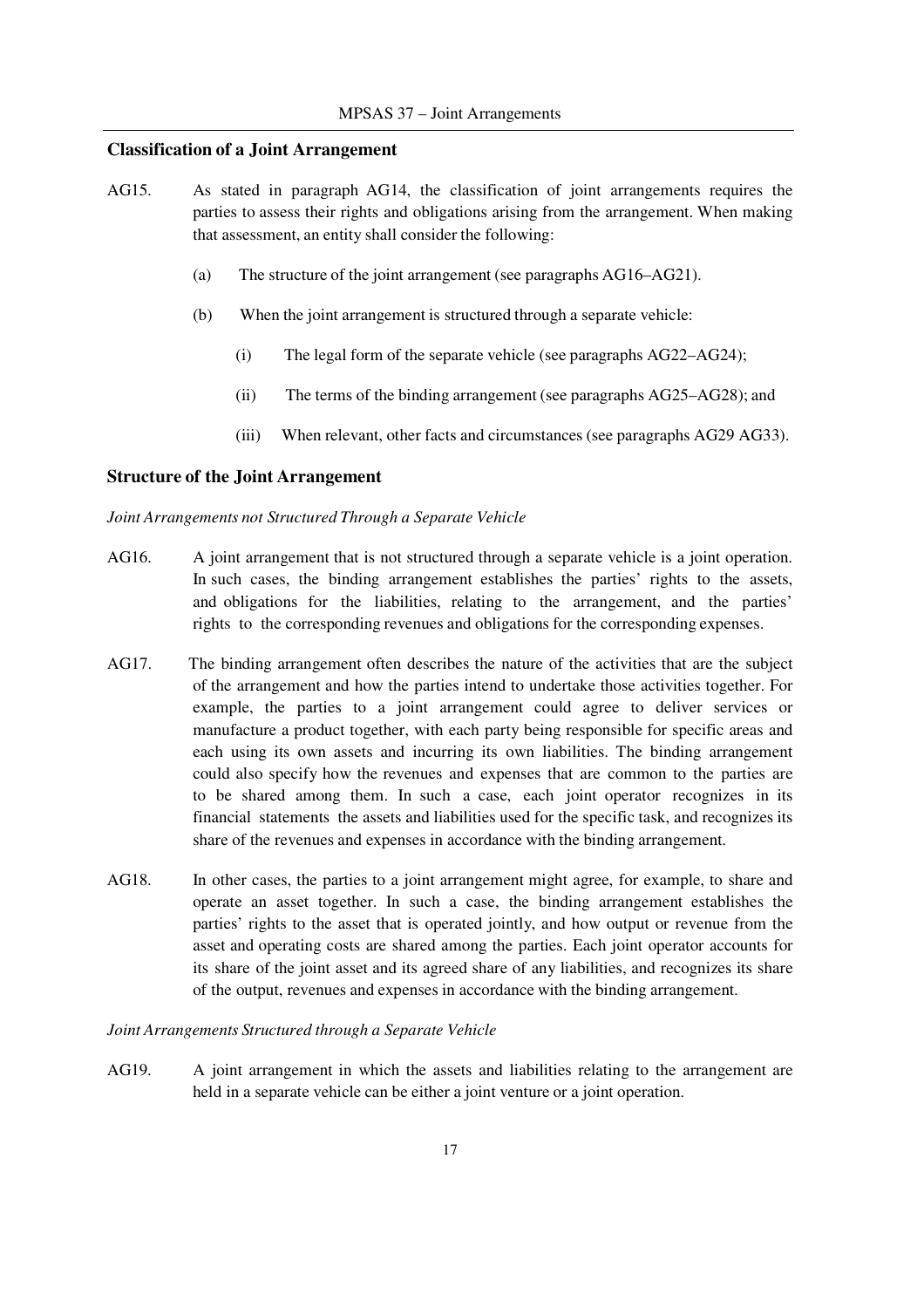- AG20. Whether a party is a joint operator or a joint venturer depends on the party's rights to the assets, and obligations for the liabilities, relating to the arrangement, that are held in the separate vehicle.
- AG21. As stated in paragraph AG15, when the parties have structured a joint arrangement in a separate vehicle, the parties need to assess whether the legal form of the separate vehicle, the terms of the binding arrangement and, when relevant, any other facts and circumstances give them:
	- (a) Rights to the assets, and obligations for the liabilities, relating to the arrangement (i.e., the arrangement is a joint operation); or
	- (b) Rights to the net assets of the arrangement (i.e., the arrangement is a joint venture).

#### **Classification of a Joint Arrangement: Assessment of the Parties' Rights and Obligations Arising from the Arrangement**

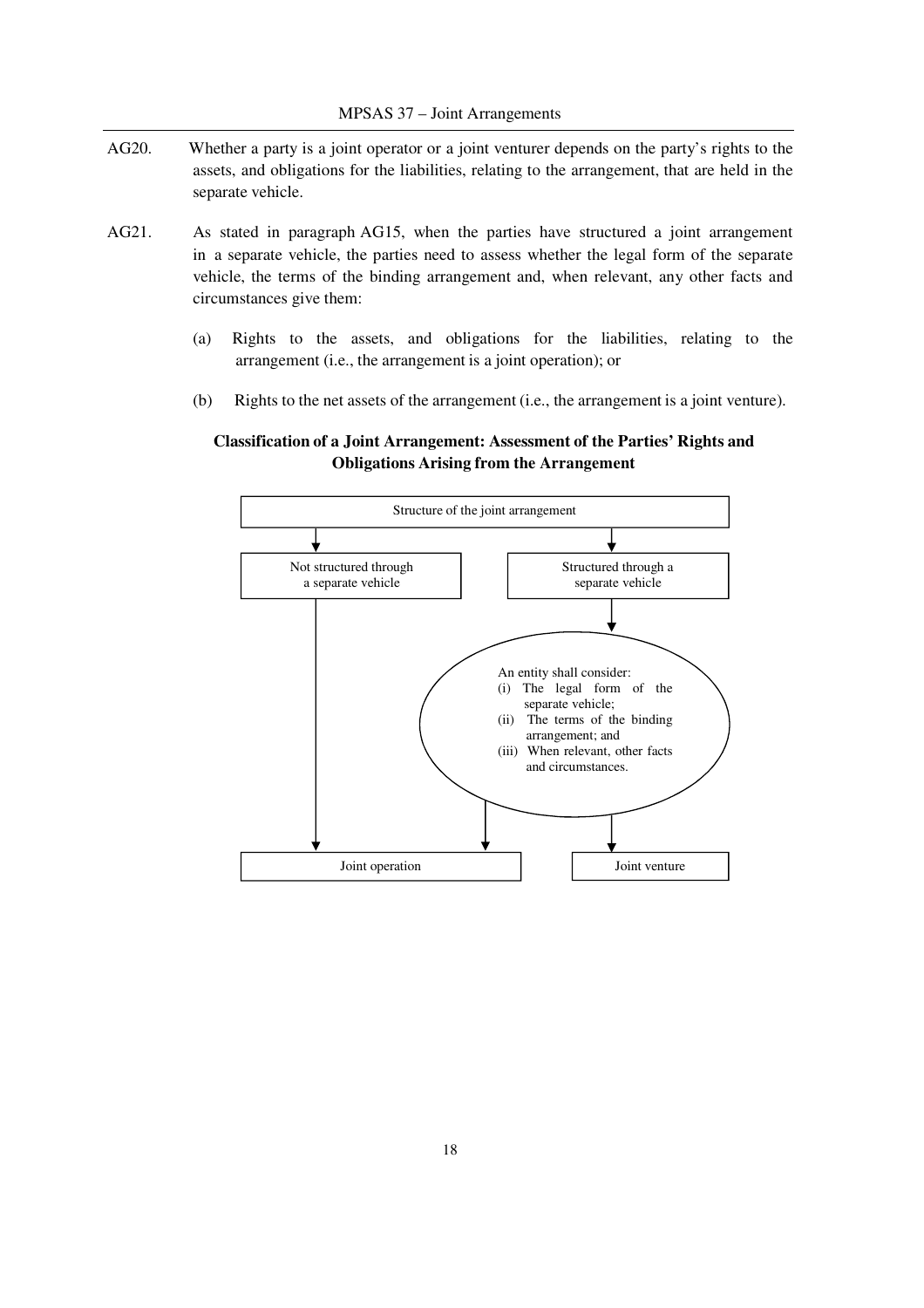#### **The Legal Form of the Separate Vehicle**

- AG22. The legal form of the separate vehicle is relevant when assessing the type of joint arrangement. The legal form assists in the initial assessment of the parties' rights to the assets and obligations for the liabilities held in the separate vehicle, such as whether the parties have interests in the assets held in the separate vehicle and whether they are liable for the liabilities held in the separate vehicle.
- AG23. For example, the parties might conduct the joint arrangement through a separate vehicle, whose legal form causes the separate vehicle to be considered in its own right (i.e., the assets and liabilities held in the separate vehicle are the assets and liabilities of the separate vehicle and not the assets and liabilities of the parties). In such a case, the assessment of the rights and obligations conferred upon the parties by the legal form of the separate vehicle indicates that the arrangement is a joint venture. However, the terms agreed by the parties in their binding arrangement (see paragraphs AG25–AG28) and, when relevant, other facts and circumstances (see paragraphs AG29–AG33) can override the assessment of the rights and obligations conferred upon the parties by the legal form of the separate vehicle.
- AG24. The assessment of the rights and obligations conferred upon the parties by the legal form of the separate vehicle is sufficient to conclude that the arrangement is a joint operation only if the parties conduct the joint arrangement in a separate vehicle whose legal form does not confer separation between the parties and the separate vehicle (i.e., the assets and liabilities held in the separate vehicle are the parties' assets and liabilities).

#### **Assessing the Terms of the Binding Arrangement**

- AG25. In many cases, the rights and obligations agreed to by the parties in their binding arrangements are consistent, or do not conflict, with the rights and obligations conferred on the parties by the legal form of the separate vehicle in which the arrangement has been structured.
- AG26. In other cases, the parties use the binding arrangement to reverse or modify the rights and obligations conferred by the legal form of the separate vehicle in which the arrangement has been structured.

#### **Application Example**

#### **Example 4**

Assume that two parties structure a joint arrangement in an incorporated entity. Each party has a 50 per cent ownership interest in the incorporated entity. The incorporation enables the separation of the entity from its owners and as a consequence the assets and liabilities held in the entity are the assets and liabilities of the incorporated entity. In such a case, the assessment of the rights and obligations conferred upon the parties by the legal form of the separate vehicle indicates that the parties have rights to the net assets of the arrangement.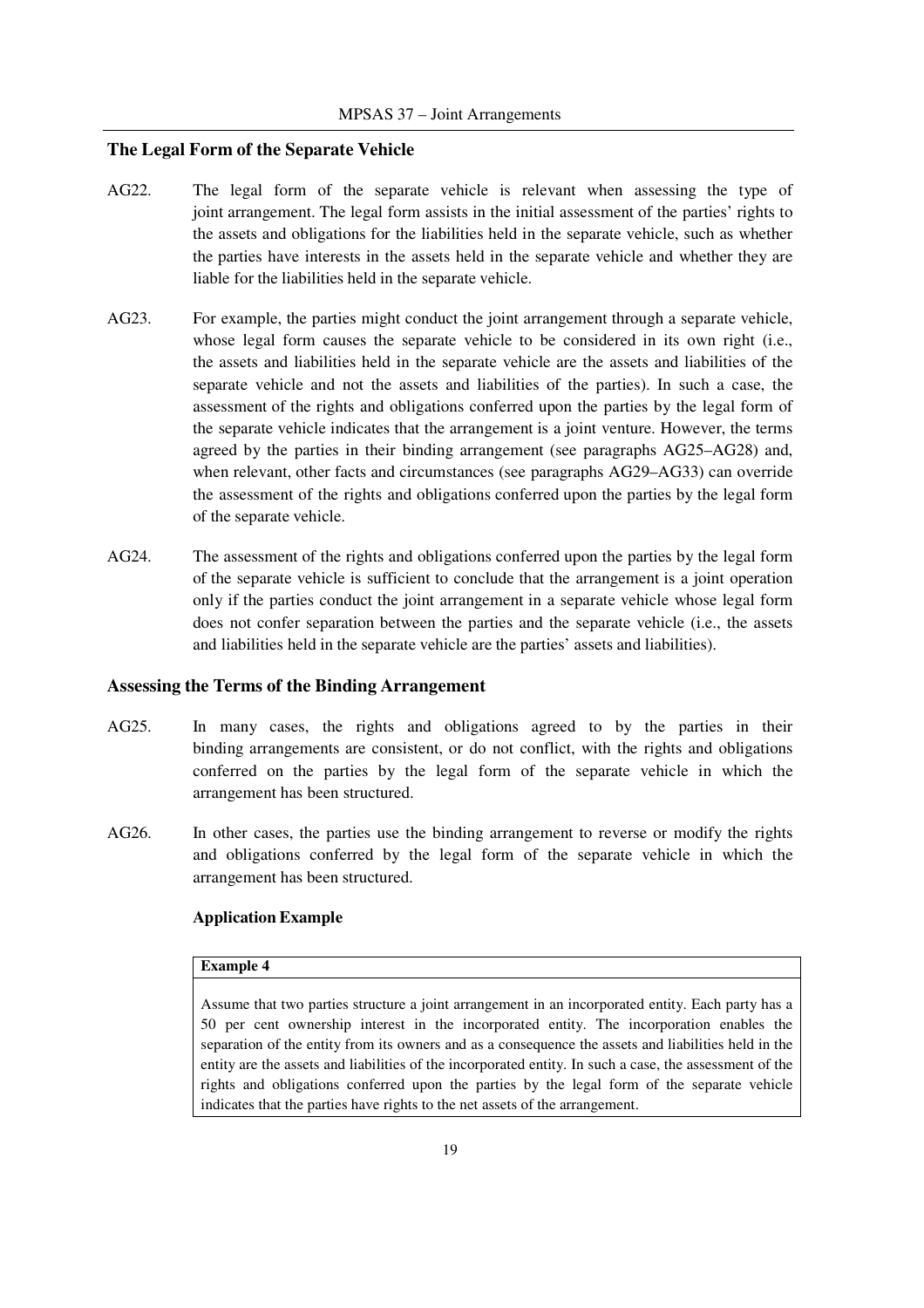However, the parties modify the features of the corporation through their binding arrangement so that each has an interest in the assets of the incorporated entity and each is liable for the liabilities of the incorporated entity in a specified proportion. Such binding modifications to the features of a corporation can cause an arrangement to be a joint operation.

AG27. The following table compares common terms in binding arrangements of parties to a joint operation and common terms in binding arrangements of parties to a joint venture. The examples of the binding terms provided in the following table are not exhaustive.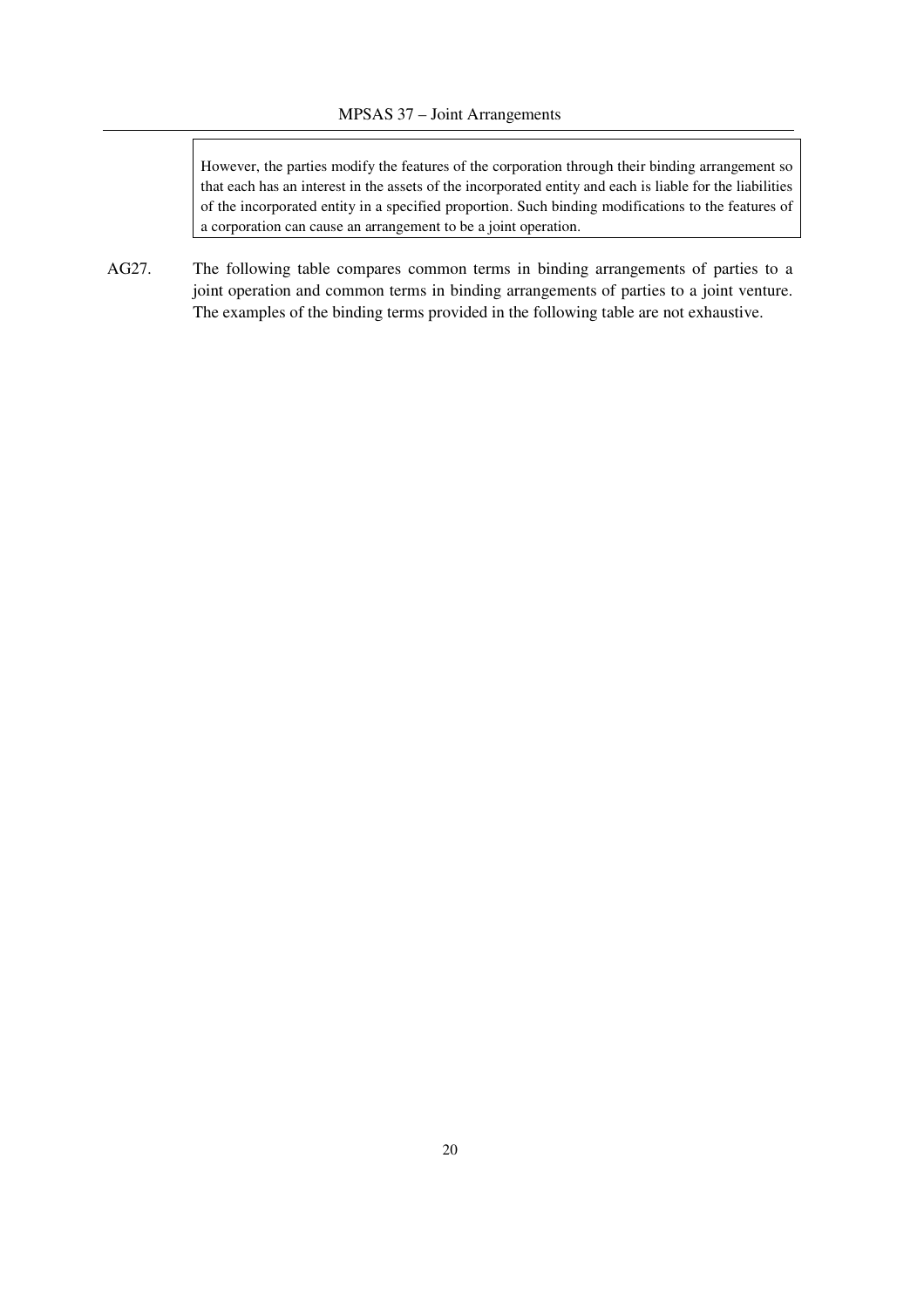| <b>Assessing the Terms of the Binding Arrangement</b> |                                                                                                                                                                                                                                                                                                                                                                                                                                    |                                                                                                                                                                                                                                                                                                                                                                                                                                                                                                           |  |  |
|-------------------------------------------------------|------------------------------------------------------------------------------------------------------------------------------------------------------------------------------------------------------------------------------------------------------------------------------------------------------------------------------------------------------------------------------------------------------------------------------------|-----------------------------------------------------------------------------------------------------------------------------------------------------------------------------------------------------------------------------------------------------------------------------------------------------------------------------------------------------------------------------------------------------------------------------------------------------------------------------------------------------------|--|--|
|                                                       | <b>Joint Operation</b>                                                                                                                                                                                                                                                                                                                                                                                                             | <b>Joint Venture</b>                                                                                                                                                                                                                                                                                                                                                                                                                                                                                      |  |  |
| The terms of the<br>binding<br>arrangement            | The binding arrangement provides the<br>parties to the joint arrangement with<br>rights to the assets, and obligations for<br>the liabilities, relating to the<br>arrangement.                                                                                                                                                                                                                                                     | The binding arrangement provides<br>the parties to the joint arrangement<br>with rights to the net assets of the<br>arrangement (i.e., it is the separate<br>vehicle, not the parties, that has<br>rights to the assets, and obligations<br>for the liabilities, relating to the<br>arrangement).                                                                                                                                                                                                         |  |  |
| <b>Rights to assets</b>                               | The binding arrangement establishes<br>the parties to<br>the joint<br>that<br>arrangement share all interests (e.g.,<br>rights, title or ownership) in the<br>assets relating to the arrangement in<br>a specified proportion (e.g., in<br>proportion to the parties' ownership<br>interest in the arrangement or in<br>proportion to the activity carried out<br>through the arrangement that is<br>directly attributed to them). | The<br>binding<br>arrangement<br>establishes that the assets brought<br>the<br>into<br>arrangement<br>or<br>subsequently acquired by the joint<br>arrangement<br>the<br>are<br>arrangement's assets. The parties<br>have no interests (i.e., no rights,<br>title or ownership) in the assets of<br>the arrangement.                                                                                                                                                                                       |  |  |
| <b>Obligations</b> for<br><b>liabilities</b>          | The<br>binding<br>arrangement<br>establishes that the parties to the<br>joint<br>arrangement<br>all<br>share<br>liabilities, obligations, costs<br>and<br>expenses in a specified proportion<br>(e.g., in proportion to the parties'<br>ownership<br>interest<br>in<br>the<br>arrangement or in proportion to the<br>activity carried out through the<br>directly<br>arrangement<br>that<br>is<br>attributed to them).             | The<br>binding<br>arrangement<br>establishes<br>that<br>the<br>joint<br>arrangement is liable for the debts<br>obligations<br>of<br>and<br>the<br>arrangement.<br>The<br>binding<br>arrangement<br>establishes that the parties to the<br>joint arrangement are liable to the<br>arrangement only to the extent of<br>their respective investments in the<br>arrangement or to their respective<br>obligations<br>to<br>contribute<br>any<br>unpaid or additional capital to the<br>arrangement, or both. |  |  |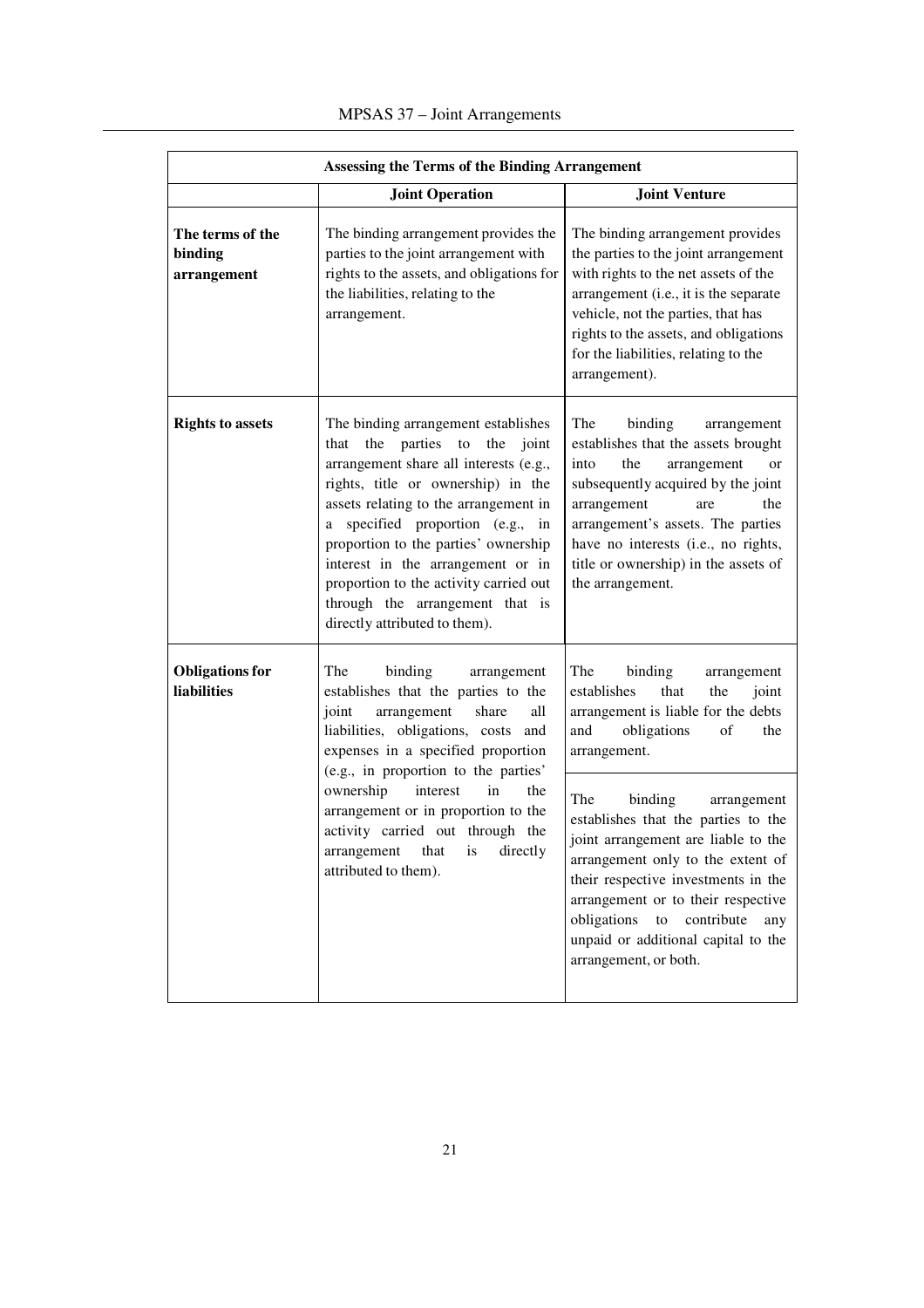| <b>Assessing the Terms of the Binding Arrangement</b> |                                                                                                                                                                                                                                                                                                                                                                                                                                                                                                                                                                                                                                                                                                                                                                                                                                                                                                                                |                                                                                                                                                                                                             |  |  |
|-------------------------------------------------------|--------------------------------------------------------------------------------------------------------------------------------------------------------------------------------------------------------------------------------------------------------------------------------------------------------------------------------------------------------------------------------------------------------------------------------------------------------------------------------------------------------------------------------------------------------------------------------------------------------------------------------------------------------------------------------------------------------------------------------------------------------------------------------------------------------------------------------------------------------------------------------------------------------------------------------|-------------------------------------------------------------------------------------------------------------------------------------------------------------------------------------------------------------|--|--|
|                                                       | <b>Joint Operation</b>                                                                                                                                                                                                                                                                                                                                                                                                                                                                                                                                                                                                                                                                                                                                                                                                                                                                                                         | <b>Joint Venture</b>                                                                                                                                                                                        |  |  |
|                                                       | The binding arrangement establishes<br>the parties to<br>the joint<br>that<br>arrangement are liable for claims<br>raised by third parties.                                                                                                                                                                                                                                                                                                                                                                                                                                                                                                                                                                                                                                                                                                                                                                                    | The binding arrangement states<br>creditors<br>that<br>of<br>the<br>joint<br>arrangement do not have rights of<br>recourse against any party with<br>respect to debts or obligations of<br>the arrangement. |  |  |
| Revenues, expenses,<br>surplus or deficit             | The<br>binding<br>arrangement<br>allocation<br>establishes<br>the<br>οf<br>revenues and expenses on the basis<br>of the relative performance of each<br>party to the joint arrangement. For<br>example, the binding arrangement<br>might establish that revenues and<br>expenses are allocated on the basis<br>of the capacity that each party uses<br>in a plant operated jointly, which<br>could differ from their ownership<br>interest in the joint arrangement. In<br>other instances, the parties might<br>have agreed to share the surplus or<br>deficit relating to the arrangement<br>the basis of a specified<br>on<br>proportion such as the parties'<br>in<br>ownership<br>interest<br>the<br>This<br>arrangement.<br>would<br>not<br>prevent the arrangement from being<br>a joint operation if the parties have<br>rights to the assets, and obligations<br>for the liabilities, relating to the<br>arrangement. | binding<br>The<br>arrangement<br>establishes each party's share in<br>the surplus or deficit relating to<br>the activities of the arrangement.                                                              |  |  |
| <b>Guarantees</b>                                     | The parties to joint arrangements are often required to provide guarantees to<br>third parties that, for example, receive a service from, or provide financing<br>to, the joint arrangement. The provision of such guarantees, or the<br>commitment by the parties to provide them, does not, by itself, determine<br>that the joint arrangement is a joint operation. The feature that determines<br>whether the joint arrangement is a joint operation or a joint venture is<br>whether the parties have obligations for the liabilities relating to the<br>arrangement (for some of which the parties might or might not have<br>provided a guarantee).                                                                                                                                                                                                                                                                     |                                                                                                                                                                                                             |  |  |

AG28. When the binding arrangement specifies that the parties have rights to the assets, and obligations for the liabilities, relating to the arrangement, they are parties to a joint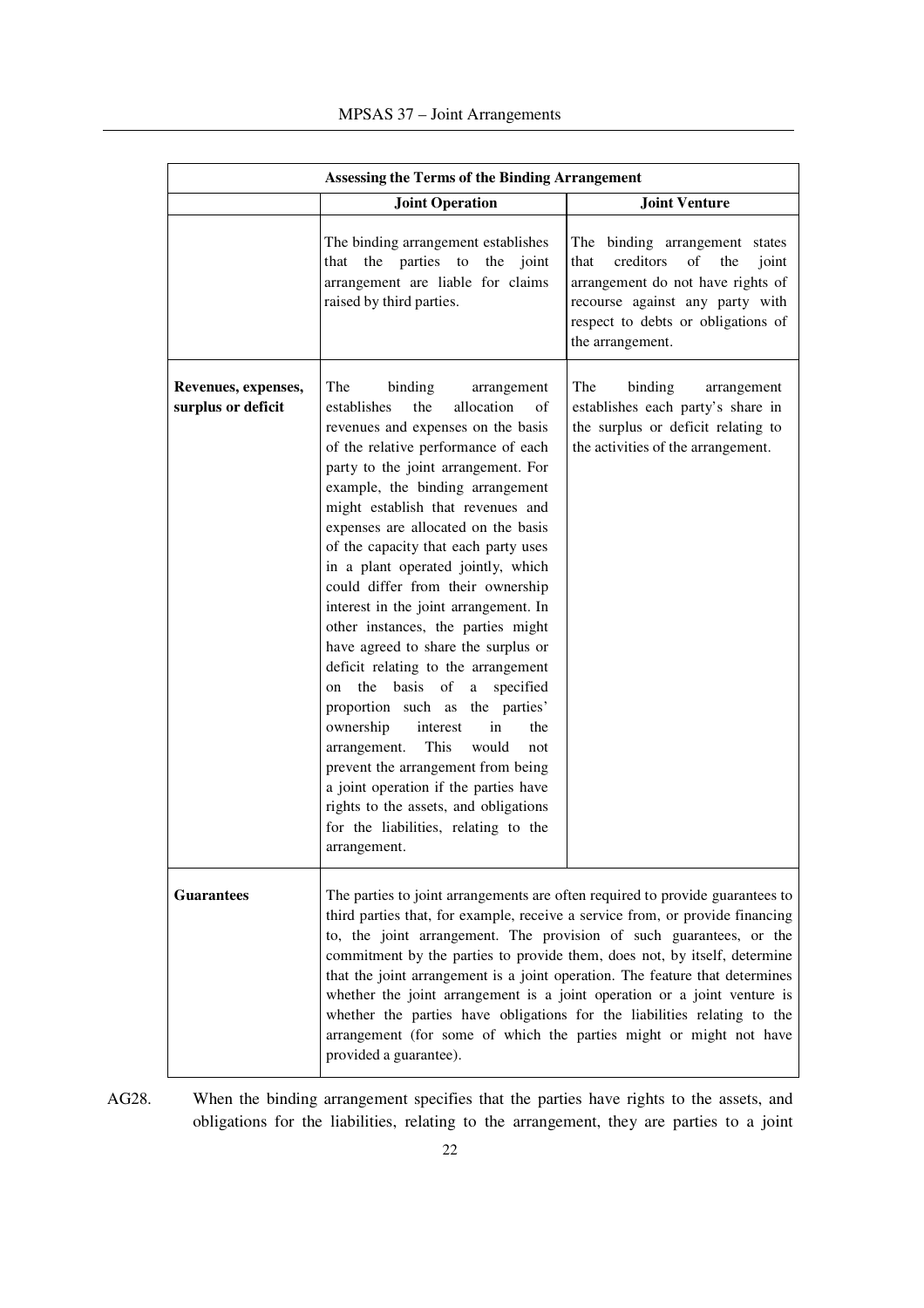operation and do not need to consider other facts and circumstances (paragraphs AG29– AG33) for the purposes of classifying the joint arrangement.

#### **Assessing Other Facts and Circumstances**

- AG29. When the terms of the binding arrangement do not specify that the parties have rights to the assets, and obligations for the liabilities, relating to the arrangement, the parties shall consider other facts and circumstances to assess whether the arrangement is a joint operation or a joint venture.
- AG30. A Joint arrangement might be structured in a separate vehicle whose legal form confers separation between the parties and the separate vehicle. The binding terms agreed among the parties might not specify the parties' rights to the assets and obligations for the liabilities, yet consideration of other facts and circumstances can lead to such an arrangement being classified as a joint operation. This will be the case when other facts and circumstances give the parties rights to the assets, and obligations for the liabilities, relating to the arrangement.
- AG31. When the activities of an arrangement are primarily designed for the provision of output to the parties, this indicates that the parties have rights to substantially all the service potential or economic benefits of the assets of the arrangement. The parties to such arrangements often ensure their access to the outputs provided by the arrangement by preventing the arrangement from selling output to third parties.
- AG32. The effect of an arrangement with such a design and purpose is that the liabilities incurred by the arrangement are, in substance, satisfied by the cash flows received from the parties through their purchases of the output. When the parties are substantially the only source of cash flows contributing to the continuity of the operations of the arrangement, this indicates that the parties have an obligation for the liabilities relating to the arrangement.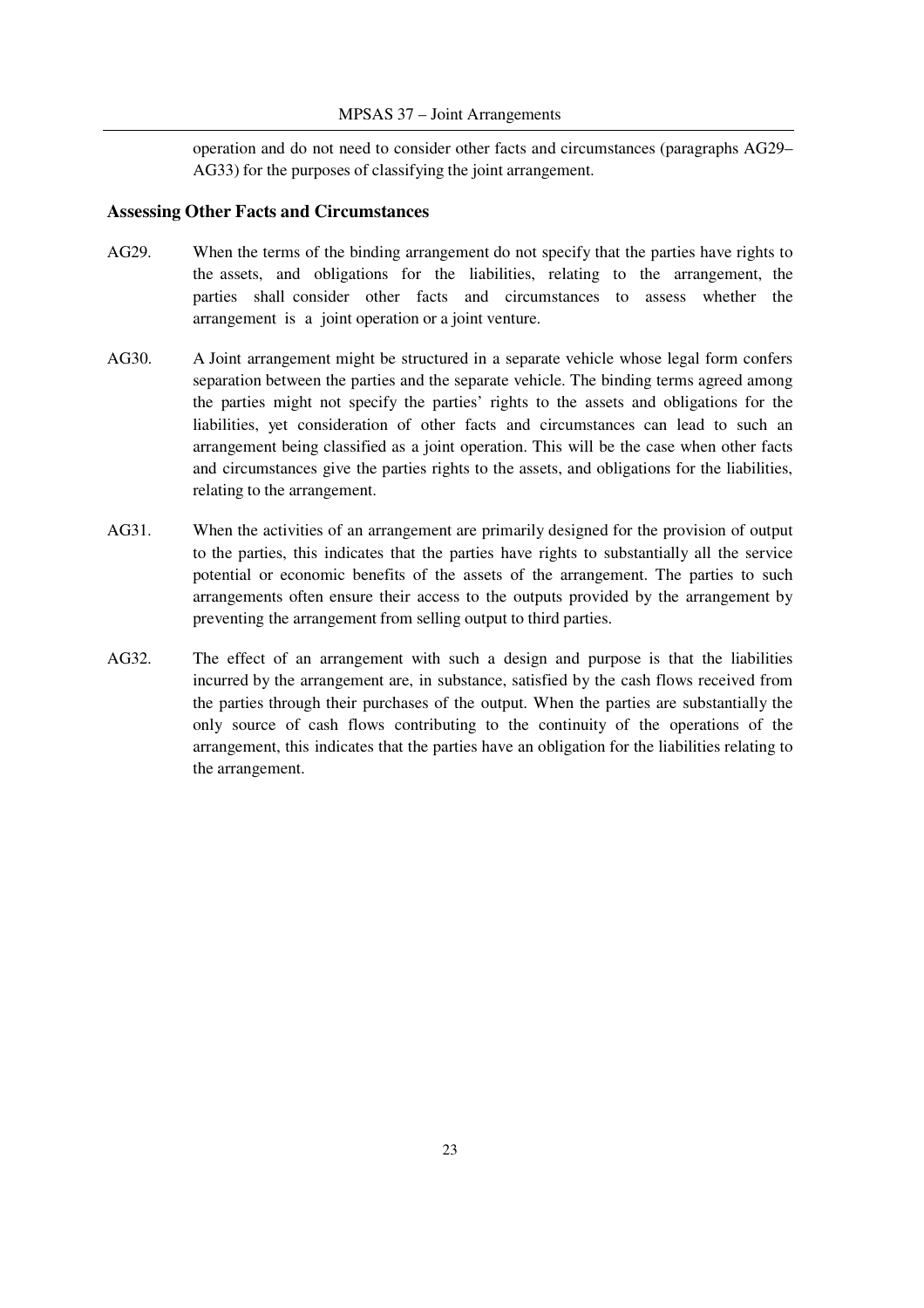#### **Application Example**

#### **Example 5**

Assume that two parties structure a joint arrangement in an incorporated entity (entity C) in which each party has a 50 per cent ownership interest. The purpose of the arrangement is to manufacture materials required by the parties for their own, individual manufacturing processes. The arrangement ensures that the parties operate the facility that produces the materials to the quantity and quality specifications of the parties.

The legal form of entity C (an incorporated entity) through which the activities are conducted initially indicates that the assets and liabilities held in entity C are the assets and liabilities of entity C. The binding arrangement between the parties does not specify that the parties have rights to the assets or obligations for the liabilities of entity C. Accordingly, the legal form of entity C and the terms of the binding arrangement indicate that the arrangement is a joint venture.

However, the parties also consider the following aspects of the arrangement:

- The parties agreed to purchase all the output produced by entity C in a ratio of 50:50. Entity C cannot sell any of the output to third parties, unless this is approved by the two parties to the arrangement. Because the purpose of the arrangement is to provide the parties with output they require, such sales to third parties are expected to be uncommon and not material.
- The price of the output sold to the parties is set by both parties at a level that is designed to cover the costs of production and administrative expenses incurred by entity C. On the basis of this operating model, the arrangement is intended to operate at a break-even level.

From the fact pattern above, the following facts and circumstances are relevant:

- The obligation of the parties to purchase all the output produced by entity C reflects the exclusive dependence of entity C upon the parties for the generation of cash flows and, thus, the parties have an obligation to fund the settlement of the liabilities of entity C.
- The fact that the parties have rights to all the output produced by entity C means that the parties are consuming, and therefore have rights to, all the service potential or economic benefits of the assets of entity C.

These facts and circumstances indicate that the arrangement is a joint operation. The conclusion about the classification of the joint arrangement in these circumstances would not change if, instead of the parties using their share of the output themselves in a subsequent manufacturing process, the parties sold their share of the output to third parties.

If the parties changed the terms of the binding arrangement so that the arrangement was able to sell output to third parties, this would result in entity C assuming demand, inventory and credit risks. In that scenario, such a change in the facts and circumstances would require reassessment of the classification of the joint arrangement. Such facts and circumstances would indicate that the arrangement is a joint venture.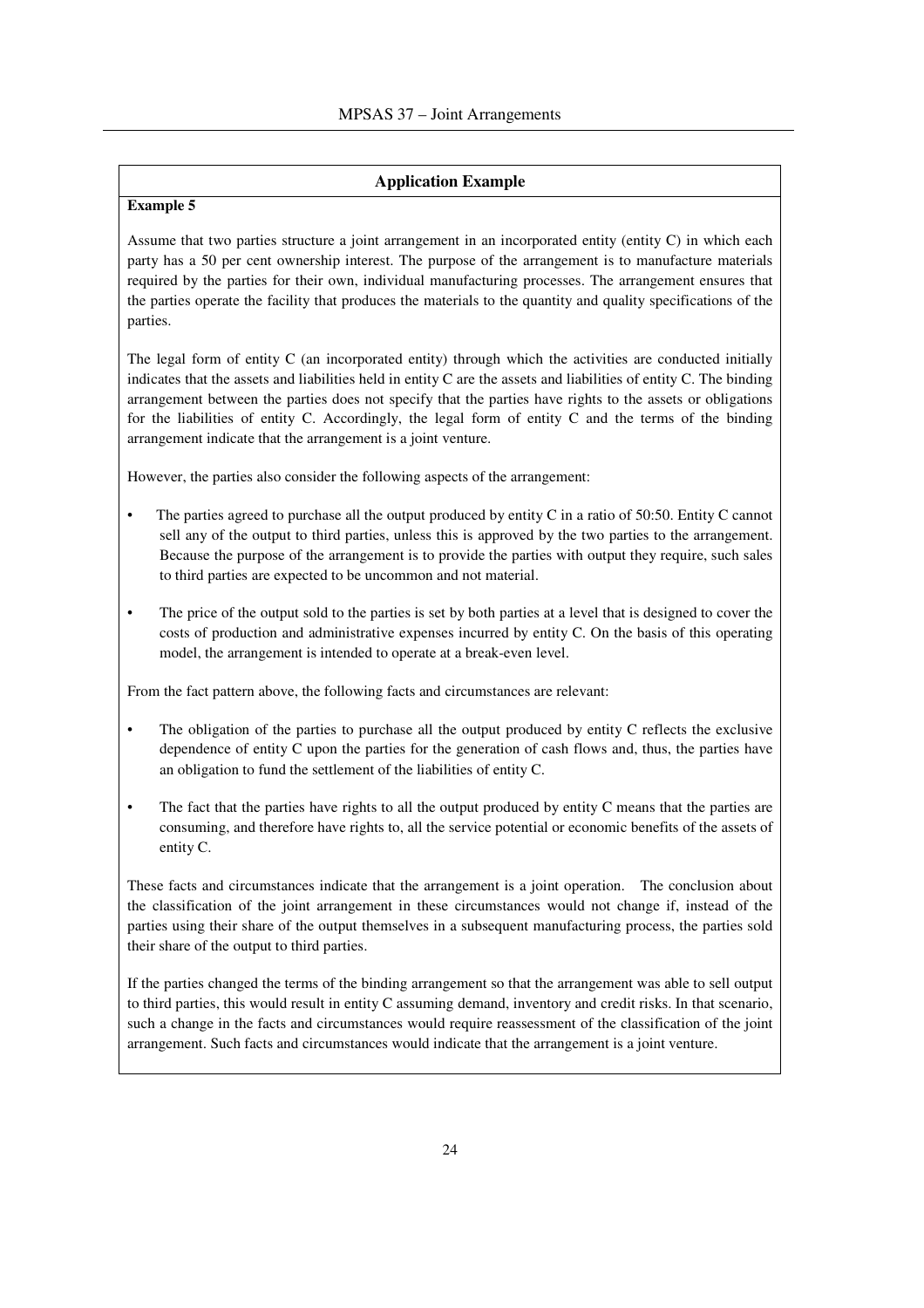AG33. The following flow chart reflects the assessment an entity follows to classify an arrangement when the joint arrangement is structured through a separate vehicle:

#### **Classification of a Joint Arrangement Structured Through a Separate Vehicle**

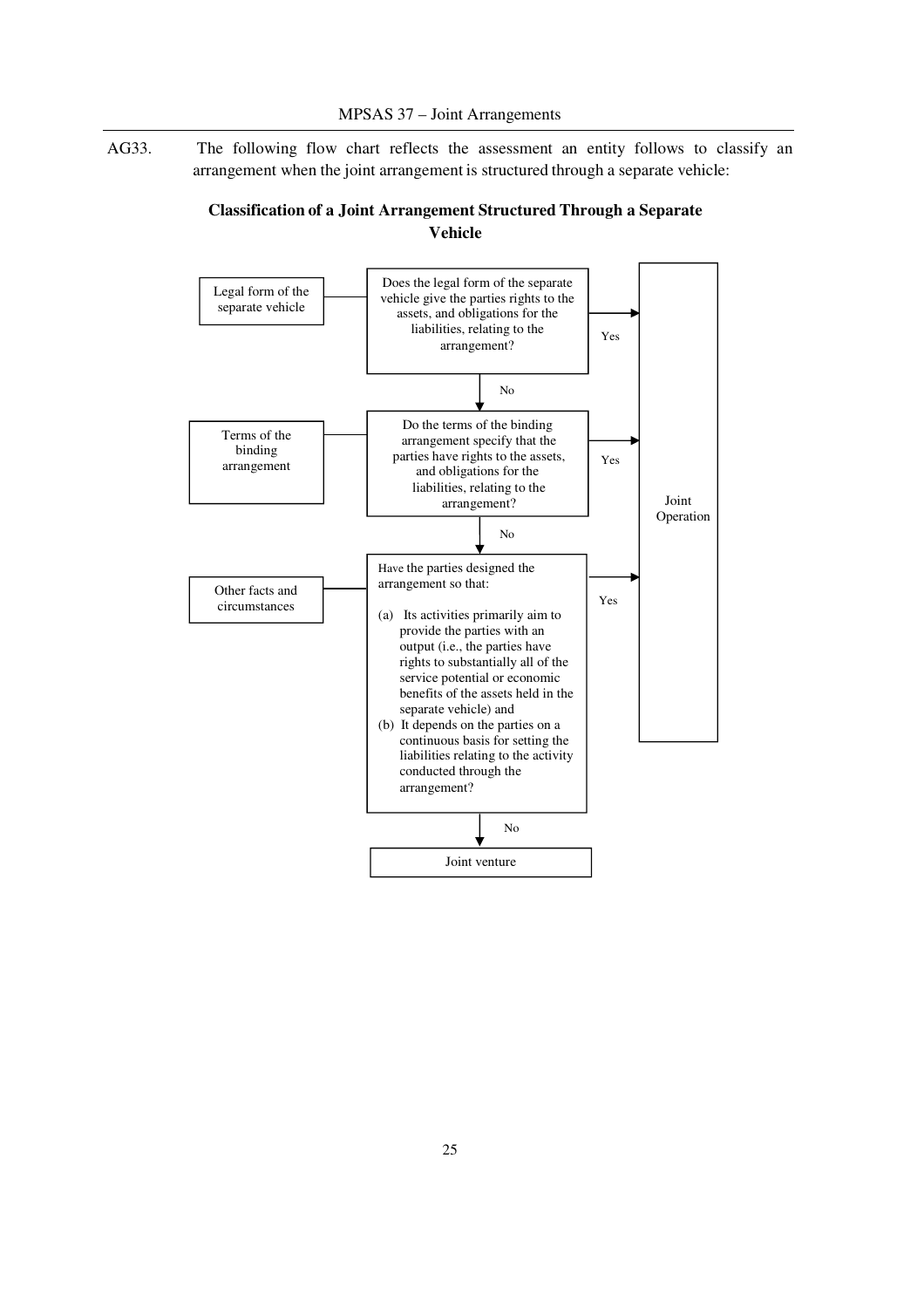## **Financial Statements of Parties to a Joint Arrangement (paragraphs 23–28)**

#### **Accounting for Sales or Contributions of Assets to a Joint Operation**

- AG34. When an entity enters into a transaction with a joint operation in which it is a joint operator, such as a sale or contribution of assets, it is conducting the transaction with the other parties to the joint operation and, as such, the joint operator shall recognize gains and losses resulting from such a transaction only to the extent of the other parties' interests in the joint operation.
- AG35. When such transactions provide evidence of a reduction in the net realizable value of the assets to be sold or contributed to the joint operation, or of an impairment loss of those assets, those losses shall be recognized fully by the joint operator.

#### **Accounting for Purchases of Assets from a Joint Operation**

- AG36. When an entity enters into a transaction with a joint operation in which it is a joint operator, such as a purchase of assets, it shall not recognize its share of the gains and losses until it resells those assets to a third party.
- AG37. When such transactions provide evidence of a reduction in the net realizable value of the assets to be purchased or of an impairment loss of those assets, a joint operator shall recognize its share of those losses.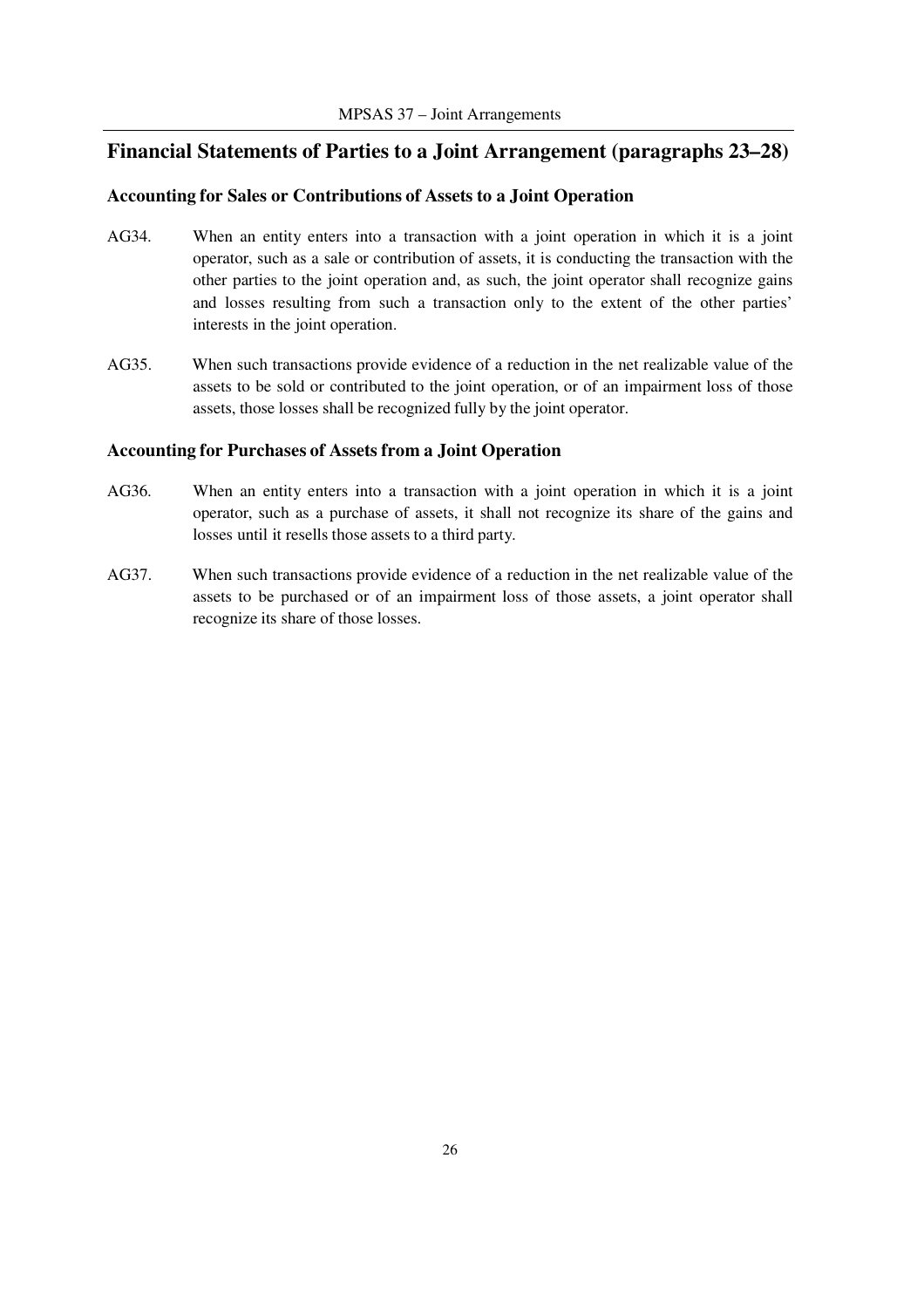## **Appendix B**

## **Amendments to Other MPSASs**

#### **MPSAS 2,** *Cash Flow Statements*

#### **Paragraphs 47 and 48 are amended, paragraph 61(b) is deleted and paragraph 63D added as follows:**

- 47. When accounting for an investment in an associate, a joint venture, or a controlled entity accounted for by use of the equity or cost method, an investor restricts its reporting in the cash flow statement to the cash flows between itself and the investee, for example, to dividends or similar distributions and advances.
- 48. An entity that reports its interest in a jointly controlled entity using proportionate consolidation includes in its consolidated cash flow statement its proportionate share of the jointly controlled entity's cash flows. An entity that reports its such an interest in an associate or a joint venture using the equity method includes in its cash flow statement  $(a)$ -the cash flows in respect of its investments in the associate or joint venture, jointly controlled entity, and (b) distributions and other payments or receipts between it and the associate or joint venture jointly controlled entity.
- 61. Additional information may be relevant to users in understanding the financial position and liquidity of an entity. Disclosure of this information, together with a description in the notes to the financial statements, is encouraged, and may include:
	- (a) The amount of undrawn borrowing facilities that may be available for future operating activities and to settle capital commitments, indicating any restrictions on the use of these facilities; and
	- (b) [Deleted]The aggregate amounts of the cash flows from each of operating, investing, and financing activities related to interests in joint ventures reported using proportionate consolidation; and
	- (c) The amount and nature of restricted cash balances.

## 63D. **MPSAS 35,** *Consolidated Financial Statements* **and MPSAS 37,** *Joint Arrangements***, issued in 2015, amended paragraphs 47 and 48, added paragraphs 52A and 52B and deleted paragraph 61(b). An entity shall apply those amendments when it applies MPSAS 35, and MPSAS 37.**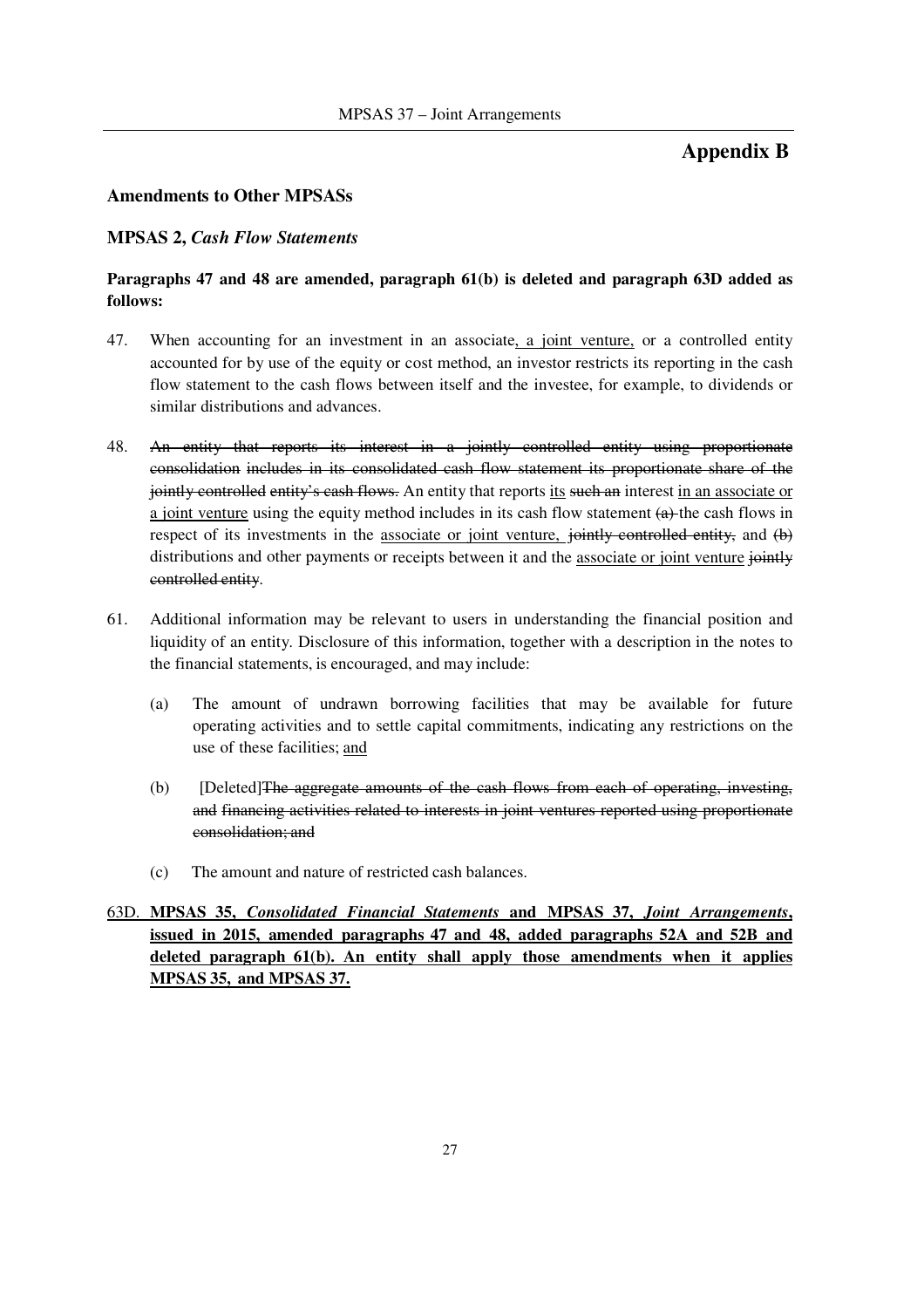#### **MPSAS 4,** *The Effects of Changes in Foreign Exchange Rates*

**Paragraphs 3, 10, 13, 21, 38, 50, 51, 55, 57, 58 are amended and paragraphs 57A–57D and 71A added as follows:**

- 3. An entity that prepares and presents financial statements under the accrual basis of accounting shall apply this Standard:
	- (a) In accounting for transactions and balances in foreign currencies, except for those derivative transactions and balances that are within the scope of MPSAS 29, *Financial Instruments: Recognition and Measurement*;
	- (b) In translating the financial performance and financial position of foreign operations that are included in the financial statements of the entity by consolidation. **proportionate** consolidation, or by the equity method; and
	- (c) In translating an entity's financial performance and financial position into a presentation currency.
- 10. **The following terms are used in this Standard with the meanings specified:**
	- …

**Foreign operation is an entity that is a controlled entity, associate, joint venture arrangement, or branch of a reporting entity, the activities of which are based or conducted in a country or currency other than those of the reporting entity.**

- 13. The following additional factors are considered in determining the functional currency of a foreign operation, and whether its functional currency is the same as that of the reporting entity (the reporting entity, in this context, being the entity that has the foreign operation as its controlled entity, branch, associate, or joint venture arrangement):
	- …
- 21. Many reporting entities comprise a number of individual entities (e.g., an economic entity is made up of a controlling entity and one or more controlled entities). Various types of entities, whether members of an economic entity or otherwise, may have investments in associates or joint ventures arrangements. ....
- 38. When a monetary item forms part of a reporting entity's net investment in a foreign operation, and is denominated in the functional currency of the reporting entity, an exchange difference arises in the foreign operation's individual financial statements in accordance with paragraph 32. If such an item is denominated in the functional currency of the foreign operation, an exchange difference arises in the reporting entity's separate financial statements in accordance with paragraph 32. If such an item is denominated in a currency other than the functional currency of either the reporting entity or the foreign operation, an exchange difference arises in the reporting entity's separate financial statements and in the foreign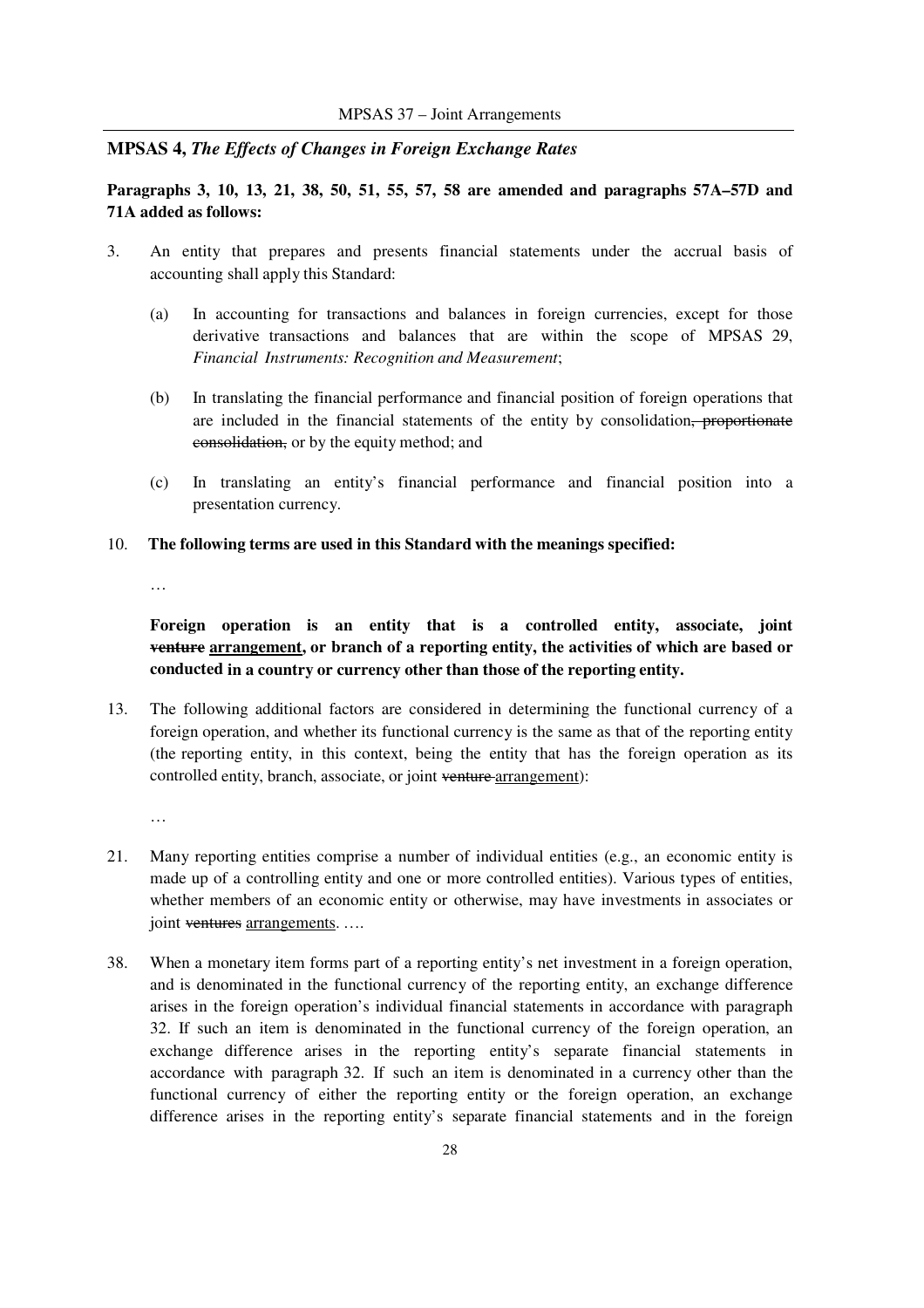#### MPSAS 37 – Joint Arrangements

operation's individual financial statements in accordance with paragraph 32. Such exchange differences are reclassified to the separate component of net assets/equity in the financial statements that include the foreign operation and the reporting entity (i.e., financial statements in which the foreign operation is consolidated, proportionately consolidated, or accounted for using the equity method).

- 50. Paragraphs 51–56, in addition to paragraphs 43–49, apply when the financial performance and financial position of a foreign operation are translated into a presentation currency, so that the foreign operation can be included in the financial statements of the reporting entity by consolidation, proportionate consolidation, or the equity method.
- 51. The incorporation of the financial performance and financial position of a foreign operation with those of the reporting entity follows normal consolidation procedures, such as the elimination of balances and transactions within an economic entity (see MPSAS 35, *Consolidated Financial Statements* MPSAS 6 and MPSAS 8, *Interests in Joint Ventures*.)
- 55. Adjustments are made for significant changes in exchange rates up to the reporting date of the reporting entity in accordance with MPSAS 356, The same approach is used in applying the equity method to associates and joint ventures, and in applying proportionate consolidation to joint ventures in accordance with MPSAS 367, *Investments in Associates and Joint Ventures*, and MPSAS 8.

#### **Disposal or Partial Disposal of a Foreign Operation**

- 57. **On the disposal of a foreign operation, the cumulative amount of the exchange differences relating to that foreign operation and accumulated in a deferred in the separate component of net assets/equity relating to that foreign operation shall be reclassified from net assets/equity to recognized in surplus or deficit (as a reclassification adjustment) when the gain or loss on disposal is recognized (see MPSAS 1,** *Presentation of Financial Statements***).**
- 57A. In addition to the disposal of an entity's entire interest in a foreign operation, the following partial disposals are accounted for as disposals:
	- (a) When the partial disposal involves the loss of control of a controlled entity that includes a foreign operation, regardless of whether the entity retains a non-controlling interest in its former controlled entity after the partial disposal; and
	- (b) When the retained interest after the partial disposal of an interest in a joint arrangement or a partial disposal of an interest in an associate that includes a foreign operation is a financial asset that includes a foreign operation.
- 57B. On disposal of a controlled entity that includes a foreign operation, the cumulative amount of the exchange differences relating to that foreign operation that have been attributed to the non- controlling interests shall be transferred directly to accumulated surplus/deficit.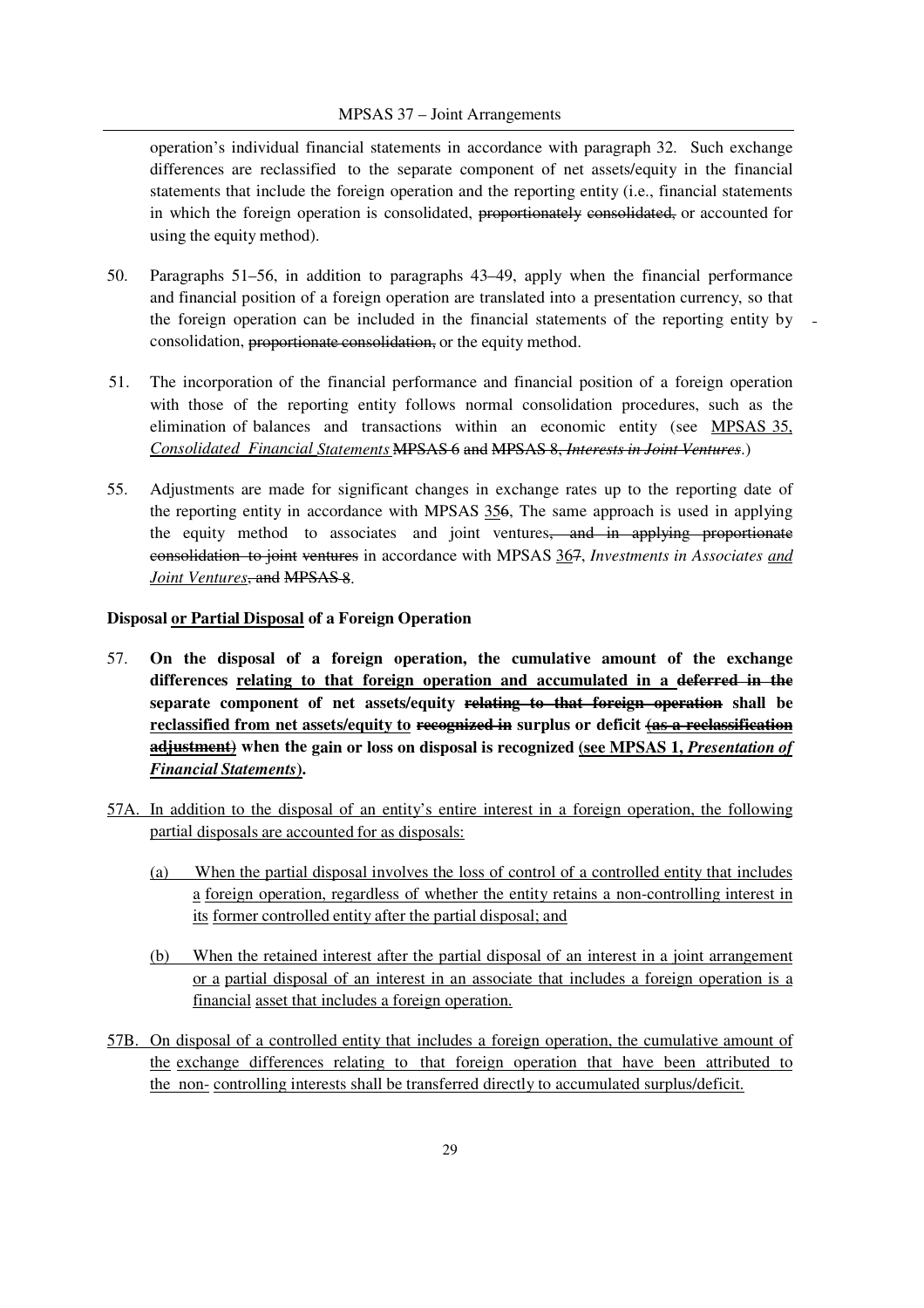- **57C. On the partial disposal of a controlled entity that includes a foreign operation, the entity shall re-attribute the proportionate share of the cumulative amount of the exchange differences accumulated in a separate category of net assets/equity to the noncontrolling interests in that foreign operation. In any other partial disposal of a foreign operation the entity shall transfer to accumulated surplus/deficit only the proportionate share of the cumulative amount of the exchange differences accumulated in net assets/equity.**
- 57D. A partial disposal of an entity's interest in a foreign operation is any reduction in an entity's ownership interest in a foreign operation, except those reductions in paragraph 57A that are accounted for as disposals.
- 58. An entity may dispose or partially dispose of its interest in a foreign operation through sale, liquidation, repayment of contributed capital, or abandonment of all or part of that entity. The payment of a dividend or similar distribution is part of a disposal only when it constitutes a return of the investment, for example when the dividend or similar distribution is paid out of pre-acquisition surplus. In the case of a partial disposal, only the proportionate share of the related accumulated exchange difference is included in the gain or loss. A writedown of the carrying amount of a foreign operation, either because of its own losses or because of an impairment recognized by the entity holding the interest, does not constitute a partial disposal. Accordingly, no part of the deferred foreign exchange gain or loss is recognized in surplus or deficit at the time of a writedown.

## 71A. **MPSAS 35 and MPSAS 37,** *Joint Arrangements***, issued in 2015, amended paragraphs 3(b), 10, 13, 21, 22, 38, 47, 50 to 51, 53, 55, and 57 to 58 and added paragraphs 57A to 57D. An entity shall apply those amendments when it applies MPSAS 35 and MPSAS 37**.

#### **MPSAS 9,** *Revenue from Exchange Transactions*

#### **Paragraph 10(b) is amended and paragraph 42B added as follows:**

- 10. This Standard does not deal with revenues arising from:
	- (a) Lease agreements (see MPSAS 13, *Leases*);
	- (b) Dividends or similar distributions arising from investments that are accounted for under the equity method (see MPSAS 367, *Investments in Associates and Joint Ventures*);

….

## 42B. **MPSAS 37,** *Joint Arrangements***, issued in 2015, amended paragraph 10(b). An entity shall apply that amendment when it applies MPSAS 37.**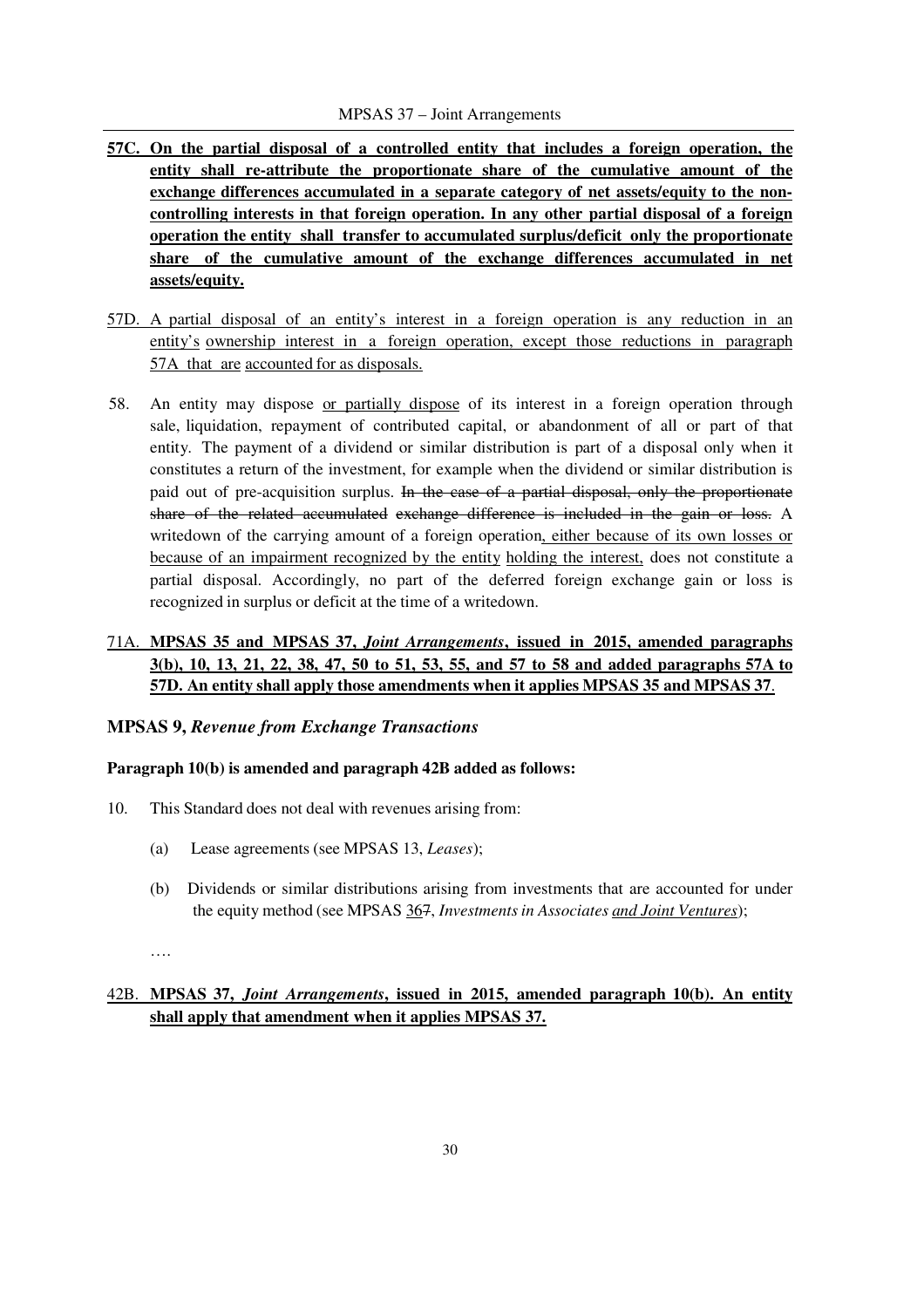#### **MPSAS 19,** *Provisions, Contingent Liabilities and Contingent Assets*

#### **Paragraph 37 is amended and paragraph 111B added as follows:**

37. Where an entity is jointly and severally liable for an obligation, the part of the obligation that is expected to be met by other parties is treated as a contingent liability. For example, in the case of joint venture arrangement debt, that part of the obligation that is to be met by other joint venture arrangement participants is treated as a contingent liability. The entity recognizes a provision for the part of the obligation for which an outflow of resources embodying economic benefits or service potential is probable, except in the rare circumstances where no reliable estimate can be made.

## 111B. **MPSAS 37,** *Joint Arrangements***, issued in 2015, amended paragraph 37. An entity shall apply that amendment when it applies MPSAS 37.**

#### **MPSAS 20,** *Related Party Disclosures*

#### **Paragraphs 4 and 15 are amended and paragraph 42A added as follows:**

#### 4. **The following terms are used in this Standard with the meanings specified:**

…

Related party means parties are considered to be related if one party has the ability to (a) control the other party, or (b) exercise significant influence over the other party in making financial and operating decisions, or if the related party entity and another entity are subject to common control. Related parties include:

- (a) Entities that directly, or indirectly through one or more intermediaries, control, or are controlled by, the reporting entity;
- (b) Associates (see MPSAS 367, *Investments in Associates and Joint Ventures*);

…

Significant influence (for the purpose of this Standard) is the power to participate in the financial and operating policy decisions of an entity, but not control those policies. Significant influence may be exercised in several ways, usually by representation on the board of directors or equivalent governing body but also by, for example, participation in (a) the policy making process, (b) material transactions between entities within an economic entity, (c) interchange of managerial personnel, or (d) dependence on technical information. Significant influence may be gained by an ownership interest, statute, or agreement. With regard to an ownership interest, significant influence is presumed in accordance with the definition contained in MPSAS 367.

15. The definition of related party includes entities owned by key management personnel, close family members of such individuals or major shareholders (or equivalent where the entity does not have a formal equity structure) of the reporting entity. The definition of related party also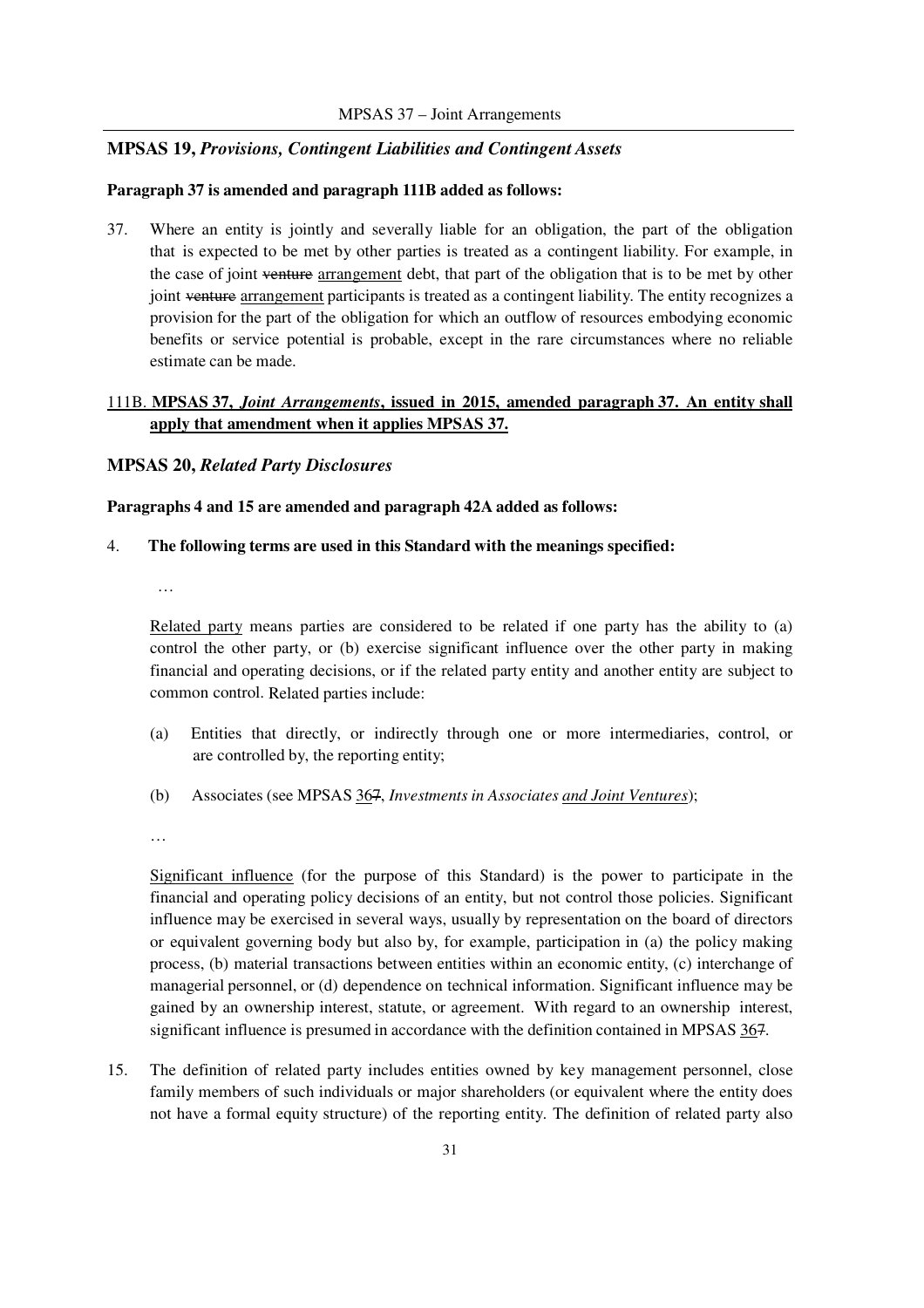#### MPSAS 37 – Joint Arrangements

includes circumstances in which one party has the ability to exercise significant influence over the other party. In the public sector, an individual or entity may be given oversight responsibility for a reporting entity, which gives them significant influence, but not control, over the financial and operating decisions of the reporting entity. For the purposes of this Standard, significant influence is defined to encompass joint ventures entities subject to joint control.

## 42A. **MPSAS 35,** *Consolidated Financial Statements,* **and MPSAS 37,** *Joint Arrangements***, issued in 2015, amended paragraphs 4 and 15. An entity shall apply those amendments when it applies MPSAS 35 and MPSAS 37.**

#### **MPSAS 21,** *Impairment of Non-Cash-Generating Assets*

#### **Paragraph 13 is amended and paragraph 82C added as follows:**

13. Investments in:

….

- (b) Associates, as defined in MPSAS 367, *Investments in Associates and Joint Ventures*; and
- (c) Joint arrangements ventures, as defined in MPSAS 8, *Interests in Joint Ventures*  MPSAS 37, *Joint Arrangements*;
- ….

## 82C. **MPSAS 35,** *Consolidated Financial Statements,* **and MPSAS 37 issued in 2015, amended paragraph 13. An entity shall apply those amendments when it applies MPSAS 35 and MPSAS 37.**

#### **MPSAS 26,** *Impairment of Cash-Generating Assets*

#### **Paragraph 12 is amended and paragraph 47A added as follows:**

12. Investments in:

…

- (b) Associates, as defined in MPSAS 367, *Investments in Associates and Joint Ventures*; and
- (c) Joint arrangements ventures, as defined in MPSAS 8, *Interests in Joint Ventures*  MPSAS 37, *Joint Arrangements*;

## 47A. **MPSAS 35,** *Consolidated Financial Statements,* **and MPSAS 37 issued in 2015, amended paragraph 12. An entity shall apply those amendment when it applies MPSAS 35 and MPSAS 37.**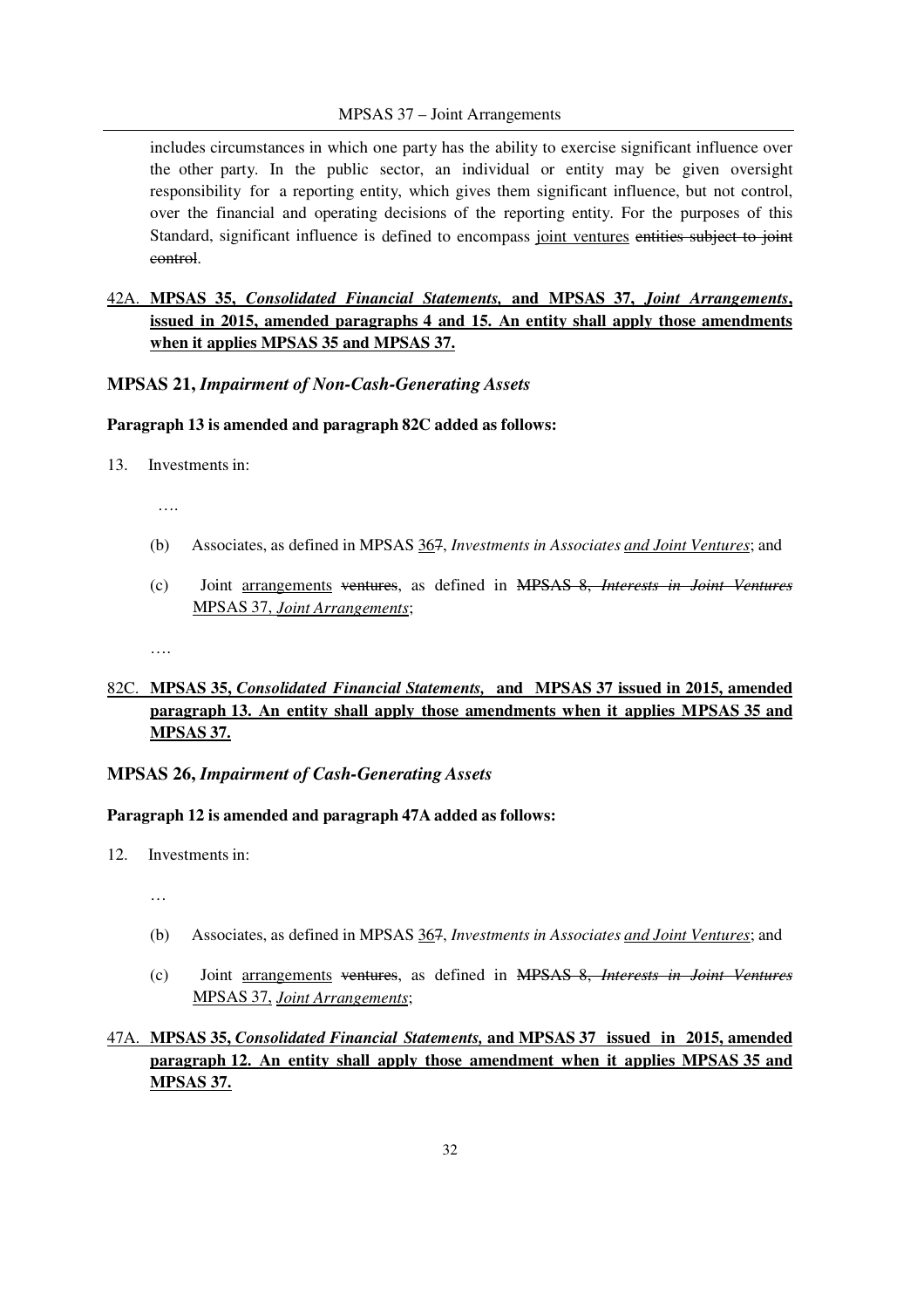#### **MPSAS 28,** *Financial Instruments: Presentation*

**Paragraph 3(a) is amended and paragraph 60A added as follows:**

- 3. **An entity that prepares and presents financial statements under the accrual basis of accounting shall apply this Standard to all types of financial instruments except:**
	- (a) **Those interests in controlled entities, associates or joint ventures that are accounted for in accordance with MPSAS 34,** *Separate Financial Statements,*  **MPSAS 356,** *Consolidated and Separate Financial Statements***, or MPSAS 367,**  *Investments in Associates and Joint Ventures***, or MPSAS 8,** *Interests in Joint Ventures***. However, in some cases, MPSAS 34, MPSAS 35 or MPSAS 36 MPSAS 6, MPSAS 7 or MPSAS 8 require or permits an entity to account for an interest in a controlled entity, associate, or joint venture using MPSAS 29; …**

## 60A. **MPSAS 35 and MPSAS 37,** *Joint Arrangements***, issued in 2015, amended paragraph 3(a). An entity shall apply that amendment when it applies MPSAS 35 and MPSAS 37.**

#### **MPSAS 29** *Financial Instruments: Recognition and Measurement*

**Paragraph 2(a) is amended and paragraph 125B added as follows:**

- 2. **This Standard shall be applied by all entities to all types of financial instruments, except:**
	- (a) **Those interests in controlled entities, associates and joint ventures that are accounted for under in accordance with MPSAS 34,** *Separate Financial Statements,* **MPSAS 356,** *Consolidated and Separate Financial Statements***, or MPSAS 367,** *Investments in Associates and Joint Ventures***, or M PSAS 8,** *Interests in Joint Ventures***. However, in some cases, MPSAS 34, MPSAS 35 or MPSAS 36 require or permit an entity to account for an interest in a controlled entity, associate, or joint venture in accordance with some or all of the requirements of this Standard. However, entities shall apply this Standard to an interest in a controlled entity, associate, or joint venture that according to MPSAS 6, MPSAS 7, or MPSAS 8 is accounted for under this Standard.…**
- 125B. **MPSAS 35 and MPSAS 37,** *Joint Arrangements***, issued in 2015, amended paragraphs 2(a), 17, 89, AG2, AG14, AG51–53 and C2. An entity shall apply those amendments when it applies MPSAS 35 and MPSAS 37.**

#### **In Appendix A paragraphs AG2 and AG14 are amended as follows:**

*Investments in Controlled Entities, Associates, and Joint Ventures*

AG2. Sometimes, an entity makes what it views as a "strategic investment" in equity instruments issued by another entity, with the intention of establishing or maintaining a long-term operating relationship with the entity in which the investment is made. The investor or joint venturer entity uses MPSAS 367, to determine whether the equity method of accounting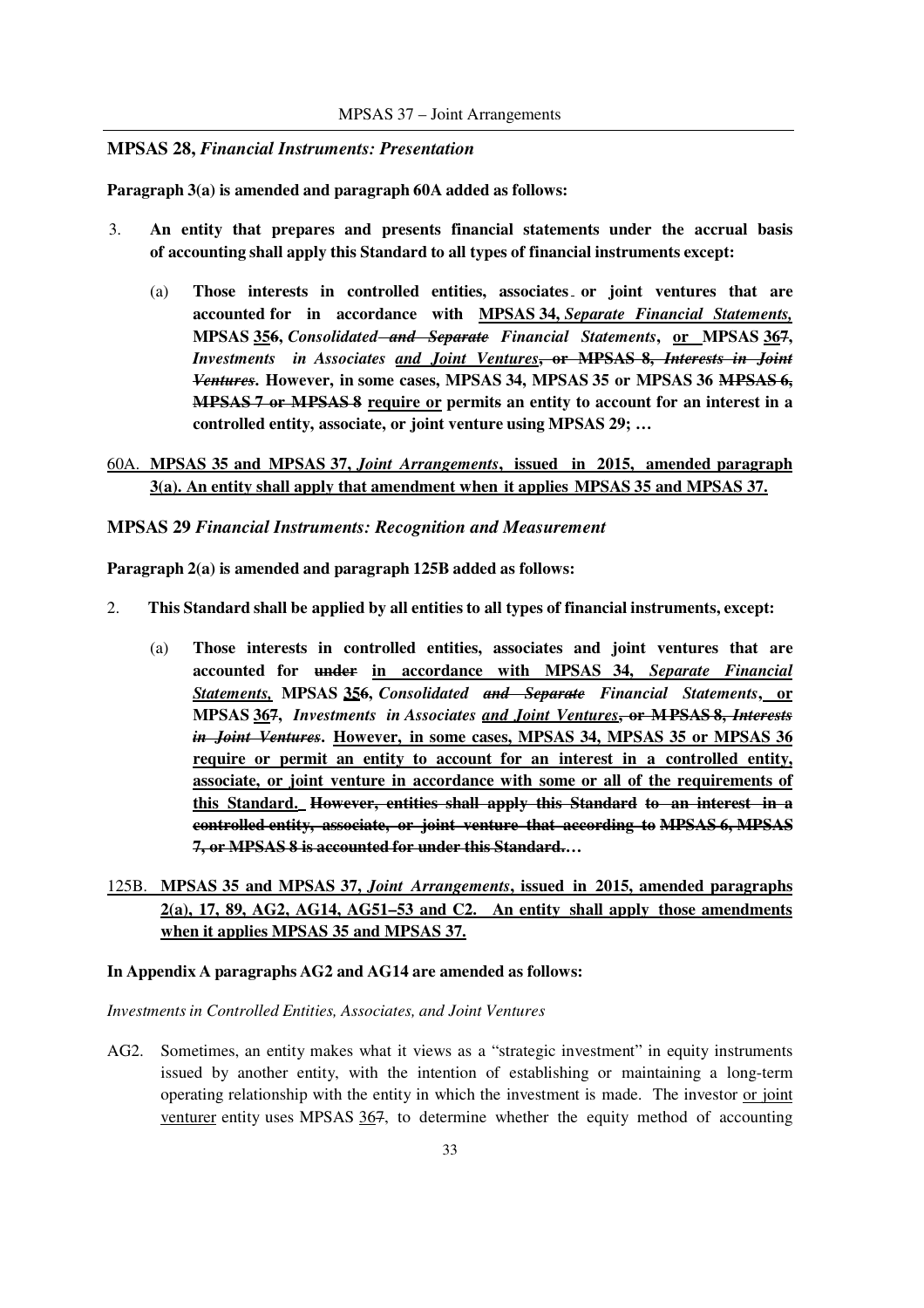#### MPSAS 37 – Joint Arrangements

is appropriate for such an investment. Similarly, the investor entity uses MPSAS 8 to determine whether proportionate consolidation or the equity method is appropriate for such an investment. If neither the equity method nor proportionate consolidation is not appropriate, the entity applies this Standard to that strategic investment.

- AG14. The following examples show when this condition could be met. In all cases, an entity may use this condition to designate financial assets or financial liabilities as at fair value through surplus or deficit only if it meets the principle in paragraph  $10(b)(ii)$ .
	- (a) The entity is a venture capital organization, mutual fund, unit trust or similar entity whose business is investing in financial assets with a view to profiting from their total return in the form of interest, dividends or similar distributions and changes in fair value. MPSAS 367 and MPSAS 8 allows such investments to be excluded from their scope provided they are measured at fair value through surplus or deficit in accordance with this Standard. An entity may apply the same accounting policy to other investments managed on a total return basis but over which its influence is insufficient for them to be within the scope of MPSAS 367 or MPSAS 8.

#### **In Appendix C paragraph C2 is amended as follows:**

C2. Hedge accounting of the foreign currency risk arising from a net investment in a foreign operation will apply only when the net assets of that foreign operation are included in the financial statements. This will be the case for consolidated financial statements, financial statements in which investments such as associates or joint ventures are accounted for using the equity method, and financial statements in which venturers' interests in joint ventures are proportionately consolidated and financial statements that include a branch or a joint operation as defined in MPSAS 37. The item being hedged with respect to the foreign currency risk arising from the net investment in a foreign operation may be an amount of net assets equal to or less than the carrying amount of the net assets of the foreign operation.

#### **MPSAS 30,** *Financial Instruments: Disclosures*

#### **Paragraph 3(a) is amended and paragraph 52A added as follows:**

- 3. **This Standard shall be applied by all entities to all types of financial instruments, except:**
	- (a) **Those interests in controlled entities, associates, or joint ventures that are accounted for in accordance with MPSAS 34,** *Separate Financial Statements,* **MPSAS 356,** *Consolidated and Separate Financial Statements***, or MPSAS 367,** *Investments in Associates and Joint Ventures***, or MPSAS 8,** *Interests in Joint Ventures***. However, in some cases, MPSAS 34, MPSAS 35 or MPSAS 37 require or permit MPSAS 6, MPSAS 7,** *Investments in Associates* **or MPSAS 8 permits an entity to account for an interest in a controlled entity, associate, or joint venture using MPSAS 29; in those cases ….**
- 52A. **MPSAS 35 and MPSAS 37 issued in 2015, amended paragraph 3(a). An entity shall apply that amendment when it applies MPSAS 35 and MPSAS 37.**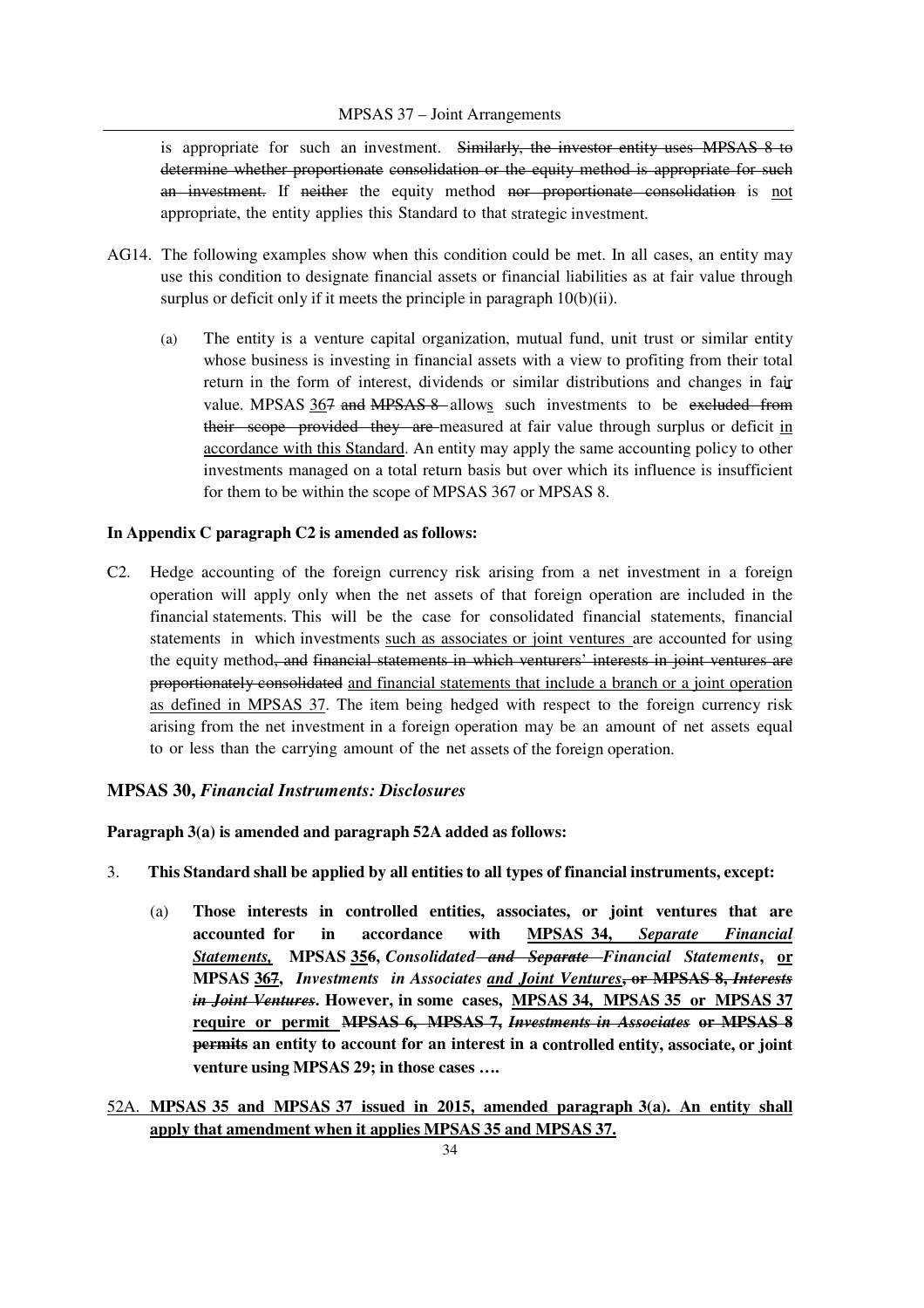#### **MPSAS 31,** *Intangible Assets*

#### **Paragraph 6(d) is amended and paragraph 132A added as follows:**

- 6. If another MPSAS prescribes the accounting for a specific type of intangible asset, an entity applies that MPSAS instead of this Standard. For example, this Standard does not apply to:
	- (a) …
	- (d) Financial assets as defined in MPSAS 28. The recognition and measurement of some financial assets are covered by MPSAS 34, *Separate Financial Statements,* MPSAS 356, *Consolidated and Separate Financial Statements* and MPSAS 367, *Investments in Associates and Joint Ventures*, and MPSAS 8, *Interests in Joint Ventures*; and....
- **132A. MPSAS 35 and MPSAS 37,** *Joint Arrangements***, issued in 2015, amended paragraph 6(d). An entity shall apply that amendment when it applies MPSAS 35, and MPSAS 37.**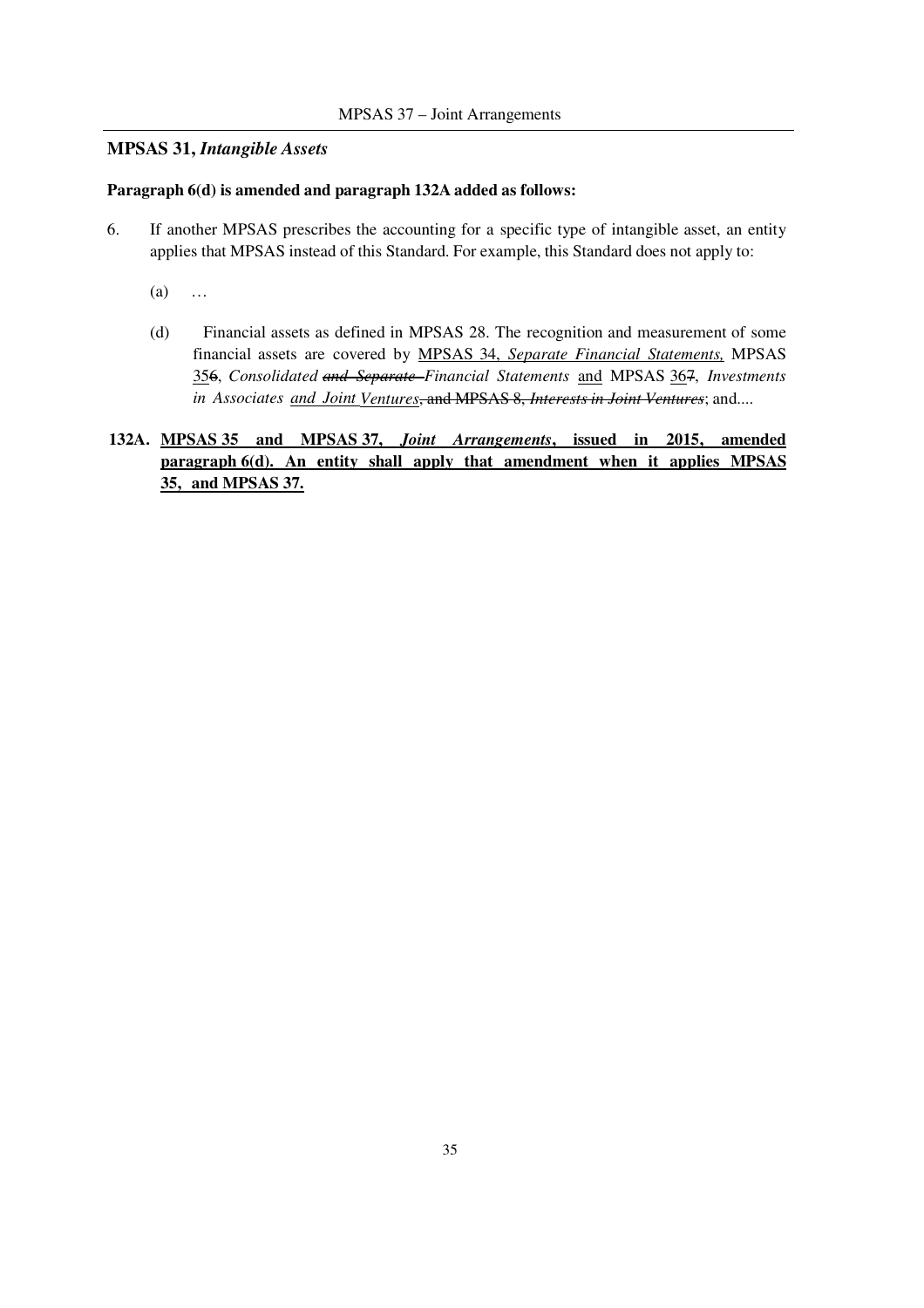## **ILLUSTRATIVE EXAMPLES**

## **CONTENTS**

| Paragraph        |
|------------------|
| IE2–IE8          |
| $IE9-IE13$       |
|                  |
| $IE21-E35$       |
| <b>IE36-IE40</b> |
|                  |
|                  |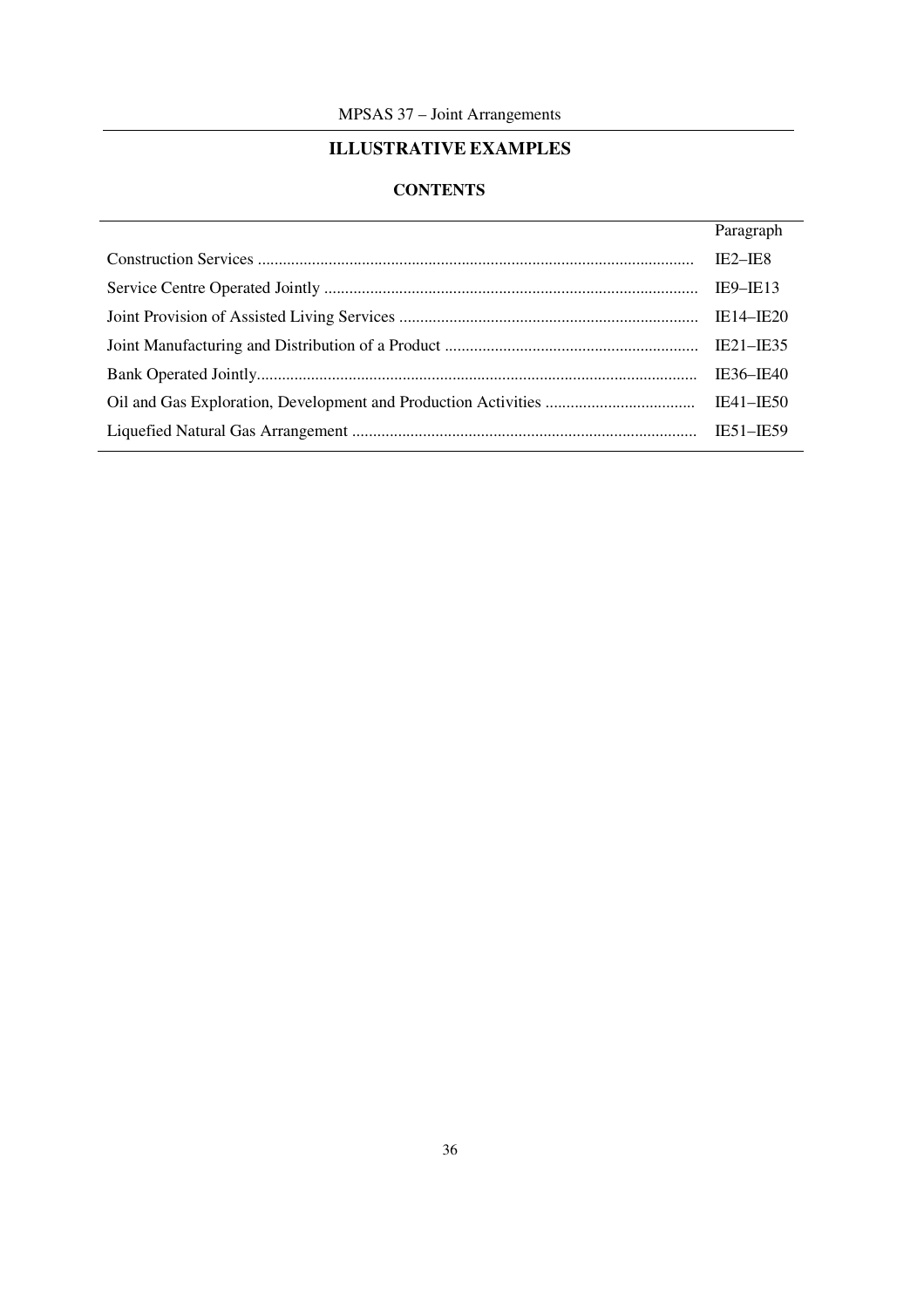#### **Illustrative Examples**

*These examples accompany, but are not part of, MPSAS 37.*

IE1. These examples portray hypothetical situations illustrating the judgments that might be used when applying MPSAS 37 in different situations. Although some aspects of the examples may be present in actual fact patterns, all relevant facts and circumstances of a particular fact pattern would need to be evaluated when applying MPSAS 37.

#### **Example 1 – Construction Services**

- IE2. A and B (the parties) are two entities whose activities include the provision of many types of public and private construction services. Entity A is a private sector entity. Entity B is government owned. They set up a binding arrangement to work together for the purpose of fulfilling a contract with a government for the design and construction of a road between two cities. The binding arrangement determines the participation shares of A and B and establishes joint control of the arrangement, the subject matter of which is the delivery of the road. The joint arrangement will have no further involvement once the road has been completed. The road will be transferred to the government at that point.
- IE3. The parties set up a separate vehicle (entity Z) through which to conduct the arrangement. Entity Z, on behalf of A and B, enters into the contract with the government. In addition, the assets and liabilities relating to the arrangement are held in entity Z. The main feature of entity Z's legal form is that the parties, not entity Z, have rights to the assets, and obligations for the liabilities, of the entity.
- IE4. The binding arrangement between A and B additionally establishes that:
	- (a) The rights to all the assets needed to undertake the activities of the arrangement are shared by the parties on the basis of their participation shares in the arrangement;
	- (b) The parties have several and joint responsibility for all operating and financial obligations relating to the activities of the arrangement on the basis of their participation shares in the arrangement; and
	- (c) The surplus or deficit resulting from the activities of the arrangement is shared by A and B on the basis of their participation shares in the arrangement.
- IE5. For the purposes of coordinating and overseeing the activities, A and B appoint a project manager, who will be an employee of one of the parties. After a specified time, the role of the project manager will rotate to an employee of the other party. A and B agree that the activities will be executed by the employees on a "no gain or loss" basis.
- IE6. In accordance with the terms specified in the contract with the government, entity Z invoices the construction services to the government on behalf of the parties.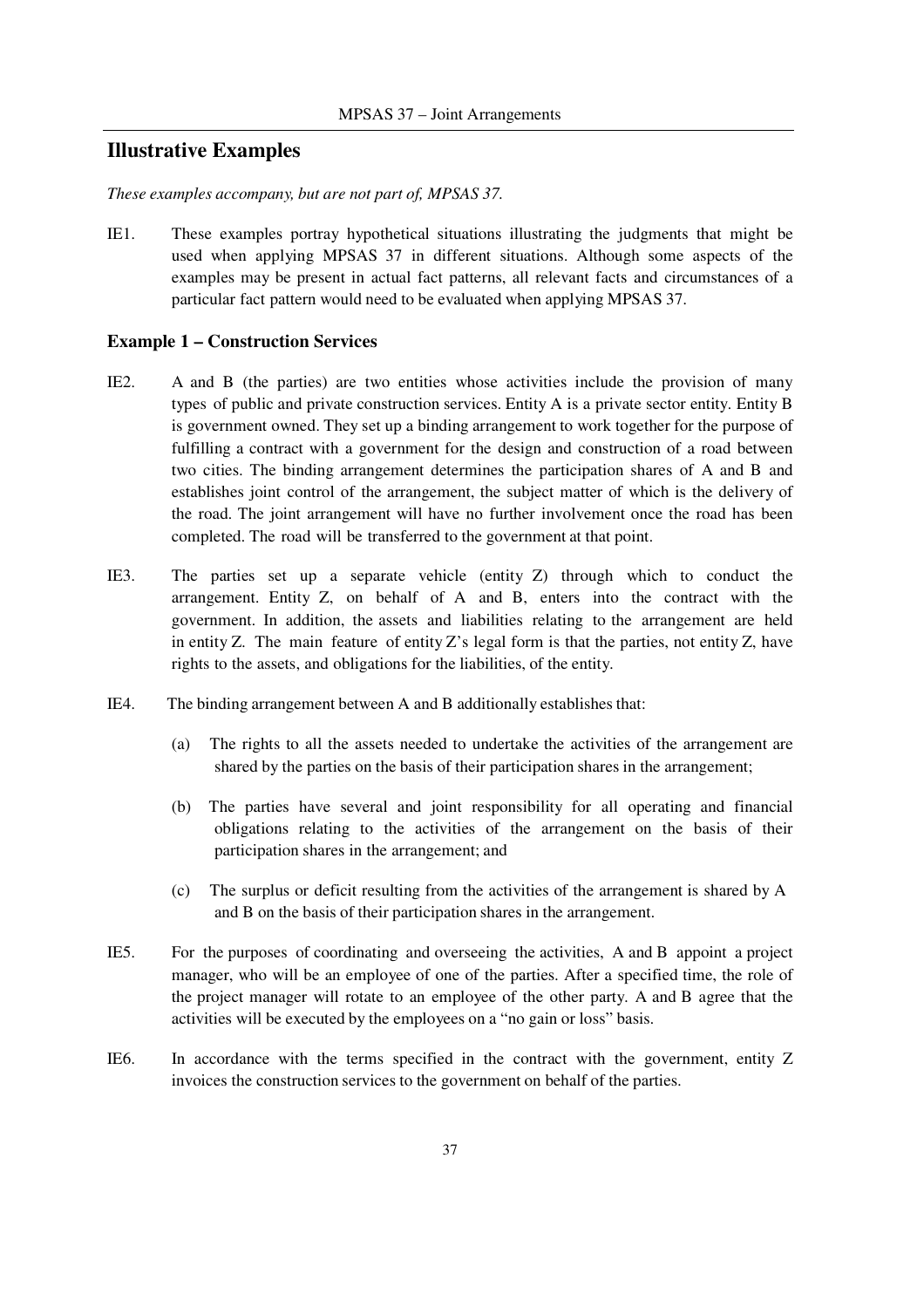#### **Analysis**

- IE7. The joint arrangement is carried out through a separate vehicle whose legal form does not confer separation between the parties and the separate vehicle (i.e., the assets and liabilities held in entity Z are the parties' assets and liabilities). This is reinforced by the terms agreed by the parties in their binding arrangement, which state that A and B have rights to the assets, and obligations for the liabilities, relating to the arrangement that is conducted through entity Z. The joint arrangement is a joint operation. It is not a service concession arrangement.
- IE8. A and B each recognize in their financial statements their share of the assets (e.g., property, plant, and equipment, accounts receivable) and their share of any liabilities resulting from the arrangement (e.g., accounts payable to third parties) on the basis of their agreed participation share. Each also recognizes its share of the revenue and expenses resulting from the construction services provided to the government through entity Z.

#### **Example 2 – Service Centre Operated Jointly**

- IE9. Two entities (the parties) set up a separate vehicle (entity  $X$ ) for the purpose of establishing and operating a joint service center. The binding arrangement between the parties establishes joint control of the activities that are conducted in entity X. The main feature of entity X's legal form is that the entity, not the parties, has rights to the assets, and obligations for the liabilities, relating to the arrangement. These activities include the allocation of office space to services, managing the car park, maintaining the center and its equipment, such as lifts, building the reputation of the center and managing the client base for the center.
- IE10. The terms of the binding arrangement are such that:
	- (a) Entity X owns the service center. The binding arrangement does not specify that the parties have rights to the service center.
	- (b) The parties are not liable in respect of the debts, liabilities or obligations of entity X. If entity X is unable to pay any of its debts or other liabilities or to discharge its obligations to third parties, the liability of each party to any third party will be limited to the unpaid amount of that party's capital contribution.
	- (c) The parties have the right to sell or pledge their interests in entity X.
	- (d) Each party pays for its share of expenses for operating the service in accordance with its interest in entity X.

#### **Analysis**

IE11. The joint arrangement is carried out through a separate vehicle whose legal form causes the separate vehicle to be considered in its own right (i.e., the assets and liabilities held in the separate vehicle are the assets and liabilities of the separate vehicle and not the assets and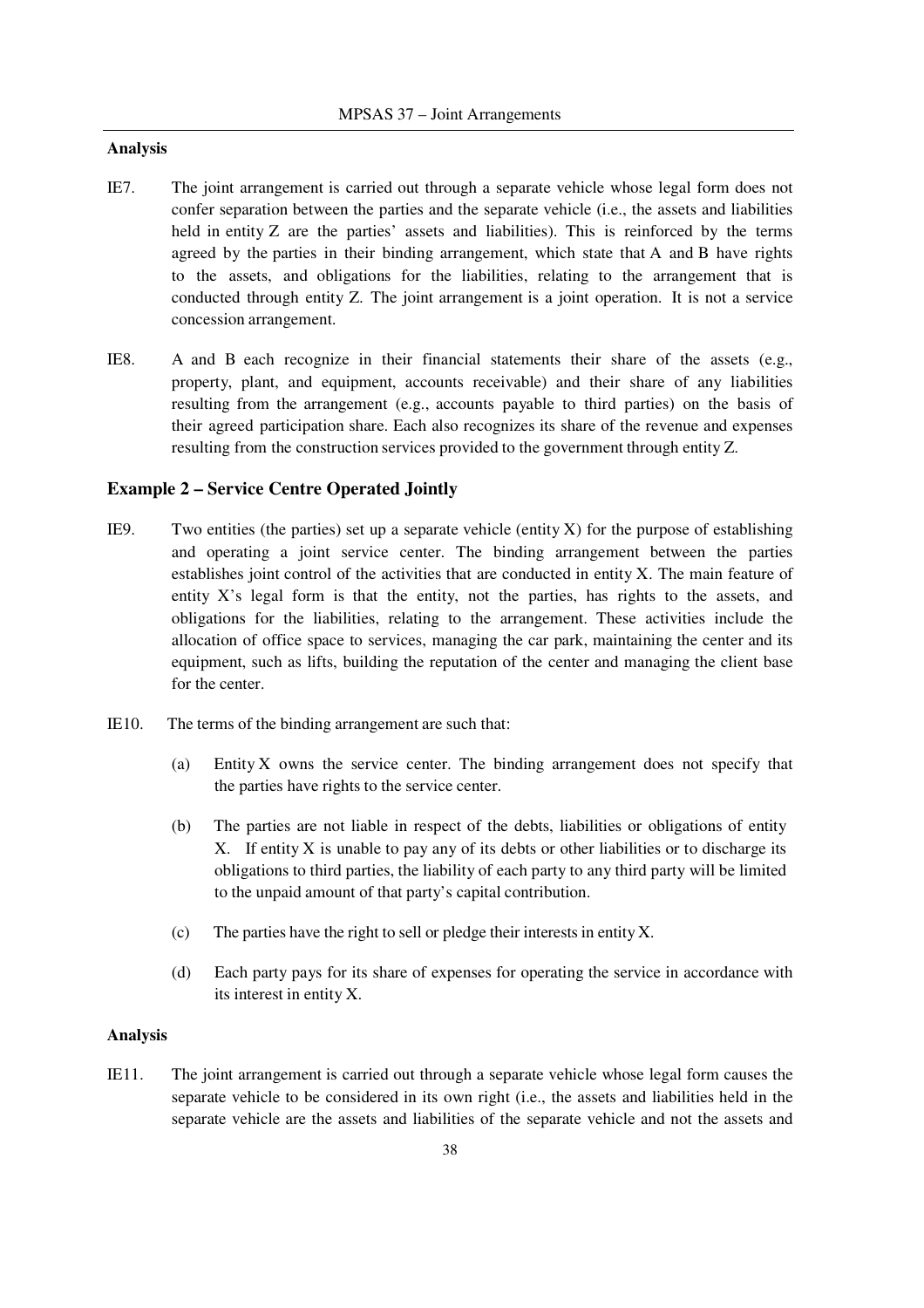liabilities of the parties). In addition, the terms of the binding arrangement do not specify that the parties have rights to the assets, or obligations for the liabilities, relating to the arrangement. Instead, the terms of the binding arrangement establish that the parties have rights to the net assets of entity X.

- IE12. On the basis of the description above, there are no other facts and circumstances that indicate that the parties have rights to substantially all the service potential or economic benefits of the assets relating to the arrangement, and that the parties have an obligation for the liabilities relating to the arrangement. The joint arrangement is a joint venture.
- IE13. The parties recognize their rights to the net assets of entity  $X$  as investments and account for them using the equity method.

#### **Example 3 – Joint Provision of Assisted Living Services**

- IE14. A public sector health care provider (entity X) and a large property developer (entity Y) enter into an agreement to work together to provide assisted living services for the elderly. Entity X and entity Y establish a separate company (entity Z). The legal form of the company confers the rights to the assets and obligations for liabilities to the company itself. The agreement between entity X and entity Y requires all decisions be made jointly. The agreement also confirms:
	- (a) Entity X will provide the assisted living services. Entity Y will construct the premises.
	- (b) The assets of the arrangement are owned by entity Z, the company. Neither party will be able to sell, pledge, transfer or otherwise mortgage the assets of entity Z.
	- (c) The liability of the parties is limited to any unpaid capital of entity Z.
	- (d) Each party pays for its share of expenses for operating the service in accordance with its interest in entity Z.
	- (d) Profits of entity Z will be distributed to entity X and entity Y 40:60, being the parties' respective interests in the arrangement.

#### **Analysis**

- IE15. The joint arrangement is carried out through a separate vehicle whose legal form causes the separate vehicle to be considered in its own right (i.e., the assets and liabilities held in the separate vehicle are the assets and liabilities of the separate vehicle and not the assets and liabilities of the parties). In addition, the terms of the binding arrangement do not specify that the parties have rights to the assets, or obligations for the liabilities, relating to the arrangement. Instead, the terms of the binding arrangement establish that the parties have rights to the net assets of entity Z.
- IE16. On the basis of the description above, there are no other facts and circumstances that indicate that the parties have rights to substantially all the service potential or economic benefits of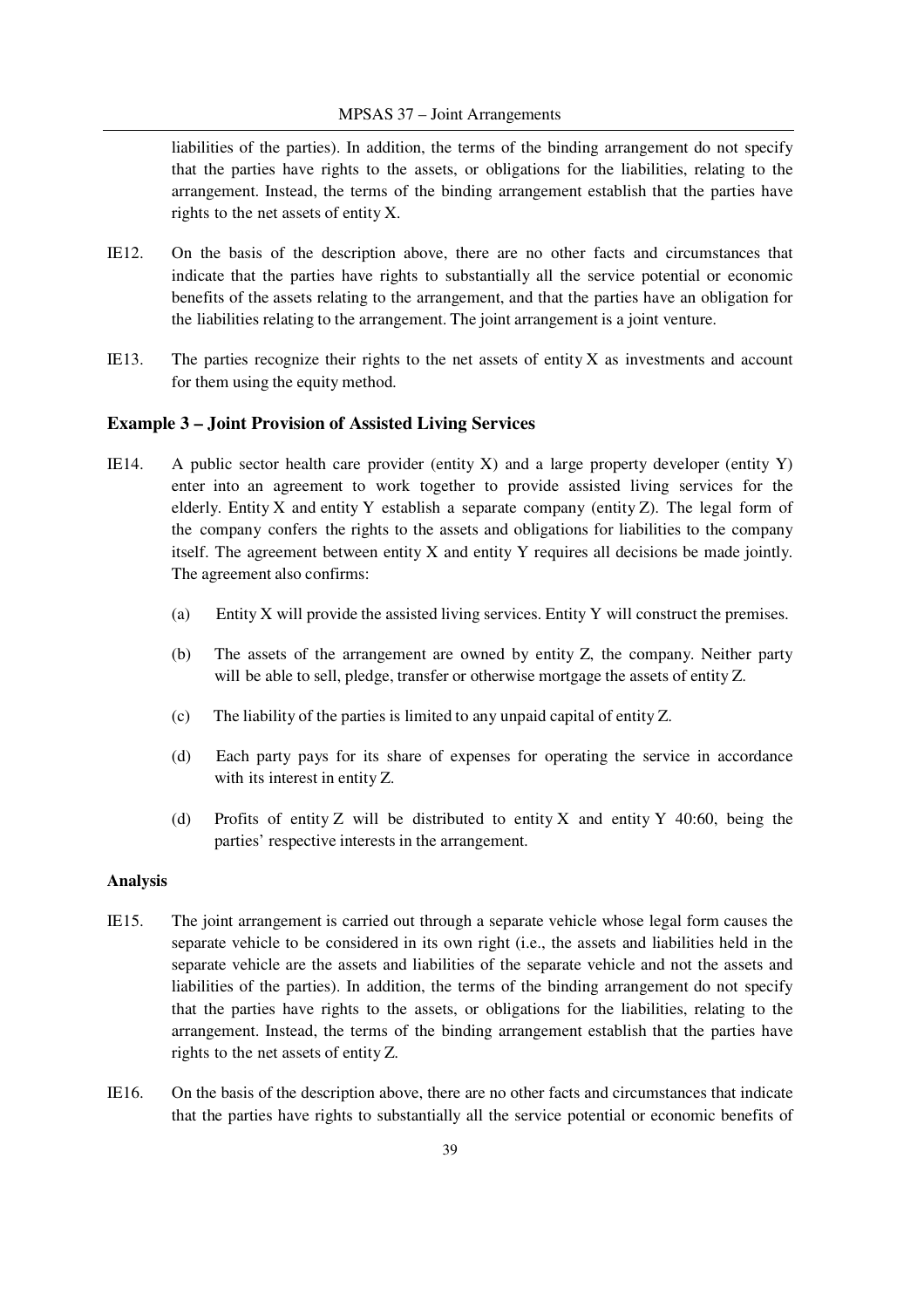the assets relating to the arrangement, or that the parties have an obligation for the liabilities relating to the arrangement. The joint arrangement is a joint venture.

IE17. The parties recognize their rights to the net assets of entity  $Z$  as investments and account for them using the equity method.

#### **Variation**

- IE18. A public sector health care provider (entity X) and a large property developer (entity Y) enter into an agreement to work together to provide assisted living services for the elderly. The agreement between entity X and entity Y requires all decisions to be made jointly. The agreement confirms:
	- (a) Entity X will supply operational assets including office equipment, motor vehicles and furniture and fittings for the assisted living premises.
	- (b) Entity Y will construct the premises and will continue to own the premises. Entity Y will be responsible for the ongoing maintenance of the premises. Entity Y cannot sell the premises without first offering entity X the right to purchase the premises. Entity Y is entitled to 100% of any gain on eventual sale of the premises.
	- (c) The services will be delivered through a new entity, entity Z, established for this purpose.
	- (d) Each party will pay for 50% of the expenses for operating the services.
	- (e) Any profits from providing the assisted living services will be shared equally between entity X and entity Y.
	- (f) Entity X will be responsible for managing staff and for any liabilities arising from personal grievance claims and health and safety issues.
	- (g) Entity Y will be responsible for any liabilities to make good any defects in the premises or alterations to the premises required to meet health and safety codes and changes in those codes.

#### **Analysis of Variation**

- IE19. Although the services are delivered through a separate vehicle, entity X and entity Y continue to own the assets used to provide the services. The joint arrangement is a joint operation.
- IE20. Entity X and entity Y each recognize in their financial statements their own assets and liabilities. They also recognize their share of the revenue and expenses resulting from the provision of assisted living services through entity Z.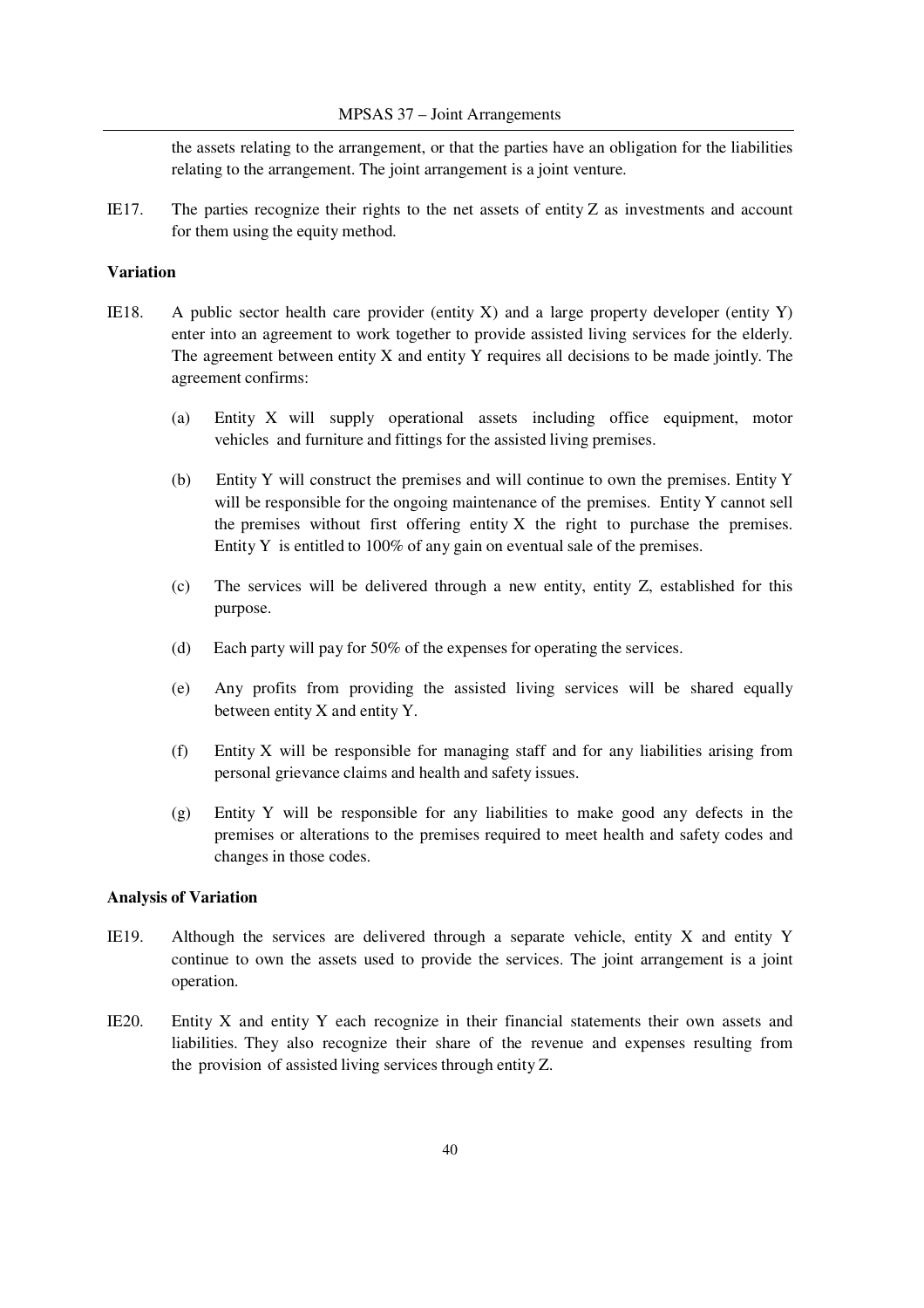#### **Example 4 – Joint Manufacturing and Distribution of a Product**

- IE21. Entities A and B (the parties) have set up a strategic and operating agreement (the framework agreement) in which they have agreed the terms according to which they will conduct the manufacturing and distribution of a product (product P) in different markets.
- IE22. The parties have agreed to conduct manufacturing and distribution activities by establishing joint arrangements, as described below:
	- (a) Manufacturing activity: the parties have agreed to undertake the manufacturing activity through a joint arrangement (the manufacturing arrangement). The manufacturing arrangement is structured in a separate vehicle (entity M) whose legal form causes it to be considered in its own right (i.e., the assets and liabilities held in entity M are the assets and liabilities of entity M and not the assets and liabilities of the parties). In accordance with the framework agreement, the parties have committed themselves to purchasing the whole production of product P manufactured by the manufacturing arrangement in accordance with their ownership interests in entity M. The parties subsequently sell product P to another arrangement, jointly controlled by the two parties themselves, that has been established exclusively for the distribution of product P as described below. Neither the framework agreement nor the binding arrangement between A and B dealing with the manufacturing activity specifies that the parties have rights to the assets, and obligations for the liabilities, relating to the manufacturing activity.
	- (b) Distribution activity: the parties have agreed to undertake the distribution activity through a joint arrangement (the distribution arrangement). The parties have structured the distribution arrangement in a separate vehicle (entity D) whose legal form causes it to be considered in its own right (i.e., the assets and liabilities held in entity D are the assets and liabilities of entity D and not the assets and liabilities of the parties). In accordance with the framework agreement, the distribution arrangement orders its requirements for product P from the parties according to the needs of the different markets where the distribution arrangement sells the product. Neither the framework agreement nor the binding arrangement between A and B dealing with the distribution activity specifies that the parties have rights to the assets, and obligations for the liabilities, relating to the distribution activity.
- IE23. In addition, the framework agreement establishes:
	- (a) That the manufacturing arrangement will produce product P to meet the requirements for product P that the distribution arrangement places on the parties;
	- (b) The commercial terms relating to the sale of product P by the manufacturing arrangement to the parties. The manufacturing arrangement will sell product P to the parties at a price agreed by A and B that covers all production costs incurred. Subsequently, the parties sell the product to the distribution arrangement at a price agreed by A and B.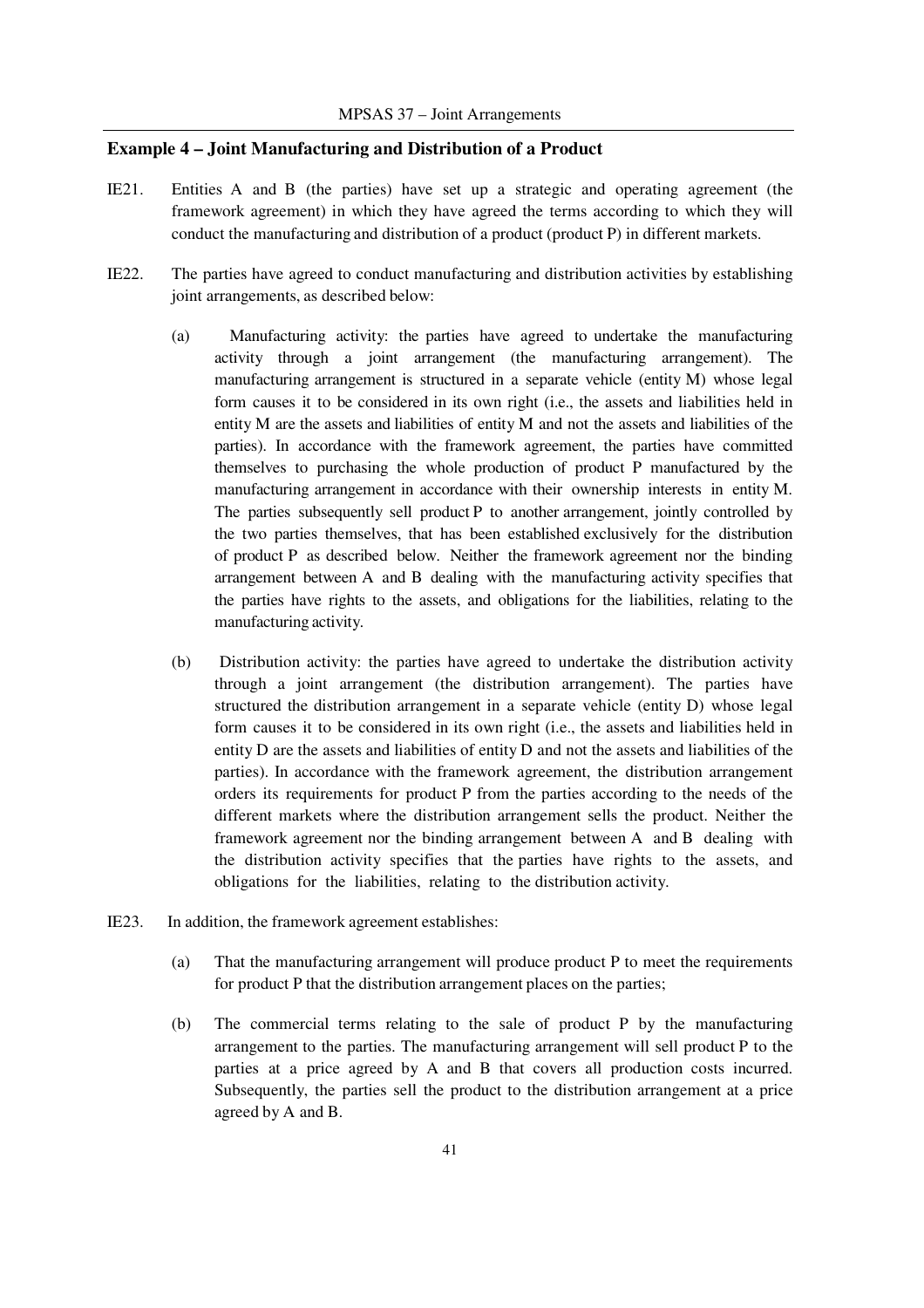(c) That any cash shortages that the manufacturing arrangement may incur will be financed by the parties in accordance with their ownership interests in entity M.

#### **Analysis**

- IE24. The framework agreement sets up the terms under which parties A and B conduct the manufacturing and distribution of product P. These activities are undertaken through joint arrangements whose purpose is either the manufacturing or the distribution of product P.
- IE25. The parties carry out the manufacturing arrangement through entity M whose legal form confers separation between the parties and the entity. In addition, neither the framework agreement nor the binding arrangement dealing with the manufacturing activity specifies that the parties have rights to the assets, and obligations for the liabilities, relating to the manufacturing activity. However, when considering the following facts and circumstances the parties have concluded that the manufacturing arrangement is a joint operation:
	- (a) The parties have committed themselves to purchasing the whole production of product P manufactured by the manufacturing arrangement. Consequently, A and B have rights to substantially all the service potential or economic benefits of the assets of the manufacturing arrangement.
	- (b) The manufacturing arrangement manufactures product P to meet the quantity and quality needs of the parties so that they can fulfill the demand for product P of the distribution arrangement. The exclusive dependence of the manufacturing arrangement upon the parties for the generation of cash flows and the parties' commitments to provide funds when the manufacturing arrangement incurs any cash shortages indicate that the parties have an obligation for the liabilities of the manufacturing arrangement, because those liabilities will be settled through the parties' purchases of product P or by the parties' direct provision of funds.
- IE26 The parties carry out the distribution activities through entity D, whose legal form confers separation between the parties and the entity. In addition, neither the framework agreement nor the binding arrangement dealing with the distribution activity specifies that the parties have rights to the assets, and obligations for the liabilities, relating to the distribution activity.
- IE27. There are no other facts and circumstances that indicate that the parties have rights to substantially all the service potential or economic benefits of the assets relating to the distribution arrangement or that the parties have an obligation for the liabilities relating to that arrangement. The distribution arrangement is a joint venture.
- IE28. A and B each recognize in their financial statements their share of the assets (e.g., property, plant and equipment, cash) and their share of any liabilities resulting from the manufacturing arrangement (e.g., accounts payable to third parties) on the basis of their ownership interest in entity M. Each party also recognizes its share of the expenses resulting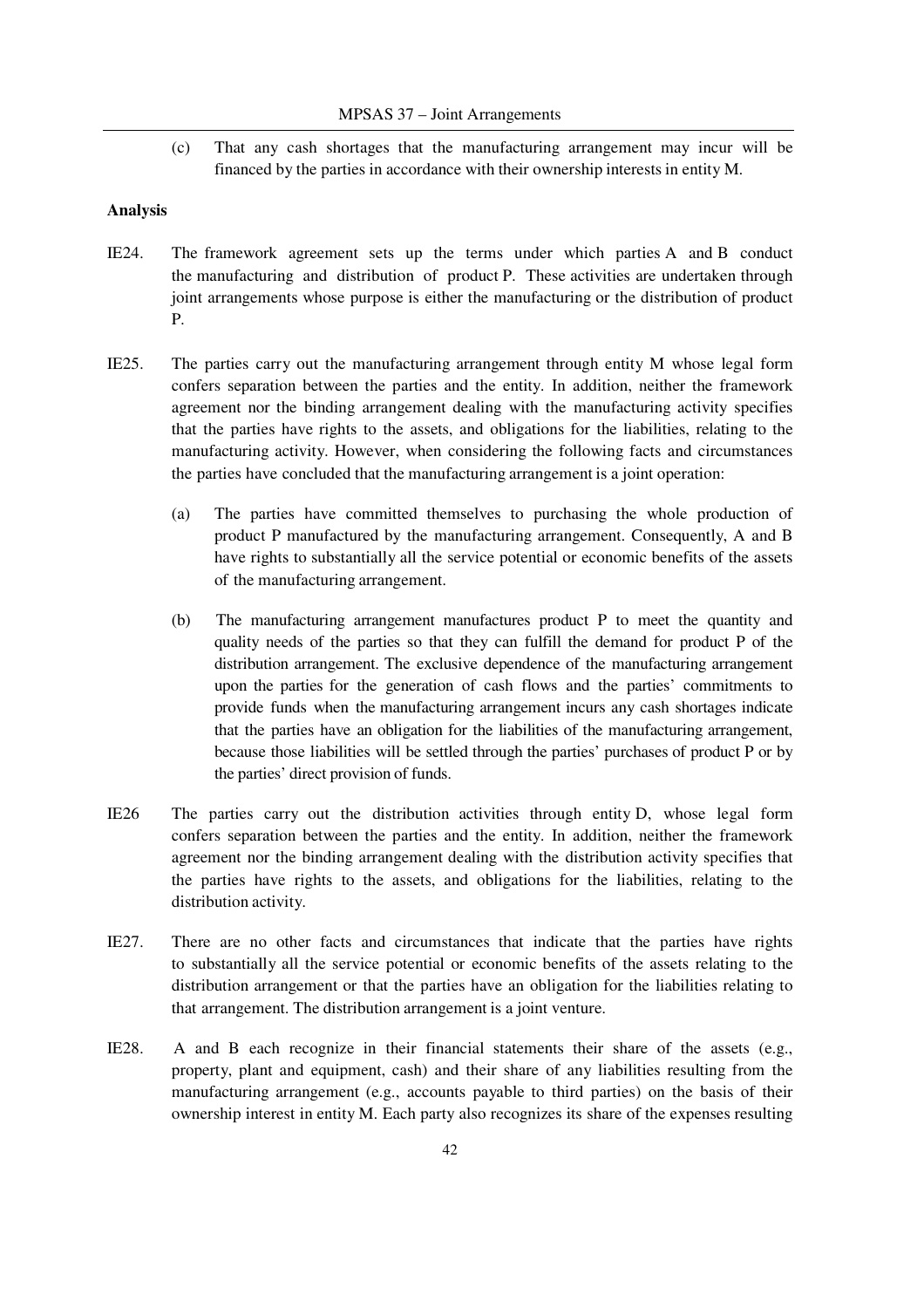from the manufacture of product P incurred by the manufacturing arrangement and its share of the revenues relating to the sales of product P to the distribution arrangement.

IE29. The parties recognize their rights to the net assets of the distribution arrangement as investments and account for them using the equity method.

#### **Variation**

- IE30. Assume that the parties agree that the manufacturing arrangement described above is responsible not only for manufacturing product P, but also for its distribution to third-party customers.
- IE31. The parties also agree to set up a distribution arrangement like the one described above to distribute product P exclusively to assist in widening the distribution of product P in additional specific markets.
- IE32. The manufacturing arrangement also sells product P directly to the distribution arrangement. No fixed proportion of the production of the manufacturing arrangement is committed to be purchased by, or to be reserved to, the distribution arrangement.

#### **Analysis of Variation**

- IE33. The variation has affected neither the legal form of the separate vehicle in which the manufacturing activity is conducted nor the binding terms relating to the parties' rights to the assets, and obligations for the liabilities, relating to the manufacturing activity. However, it causes the manufacturing arrangement to be a self-financed arrangement because it is able to undertake trade on its own behalf, distributing product P to third-party customers and, consequently, assuming demand, inventory and credit risks. Even though the manufacturing arrangement might also sell product P to the distribution arrangement, in this scenario the manufacturing arrangement is not dependent on the parties to be able to carry out its activities on a continuous basis. In this case, the manufacturing arrangement is a joint venture.
- IE34. The variation has no effect on the classification of the distribution arrangement as a joint venture.
- IE35. The parties recognize their rights to the net assets of the manufacturing arrangement and their rights to the net assets of the distribution arrangement as investments and account for them using the equity method.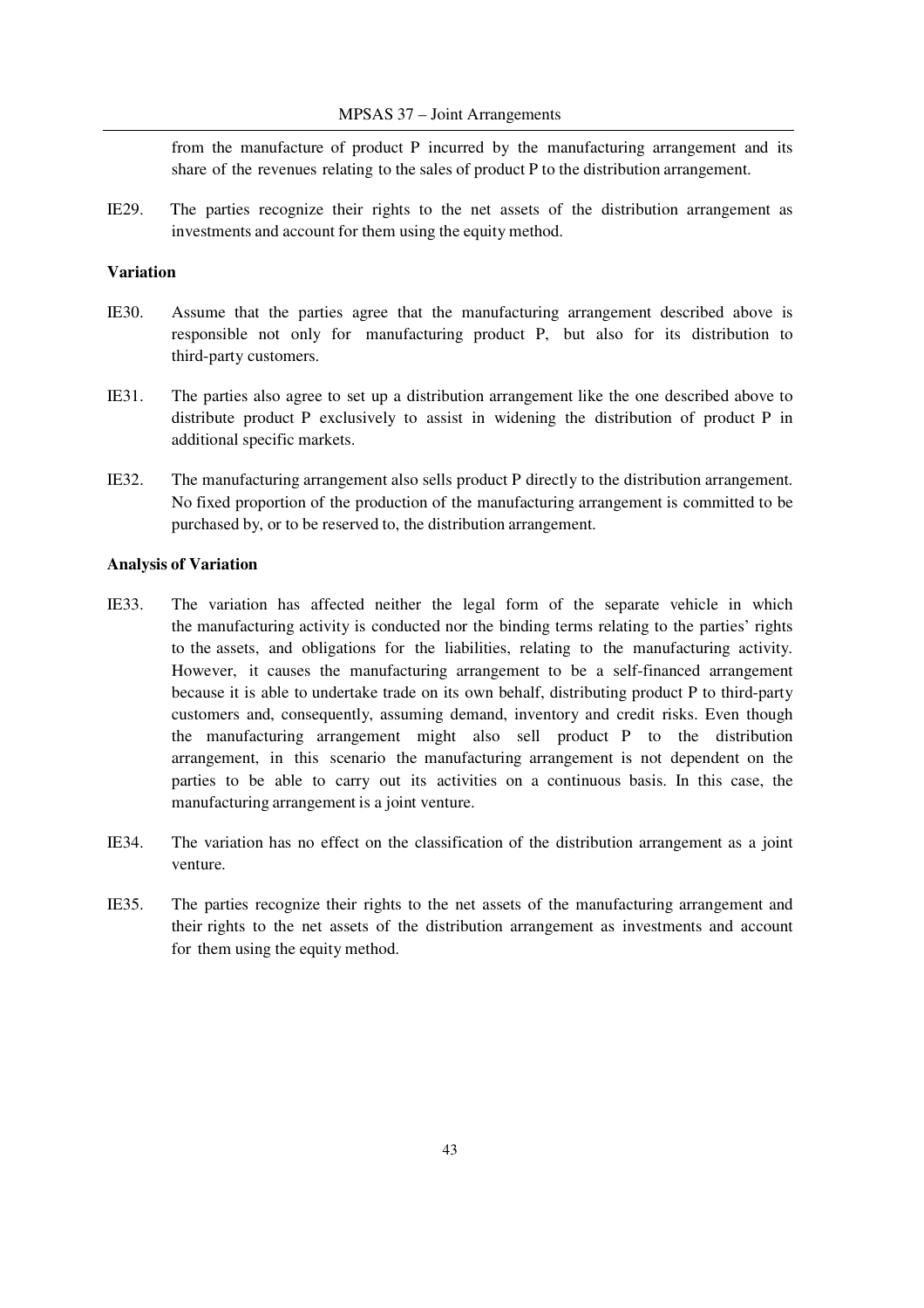#### **Example 5 – Bank Operated Jointly**

- IE36. Bank A, a government owned bank, and bank B, a privately owned bank, (the parties) agreed to combine certain corporate, investment banking, asset management and service activities by establishing a separate vehicle (bank C). Both parties expect the arrangement to benefit them in different ways. Bank A believes that the arrangement could enable it to achieve its strategic plans to improve its profitability through an enlarged offering of products and services. Bank B expects the arrangement to reinforce its offering in financial savings and market products.
- IE37. The main feature of bank C's legal form is that it causes the separate vehicle to be considered in its own right (i.e., the assets and liabilities held in the separate vehicle are the assets and liabilities of the separate vehicle and not the assets and liabilities of the parties). Banks A and B each have a 40 per cent ownership interest in bank C, with the remaining 20 per cent being listed and widely held. The agreement between bank A and bank B establishes joint control of the activities of bank C.
- IE38. In addition, bank A and bank B entered into an irrevocable agreement under which, even in the event of a dispute, both banks agree to provide the necessary funds in equal amount and, if required, jointly and severally, to ensure that bank C complies with the applicable legislation and banking regulations, and honors any commitments made to the banking authorities. This commitment represents the assumption by each party of 50 per cent of any funds needed to ensure that bank C complies with legislation and banking regulations.

#### **Analysis**

- IE39. The joint arrangement is carried out through a separate vehicle whose legal form confers separation between the parties and the separate vehicle. The terms of the binding arrangement do not specify that the parties have rights to the assets, or obligations for the liabilities, of bank C, but it establishes that the parties have rights to the net assets of bank C. The commitment by the parties to provide support if bank C is not able to comply with the applicable legislation and banking regulations is not by itself a determinant that the parties have an obligation for the liabilities of bank C. There are no other facts and circumstances that indicate that the parties have rights to substantially all the economic benefits of the assets of bank C and that the parties have an obligation for the liabilities of bank C. The joint arrangement is a joint venture.
- IE40. Both banks A and B recognize their rights to the net assets of bank C as investments and account for them using the equity method.

#### **Example 6 – Oil and Gas Exploration, Development and Production Activities**

IE41. Entities A and B (the parties) set up a separate vehicle (entity H) and a Joint Operating Agreement (JOA) to undertake oil and gas exploration, development and production activities in country O. The main feature of entity H's legal form is that it causes the separate vehicle to be considered in its own right (i.e., the assets and liabilities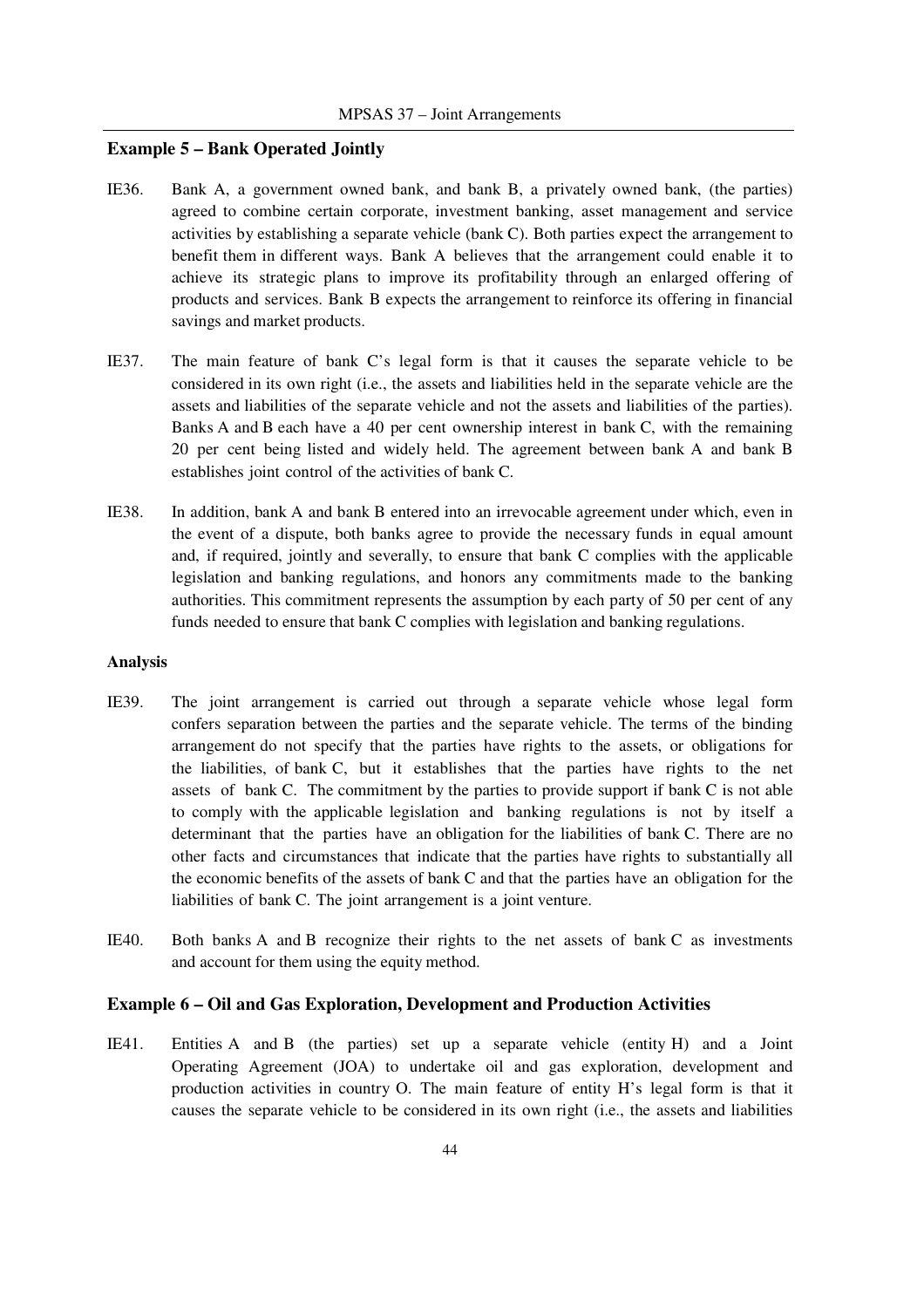held in the separate vehicle are the assets and liabilities of the separate vehicle and not the assets and liabilities of the parties).

- IE42. Country O has granted entity H permits for the oil and gas exploration, development and production activities to be undertaken in a specific assigned block of land (fields).
- IE43. The agreement and JOA agreed by the parties establish their rights and obligations relating to those activities. The main terms of those agreements are summarized below.

#### **Agreement**

IE44. The board of entity H consists of a director from each party. Each party has a 50 per cent holding in entity H. The unanimous consent of the directors is required for any resolution to be passed.

#### **Joint Operating Agreement (JOA)**

- IE45. The JOA establishes an Operating Committee. This Committee consists of one representative from each party. Each party has a 50 per cent participating interest in the Operating Committee.
- IE46. The Operating Committee approves the budgets and work programs relating to the activities, which also require the unanimous consent of the representatives of each party. One of the parties is appointed as operator and is responsible for managing and conducting the approved work programs.
- IE47. The JOA specifies that the rights and obligations arising from the exploration, development and production activities shall be shared among the parties in proportion to each party's holding in entity H. In particular, the JOA establishes that the parties share:
	- (a) The rights and the obligations arising from the exploration and development permits granted to entity H (e.g., the permits, rehabilitation liabilities, any royalties and taxes payable);
	- (b) The production obtained; and
	- (c) All costs associated with all work programs.
- IE48. The costs incurred in relation to all the work programs are covered by cash calls on the parties. If either party fails to satisfy its monetary obligations, the other is required to contribute to entity H the amount in default. The amount in default is regarded as a debt owed by the defaulting party to the other party.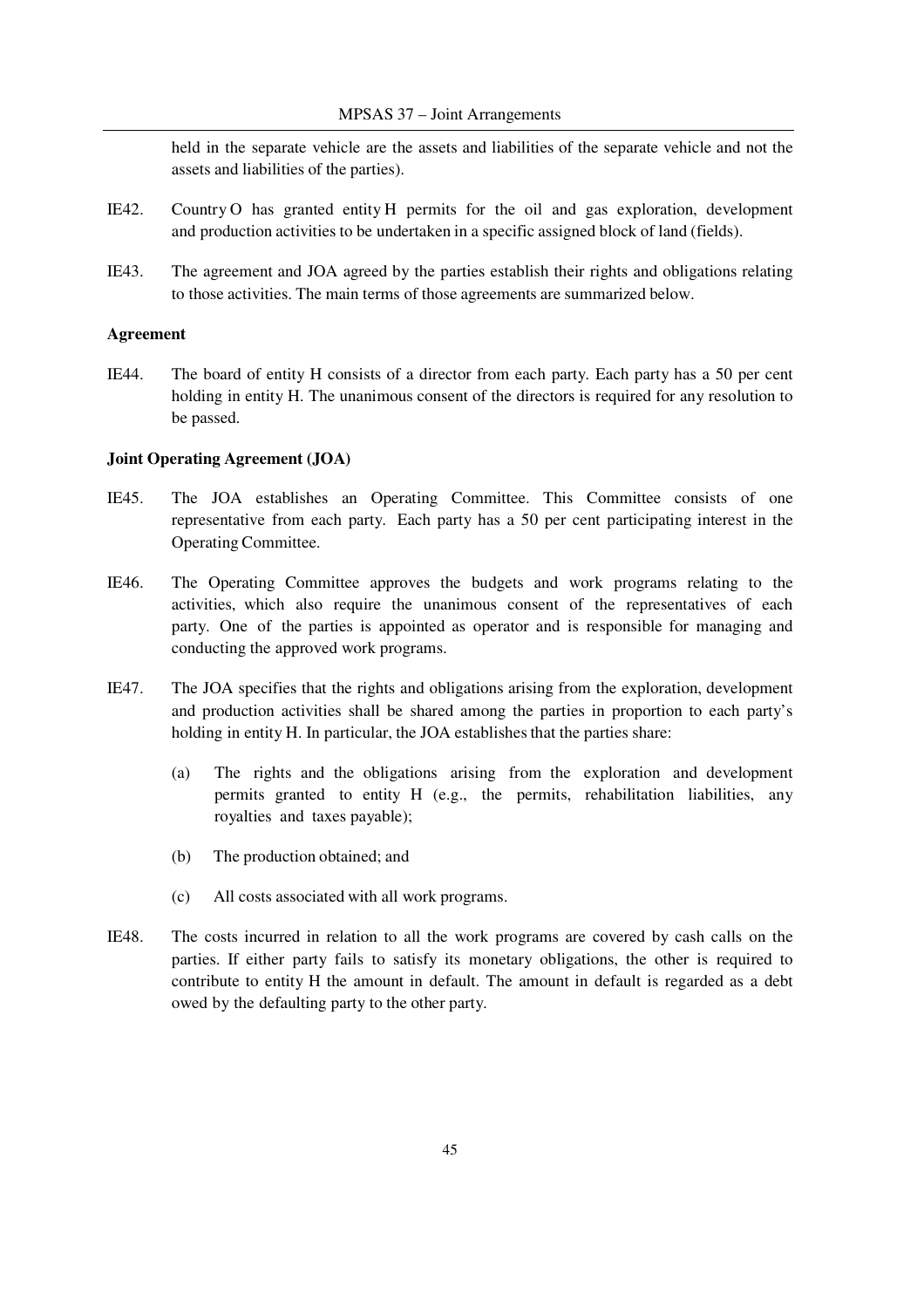#### **Analysis**

- IE49. The parties carry out the joint arrangement through a separate vehicle whose legal form confers separation between the parties and the separate vehicle. The parties have been able to reverse the initial assessment of their rights and obligations arising from the legal form of the separate vehicle in which the arrangement is conducted. They have done this by agreeing terms in the JOA that entitle them to rights to the assets (e.g., exploration and development permits, production, and any other assets arising from the activities) and obligations for the liabilities (e.g., all costs and obligations arising from the work programs) that are held in entity H. The joint arrangement is a joint operation.
- IE50. Both entity A and entity B recognize in their financial statements their own share of the assets and of any liabilities resulting from the arrangement on the basis of their agreed participating interest. On that basis, each party also recognizes its share of the revenue (from the sale of their share of the production) and its share of the expenses.

#### **Example 7 – Liquefied Natural Gas Arrangement**

- IE51. Entity A owns an undeveloped gas field that contains substantial gas resources. Entity A determines that the gas field will be economically viable only if the gas is sold to customers in overseas markets. To do so, a liquefied natural gas (LNG) facility must be built to liquefy the gas so that it can be transported by ship to the overseas markets.
- IE52. Entity A enters into a joint arrangement with entity B in order to develop and operate the gas field and the LNG facility. Under that arrangement, entities A and B (the parties) agree to contribute the gas field and cash, respectively, to a new separate vehicle, entity C. In exchange for those contributions, the parties each take a 50 per cent ownership interest in entity C. The main feature of entity C's legal form is that it causes the separate vehicle to be considered in its own right (i.e., the assets and liabilities held in the separate vehicle are the assets and liabilities of the separate vehicle and not the assets and liabilities of the parties).
- IE53. The binding arrangement between the parties specifies that:
	- (a) Entities A and B must each appoint two members to the board of entity C. The board of directors must unanimously agree the strategy and investments made by entity C.
	- (b) Day-to-day management of the gas field and LNG facility, including development and construction activities, will be undertaken by the staff of entity B in accordance with the directions jointly agreed by the parties. Entity C will reimburse B for the costs it incurs in managing the gas field and LNG facility.
	- (c) Entity C is liable for taxes and royalties on the production and sale of LNG as well as for other liabilities incurred in the ordinary course of business, such as accounts payable, site restoration and decommissioning liabilities.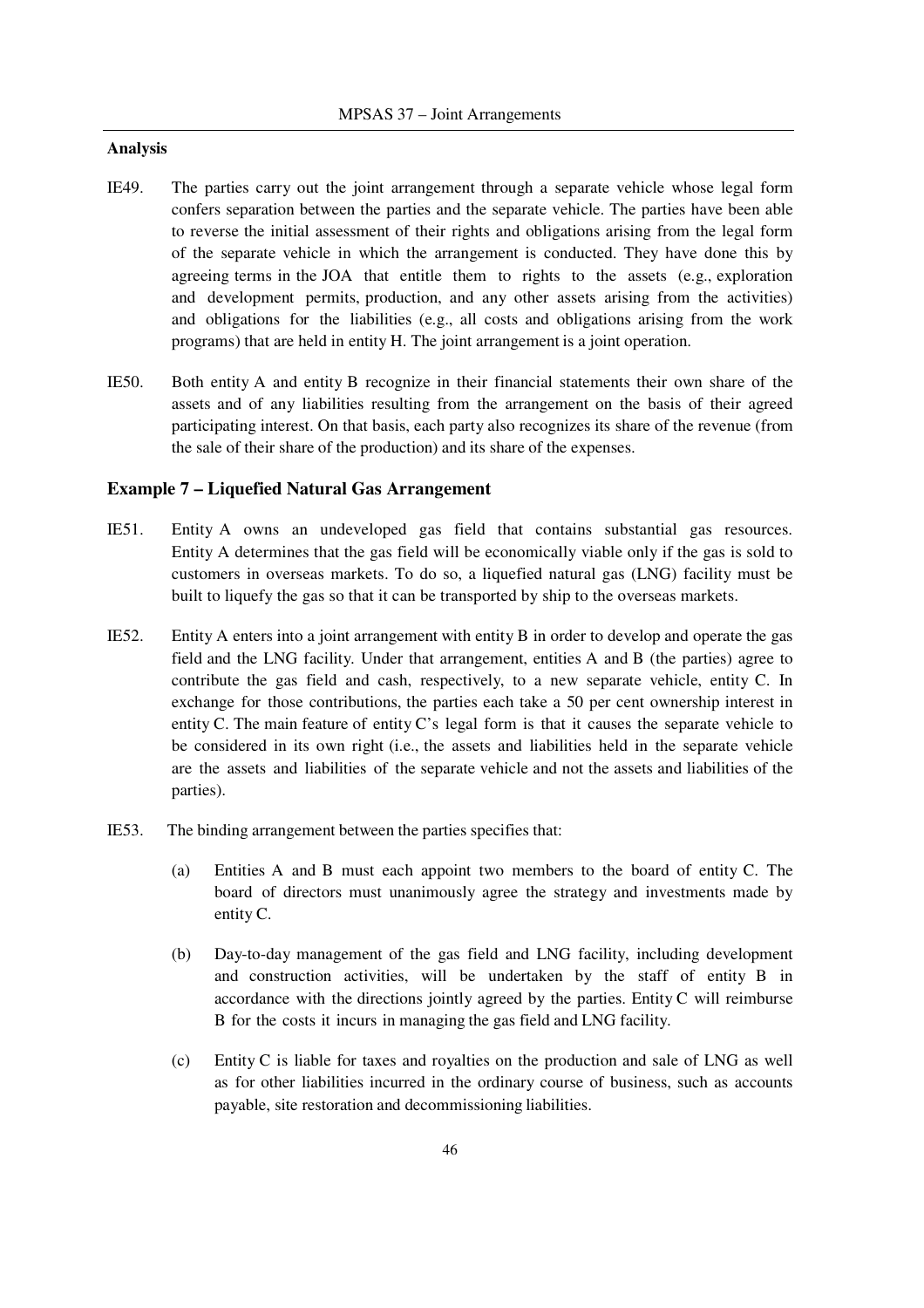- (d) Entities A and B have equal shares in the surplus from the activities carried out in the arrangement and, as such, are entitled to equal shares of any dividends or similar distributions made by entity C.
- IE54. The binding arrangement does not specify that either party has rights to the assets, or obligations for the liabilities, of entity C.
- IE55. The board of entity C decides to enter into a financing arrangement with a syndicate of lenders to help fund the development of the gas field and construction of the LNG facility. The estimated total cost of the development and construction is RM1,000 million.<sup>1</sup>
- IE56. The lending syndicate provides entity C with a RM700 million loan. The arrangement specifies that the syndicate has recourse to entities A and B only if entity C defaults on the loan arrangement during the development of the field and construction of the LNG facility. The lending syndicate agrees that it will not have recourse to entities A and B once the LNG facility is in production because it has assessed that the cash inflows that entity C should generate from LNG sales will be sufficient to meet the loan repayments. Although at this time the lenders have no recourse to entities A and B, the syndicate maintains protection against default by entity C by taking a lien on the LNG facility.

#### **Analysis**

- IE57. The joint arrangement is carried out through a separate vehicle whose legal form confers separation between the parties and the separate vehicle. The terms of the binding arrangement do not specify that the parties have rights to the assets, or obligations for the liabilities, of entity C, but they establish that the parties have rights to the net assets of entity C. The recourse nature of the financing arrangement during the development of the gas field and construction of the LNG facility (i.e., entities A and B providing separate guarantees during this phase) does not, by itself, impose on the parties an obligation for the liabilities of entity C (i.e., the loan is a liability of entity C). Entities A and B have separate liabilities, which are their guarantees to repay that loan if entity C defaults during the development and construction phase.
- IE58. There are no other facts and circumstances that indicate that the parties have rights to substantially all the service potential or economic benefits of the assets of entity C and that the parties have an obligation for the liabilities of entity C. The joint arrangement is a joint venture.
- IE59. The parties recognize their rights to the net assets of entity C as investments and account for them using the equity method.

\_\_\_\_\_\_\_\_\_\_\_\_\_\_\_\_\_\_\_\_\_\_\_\_\_\_

In this example monetary amounts are denominated in 'currency units (RM)'